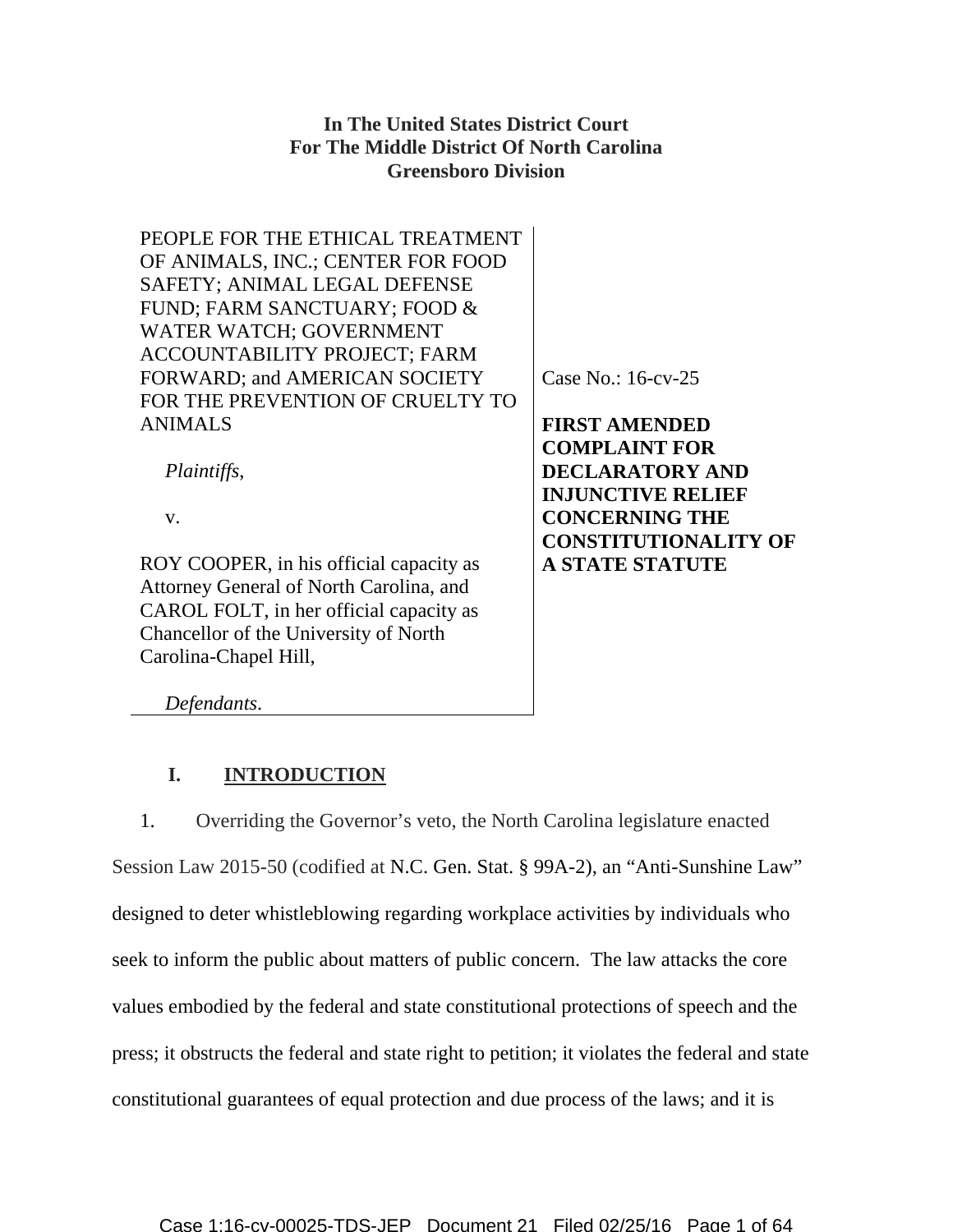unconstitutionally vague. The law should be declared unconstitutional under the First and Fourteenth Amendments of the United States Constitution, and under Article I, Sections 12, 14, and 19 of the North Carolina Constitution, and Defendants should be enjoined from enforcing its provisions.

2. The text of the Anti-Sunshine Law makes clear that the statute's central targets are whistleblowers, such as investigative journalists and activists engaged in undercover investigations, who seek to share information with the public. Unlike a generally applicable statute that would create liability for all employees, the Anti-Sunshine Law only regulates five enumerated acts, which primarily involve the intentional collection of information that employers and property owners wish to keep from public view. The Anti-Sunshine Law is also focused on those who seek to share that information with the public. The law exempts from liability individuals who collect information and provide it to their superiors or government officials under certain state statutes, rather than releasing it to the public. As a result, the Anti-Sunshine Law is directed at those who set out to investigate employers' and property owners' conduct because they believe there is value in exposing employers' and property owners' unethical or illegal behavior to the disinfecting sunlight of public scrutiny.

3. The Anti-Sunshine Law's legislative history confirms that the statute's aim is to keep whistleblowers from exposing employers' and property owners' hidden conduct to the public. In the words of one of the bill's supporters, the law's goal is to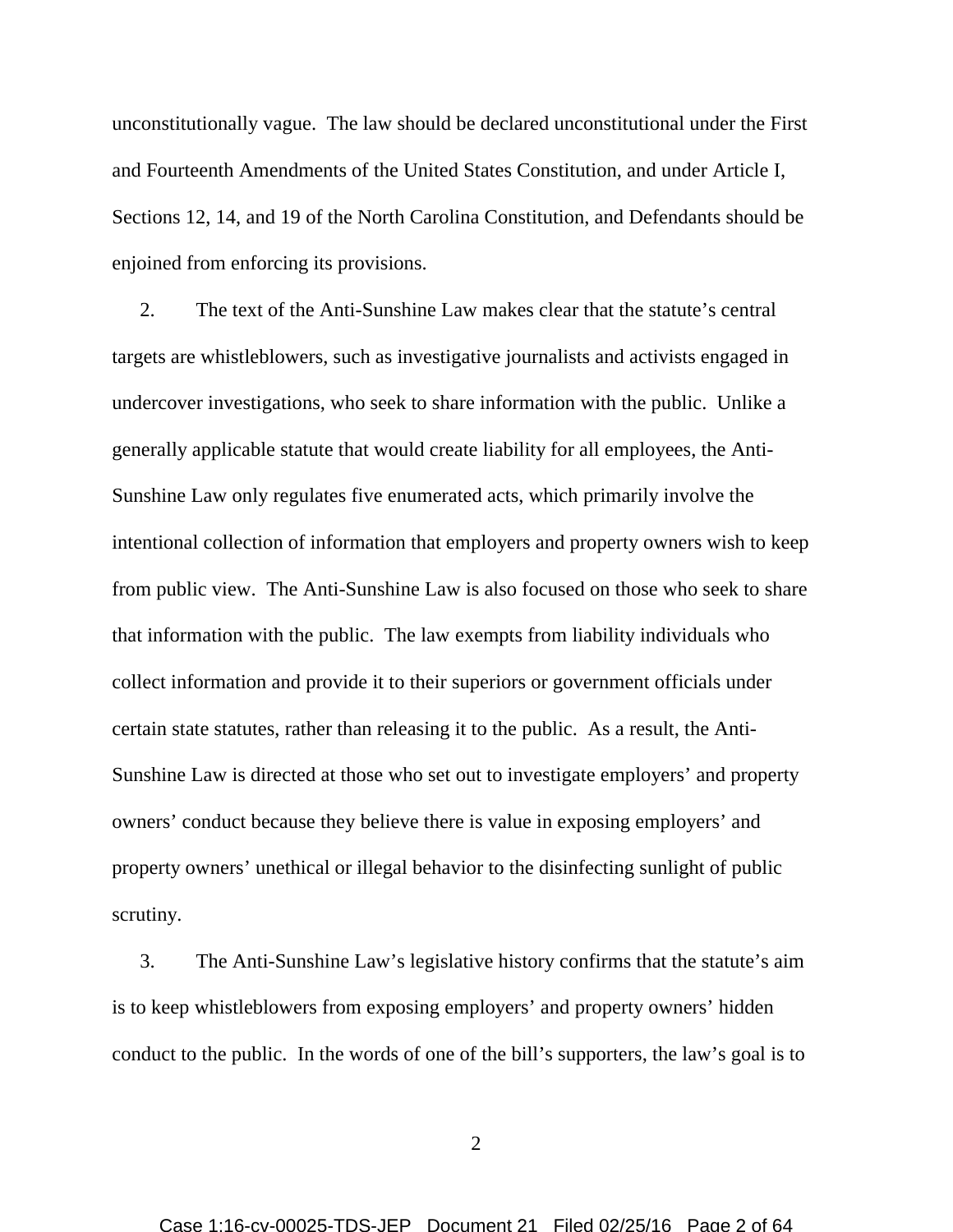allow employers and property owners to engage in activities of public concern without fear of an "exposé."

4. Because the Anti-Sunshine Law targets the gathering of information in order to inform the public, it attacks "the core value" embodied by the federal and state constitutional protections of speech and the press, "[t]he public interest in having free and unhindered debate on matters of public importance." *Pickering v. Bd. of Educ. of Twp. High Sch. Dist. 205*, 391 U.S. 563, 573 (1968). It is a content-based regulation of speech, which also discriminates based on the viewpoint of the speaker, a particularly "egregious form of content discrimination." *Rosenberger v. Rectors & Visitors of Univ. of Virginia*, 515 U.S. 819, 829 (1995). It also targets and disproportionally burdens the press. Such infringements on speech or the press are presumptively unconstitutional, requiring the state to carry a significant burden in order to preserve the statute, which it cannot do here. *Minneapolis Star & Tribune Co. v. Minnesota Comm'r of Revenue*, 460 U.S. 575, 585 (1983). Further, the Anti-Sunshine Law is unconstitutionally overbroad. While Plaintiffs contend that the law cannot ever be constitutionally applied, even if it had some constitutional applications—and even if the law could be constitutionally applied to Plaintiffs—the Anti-Sunshine Law's unconstitutional applications substantially outweigh its constitutional ones and, as a result, the law must be struck down.

5. Further, the Anti-Sunshine Law also interferes with citizens' ability "to express their ideas . . . and concerns to their government" and thus violates the right to petition afforded by the First Amendment of the United States Constitution, and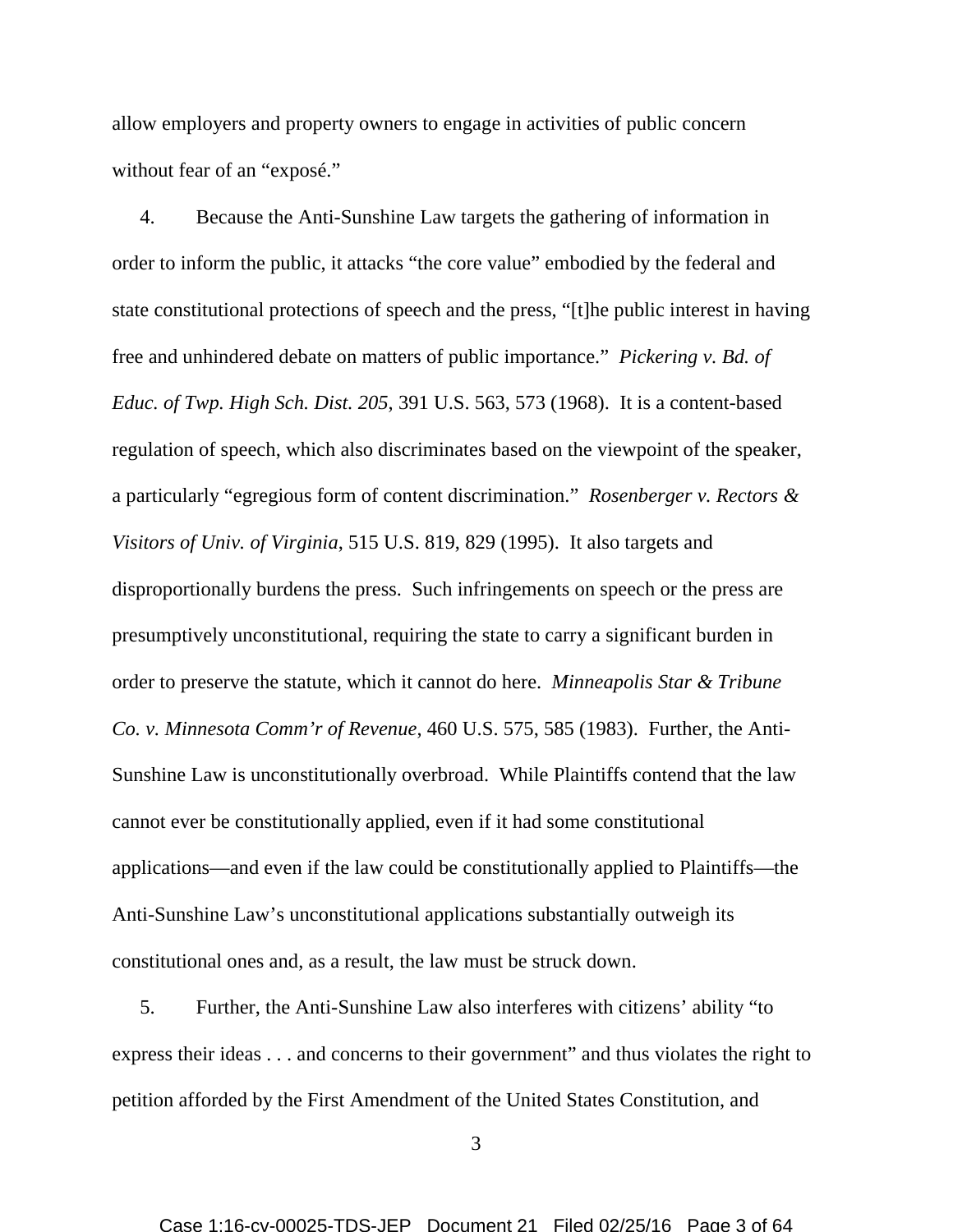Article I, Section 12 of the North Carolina Constitution. *Borough of Duryea v. Guarnieri*, 131 S. Ct. 2488, 2495 (2011). In fact, because the statute only carves out an exception for reporting employers' or property owners' activities under certain state laws, it prohibits citizens reporting to their government through other, statutorily prescribed channels. As a result, the law can only stand in the "most extreme circumstances," a showing the state cannot make here. *McDonald v. Smith*, 472 U.S. 479, 486 (1985) (Brennan, J. concurring).

6. The Anti-Sunshine Law also violates the guarantees of equal protection and due process of laws provided for in the Fourteenth Amendment of the United States Constitution, and Article I, Section 19 of the North Carolina Constitution. The statute's legislative history reveals that the law was motivated by animus towards, and targeted at a particular class of individuals and interferes with their fundamental right of free speech. Therefore, at the least, the law is subject to strict scrutiny, placing the burden on the state to demonstrate the law's constitutionality, which it cannot do. *See Massachusetts Bd. of Ret. v. Murgia,* 427 U.S. 307, 312 & n.3 (1976). Thus, the Anti-Sunshine Law cannot stand.

7. Finally, the Anti-Sunshine Law is unconstitutionally vague under the First and Fourteenth Amendments of the United States Constitution, and Article I, Sections 14 and 19 of the North Carolina Constitution. The Anti-Sunshine Law is a quasicriminal statute that interferes with speech, yet it fails to define a variety of key terms in § 99A-2(b)(1) and § 99A-2(b)(2). In this manner, the Anti-Sunshine Law fails to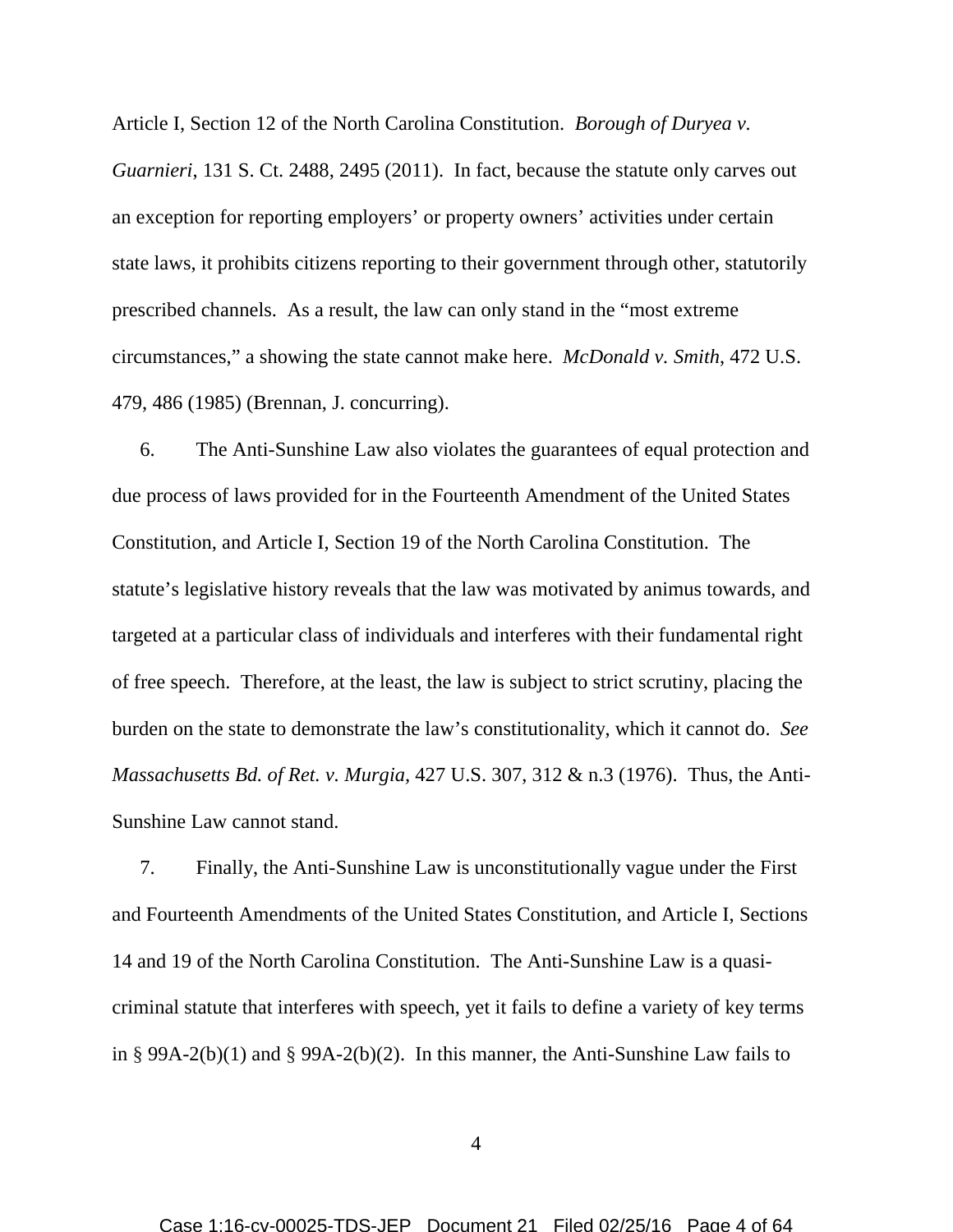provide due process and suppresses a substantial amount of constitutionally protected speech. Accordingly, §§ 99A-2(b)(1)-(b)(2) are unconstitutional.

8. Therefore, Plaintiffs ask the Court to declare the Anti-Sunshine Law unconstitutional under the First and Fourteenth Amendments to the United States Constitution, and Article I, Sections 12, 14, and 19 of the North Carolina Constitution, and to enjoin Defendants from enforcing the statute so that Plaintiffs can continue to engage in their constitutionally protected activities.

### **II. JURISDICTION AND VENUE**

9. This action arises under the United States Constitution and the laws of the United States, including 42 U.S.C. §§ 1983 and 1988. Therefore, this Court has jurisdiction under 28 U.S.C. § 1331 and 28 U.S.C. § 1343.

10. North Carolina law provides a cause of action against state officials for violations of the state constitution. *State v. Petersilie*, 432 S.E.2d 832, 841 (N.C. 1993).

11. Pursuant to 28 U.S.C. § 1367 the Court may exercise supplemental jurisdiction over the claims arising under the North Carolina state constitution.

12. This action also arises under the Court's inherent equitable jurisdiction.

13. This Court has authority to grant the declaratory and injunctive relief requested pursuant to 28 U.S.C. §§ 2201 and 2202, and Rules 57 and 65 of the Federal Rules of Civil Procedure, as well as the Court's inherent equitable powers.

14. Venue is proper in the United States District Court for the Middle District of North Carolina pursuant to 28 U.S.C. § 1391(b)(1) and (2).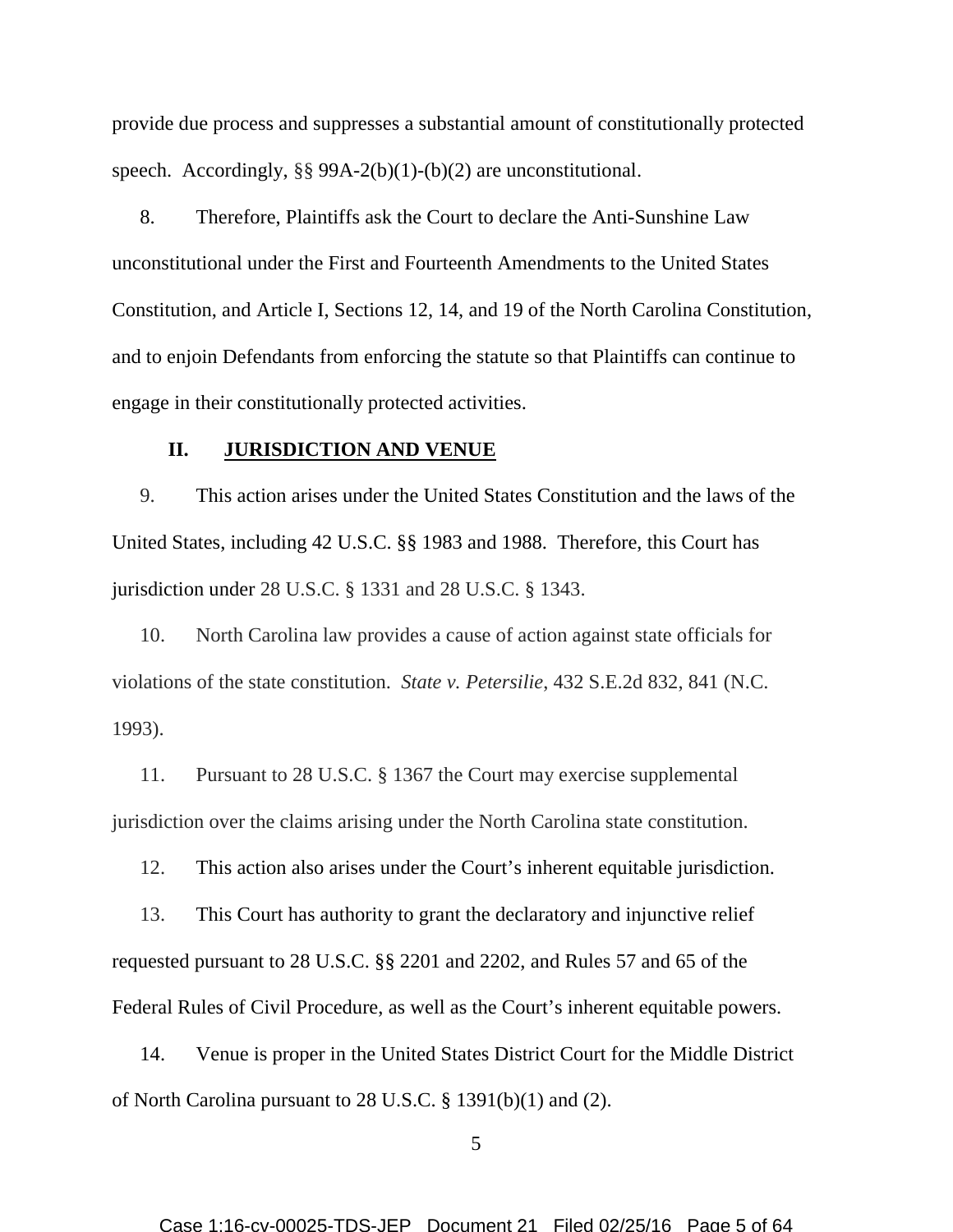#### **III. PARTIES**

#### **A. Plaintiffs**

15. Plaintiff PEOPLE FOR THE ETHICAL TREATMENT OF ANIMALS, INC. ("PETA") is a Virginia non-stock corporation and animal protection charity exempt from taxation pursuant to Section 501(c)(3) of the Internal Revenue Code. PETA is dedicated to protecting animals from abuse, neglect, and cruelty, and undertakes these efforts through public education, undercover investigations, research, animal rescue, legislation, special events, celebrity involvement, protest campaigns, and lawsuits to enforce laws enacted to protect animals.

16. As explained in further detail below, PETA has conducted undercover investigations in North Carolina and wishes to continue to conduct such investigations in the future, but it has been deterred from doing so for fear of being sued for damages under the Anti-Sunshine Law.

17. PETA's first undercover investigation—the 1981 investigation of Dr. Edward Taub's monkey testing laboratory in Silver Spring, Maryland—resulted in the nation's first arrest and criminal conviction of an animal experimenter for cruelty to animals. PETA's experience establishes that confronting the public with evidence of animal cruelty is its most effective form of advocacy, because it can build support to ensure existing laws are enforced, advance additional legal protections, and encourage entities to adopt more humane practices. Among other tools that it employs to expose and educate the public about animal cruelty, PETA publishes a magazine, *Animal Times*, produces a blog with approximately a half-dozen posts per day, publishes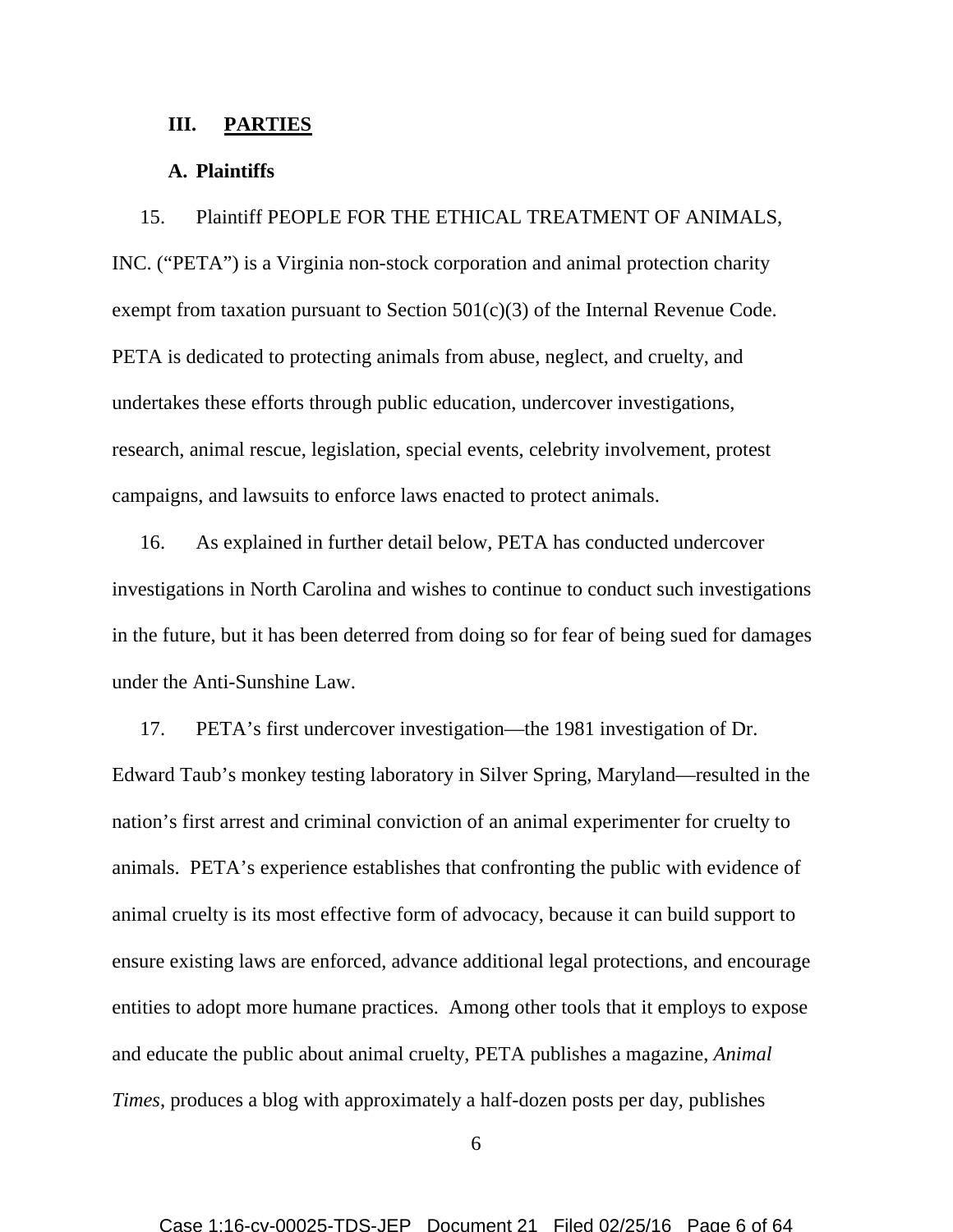videos that receive hundreds of thousands of views, and drafts op-eds, letters to the editor, and articles for publication. PETA employs dozens of people to engage in this work and it draws substantially from the information gathered through its undercover investigations of private and governmental operations. Without access to information from undercover investigations, PETA is unable to engage in its desired form of speech to further its mission.

18. Moreover, because of the Anti-Sunshine Law, in order to engage in its undercover investigations, to advance its mission, PETA would have to accept the risk of liability. Typically, PETA's investigators, at PETA's behest, seek out jobs at facilities PETA believes are engaged in acts of animal cruelty. Those investigators use their real names to obtain at-will positions in the facilities, merely omitting from their applications their current employment. While employed at the facilities, investigators perform all of the functions they are assigned or instructed to engage in to the best of their abilities. The investigators also seek to gather information from non-public areas regarding the facilities' treatment of animals. Once they have collected sufficient information, the investigators leave their at-will positions in good standing. PETA presents evidence of illegal conduct to the proper federal, state, and local authorities. PETA's mission and advocacy also involves releasing evidence of the unethical or illegal treatment of animals to the public through news articles, blog posts, videos, and/or press releases.

19. Through publically exposing the unethical or illegal conduct that employers have kept from public view, PETA's undercover investigations, including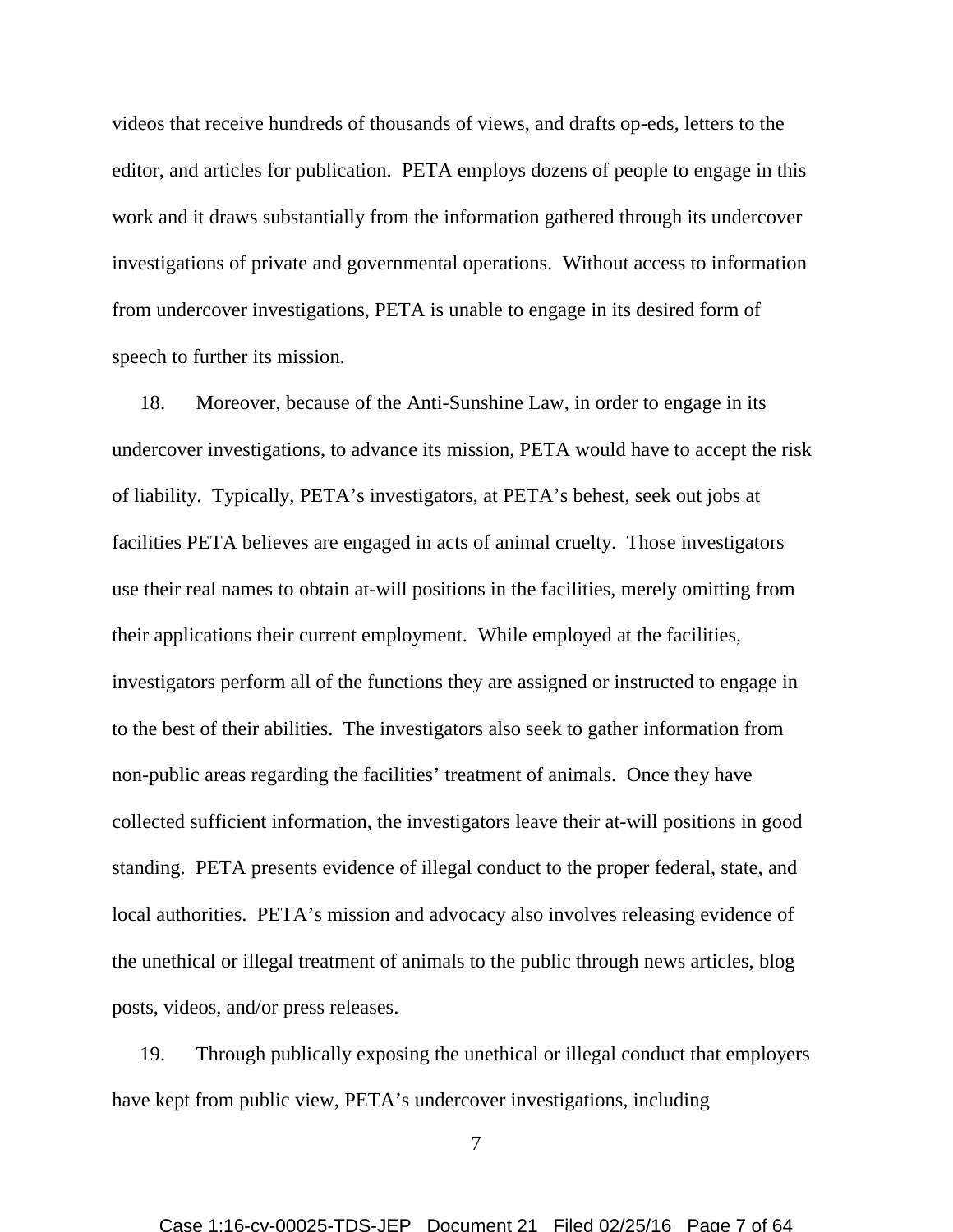investigations in North Carolina, have resulted in significant policy changes and enforcement actions that have protected animals and changed the way the public thinks about animal rights. For instance, one PETA investigator obtained employment in the kennels of Professional Laboratory and Research Services, near Raleigh, North Carolina. There, in the private areas, where the animals were kept, tested on, and "treated" by staff, the investigator documented the kennel testing insecticides and other chemicals on the dogs and cats at the behest of Bayer, Eli Lilly, Novartis, Schering-Plough (now Merck), Sergeant's, Wellmark, and Merial. Through his access to the non-public areas, the investigator was also able to record staff abusing the animals. PETA filed a complaint with USDA and released this information to the public. The public pressure this campaign brought to bear resulted in the facility surrendering 200 dogs and 50 cats and the first-ever felony cruelty charges against laboratory workers for their abuse and neglect.<sup>1</sup>

20. Another PETA investigator obtained employment at a North Carolina hog farm that supplies Smithfield Foods and, while working in non-public areas, recorded workers dragging the pigs by their ears and snouts, and supervisors describing how they beat the animals. PETA released this video to the public and, as a direct result of

<sup>&</sup>lt;sup>1</sup> See Professional Laboratory and Research Services Undercover Investigation, http://www.peta.org/features/professional-laboratory-research-services/.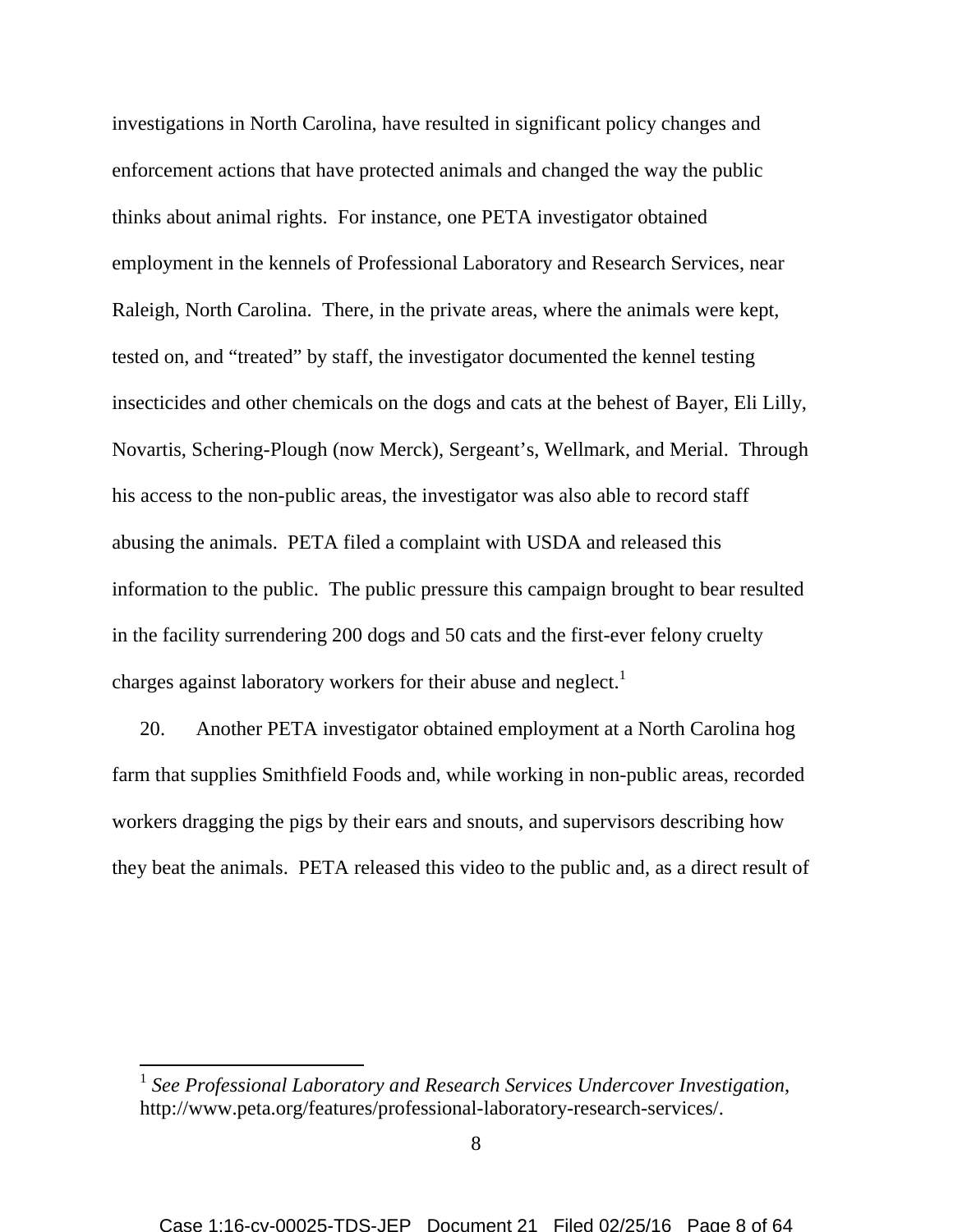the attention generated by that video, one of the workers was charged with six counts of animal cruelty.<sup>2</sup>

21. PETA has similarly conducted undercover investigations of state-run facilities in North Carolina, which, if they were conducted today, would force PETA to accept the risk of liability under the Anti-Sunshine Law. From 2001-2003 PETA conducted investigations of animal laboratories at the University of North Carolina-Chapel Hill ("UNC-Chapel Hill"). Two PETA investigators secured at-will jobs as animal care technicians in the UNC-Chapel Hill animal testing laboratories, performing all of the functions of animal care technicians. In the non-public areas of the facilities, PETA's investigators gathered information, including making recordings, showing that the workers disregarded animal care protocols and government orders, for instance, cutting off the heads of rat pups while the pups were still conscious and in violation of protocol. PETA's investigators tried to report these violations to university personnel, but other employees in the lab discarded and hid evidence, and a supervisor instructed PETA's investigators not to tell him about the violations. PETA publicized its findings and filed a report with the National Institutes of Health, which confirmed PETA's allegations.<sup>3</sup>

22. On information and belief, the unethical and illegal treatment of animals continues at these UNC-Chapel Hill laboratories. As part of its mission, PETA would

<sup>2</sup> *See Charges Filed After Investigation Reveals Torture of Pigs*, http://www.peta.org/action/action-alerts/charges-filed-investigation-revealstorture-pigs/.

<sup>3</sup> *See PETA Investigations Reveal Taxpayer-Funded Torture at UNC Laboratory*, http://www.peta.org/features/unc/.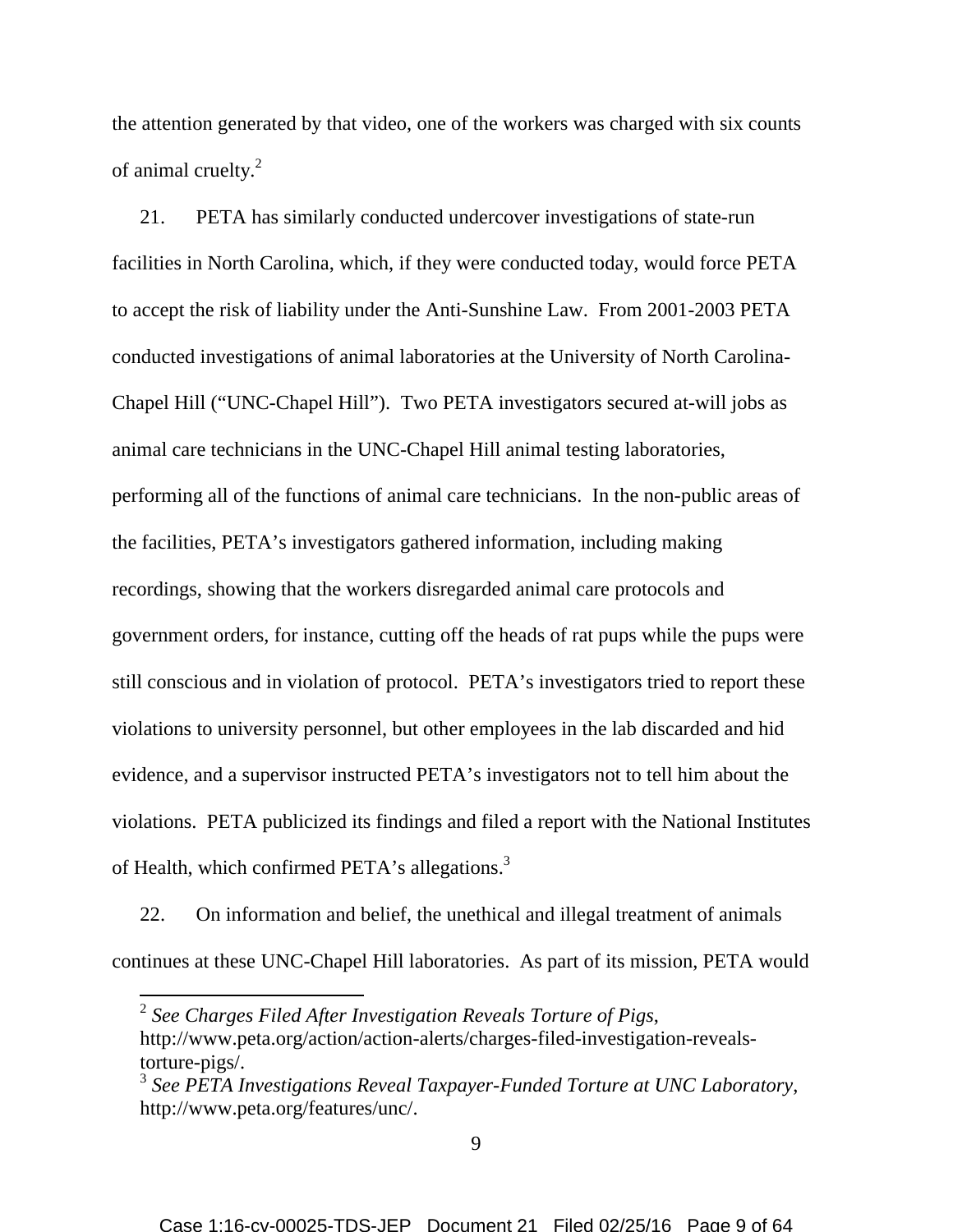conduct another undercover investigation of these facilities, instructing one of its investigators to secure employment at the facilities in order to record activities and collect data so that PETA could then release that information to the public, expose the behavior, and build public pressure for change. However, PETA fears liability under the Anti-Sunshine Law. Therefore, because of the chill created by the Anti-Sunshine Law, PETA has chosen not to undertake this investigation of the UNC-Chapel Hill laboratories and has been prevented from engaging in its chosen form of speech and advocacy.

23. Plaintiff CENTER FOR FOOD SAFETY ("CFS") is a  $501(c)(3)$  non-profit public interest and environmental advocacy organization dedicated to ensuring the public's right to know how their food is produced and protecting human health and the environment by curbing the use of harmful food production technologies, including industrial animal agriculture, and by promoting organic and other forms of sustainable agriculture. Accordingly, CFS utilizes regulatory actions, citizen engagement, legislation, and, when necessary, litigation, to promote transparency and accountability in industrial agriculture. CFS is a membership organization with over 700,000 members nationwide, including 14,663 members in North Carolina.

24. To accomplish its mission, CFS disseminates to government agencies, legislatures, and the general public a wide array of informational materials addressing the harmful effects of industrial agriculture. These materials—which are distributed in North Carolina and elsewhere—include news articles, scientific and policy reports, books, legal briefs, press releases, action alerts, and fact sheets. In the course of the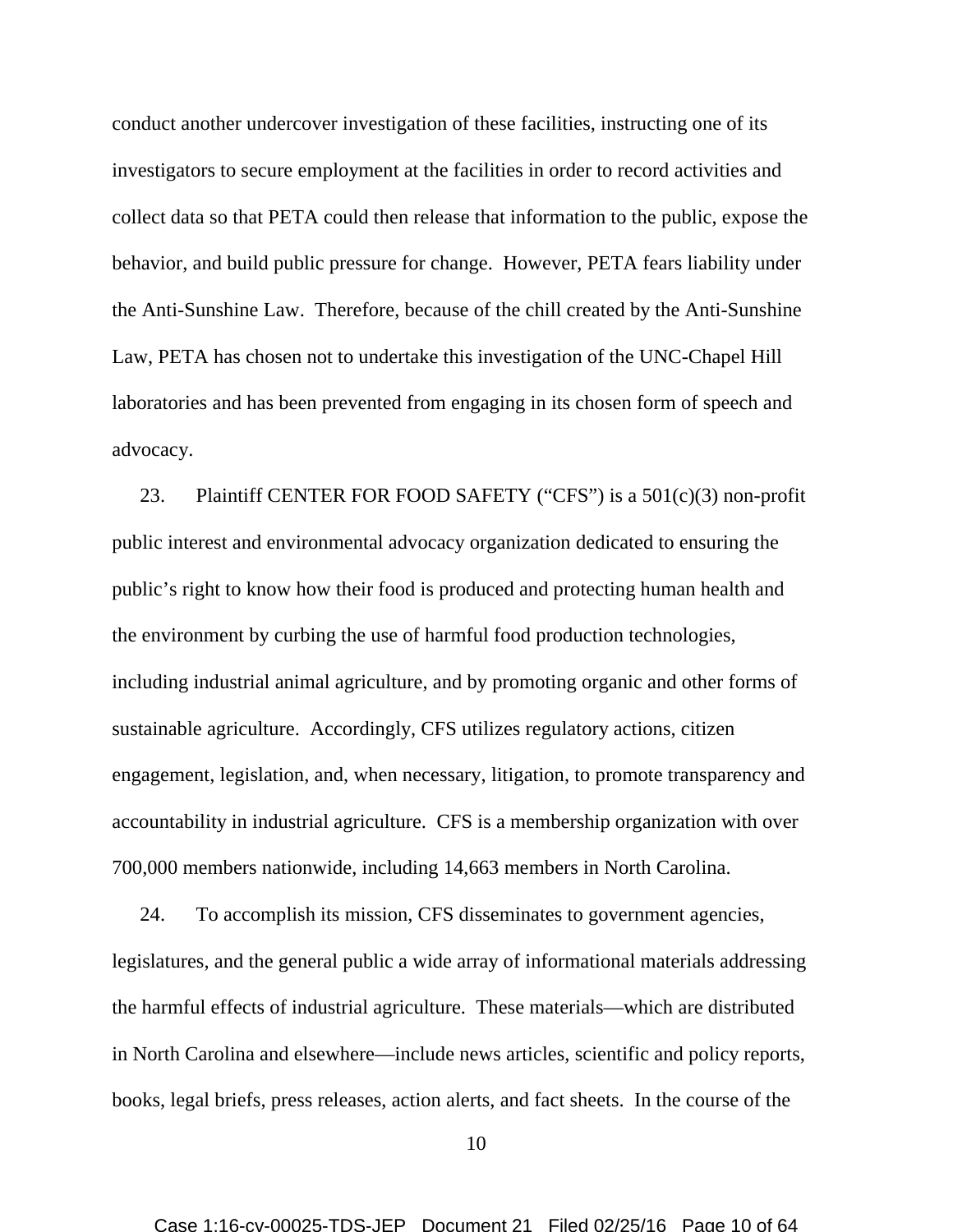Anti-Sunshine Law's passage, veto, and subsequent re-passage, CFS created three webpages and sent six "action alerts" to its North Carolina members urging them to contact their state legislators and the Governor to take actions against the bill. Because the Anti-Sunshine Law was originally passed, was vetoed, and then the veto was overridden, CFS expended more of its highly limited resources to stop the bill's ultimate passage than it typically does on pending legislation. CFS' expenditures on the Anti-Sunshine Law harmed CFS' ability to carry out its core mission. CFS had to divert resources away from its core activities to work against the legislation, as the Anti-Sunshine Law will prevent the creation and dissemination of information on which CFS relies to inform the public about how its food is produced and to prevent harmful food production technologies.

25. Indeed, CFS relies on and uses information obtained by whistleblowers, such as undercover investigations of industrial agriculture operations, like those conducted by Plaintiffs, for the informational, legal, and advocacy materials it develops and distributes. For example, in 2014 CFS utilized information from numerous undercover investigations at egg-production facilities that employ battery cages to formulate and substantiate its arguments in an amicus brief in support of California's ban on the sale of eggs from such facilities.<sup>4</sup> The brief demonstrated the association between foodborne illness and the use of battery cages, as revealed by undercover investigations that documented unsanitary and inhumane conditions in

<sup>&</sup>lt;sup>4</sup> See Amici Curiae Br. in Support of Defs.' and Def.-Intervenors' Mots. to Dismiss, *Missouri v. Harris*, 58 F. Supp. 3d 1059 (E.D. Cal. 2014) (No. 2:14-cv-00341-KJM), 2014 WL 3726702.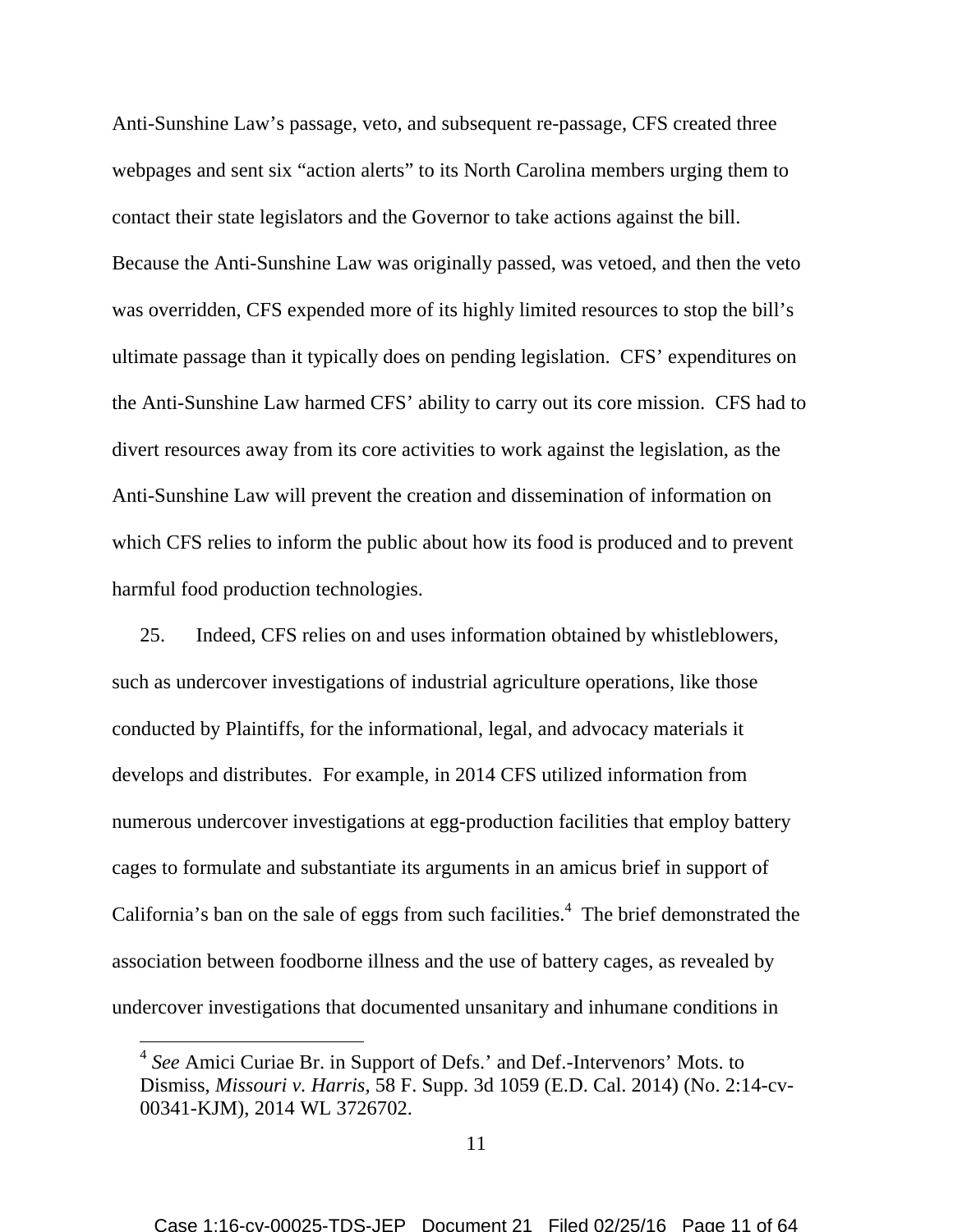battery cage facilities. CFS cited to the same investigations in letters to members of the Massachusetts state senate urging them to support legislation to prevent farm animal cruelty.<sup>5</sup> In 2015, CFS utilized information from undercover investigations of veal calf facilities in formulating administrative comments to the United States Department of Agriculture ("USDA"), Food Safety & Inspection Service ("FSIS"), urging the agency to amend requirements for the disposition of non-ambulatory disabled veal calves under the Humane Methods of Slaughter Act ("HMSA").<sup>6</sup> Most recently, CFS has used information from undercover investigations at the Hallmark/Westland slaughter plant in a letter to FSIS in support of a petition to improve enforcement of the HMSA. At the time of the cited investigation, Hallmark was the second-largest supplier of beef to the USDA Agricultural Marketing Service, which purchases beef for distribution to the public under various social services programs. Based on the information revealed by the investigations, FSIS amended its HMSA regulations.

26. Because of the chilling effect of the Anti-Sunshine Law, CFS will be hindered in carrying out its mission by being denied access to information uncovered by whistleblowers that it would use to inform its members, the public, and the government about food safety and animal welfare issues, including violations of federal law. Likewise, CFS's members will be harmed by being denied access to such information through CFS. CFS would like to continue to rely on information from

<sup>5</sup> *See* Letter from Rebecca Spector, West Coast Director, Ctr. for Food Safety, to Members of the Joint Comm. On the Judiciary (June 2014) (on file with author). 6 *See* Comments, Aug 12 2015, Docket No. FSIS-2014-0020.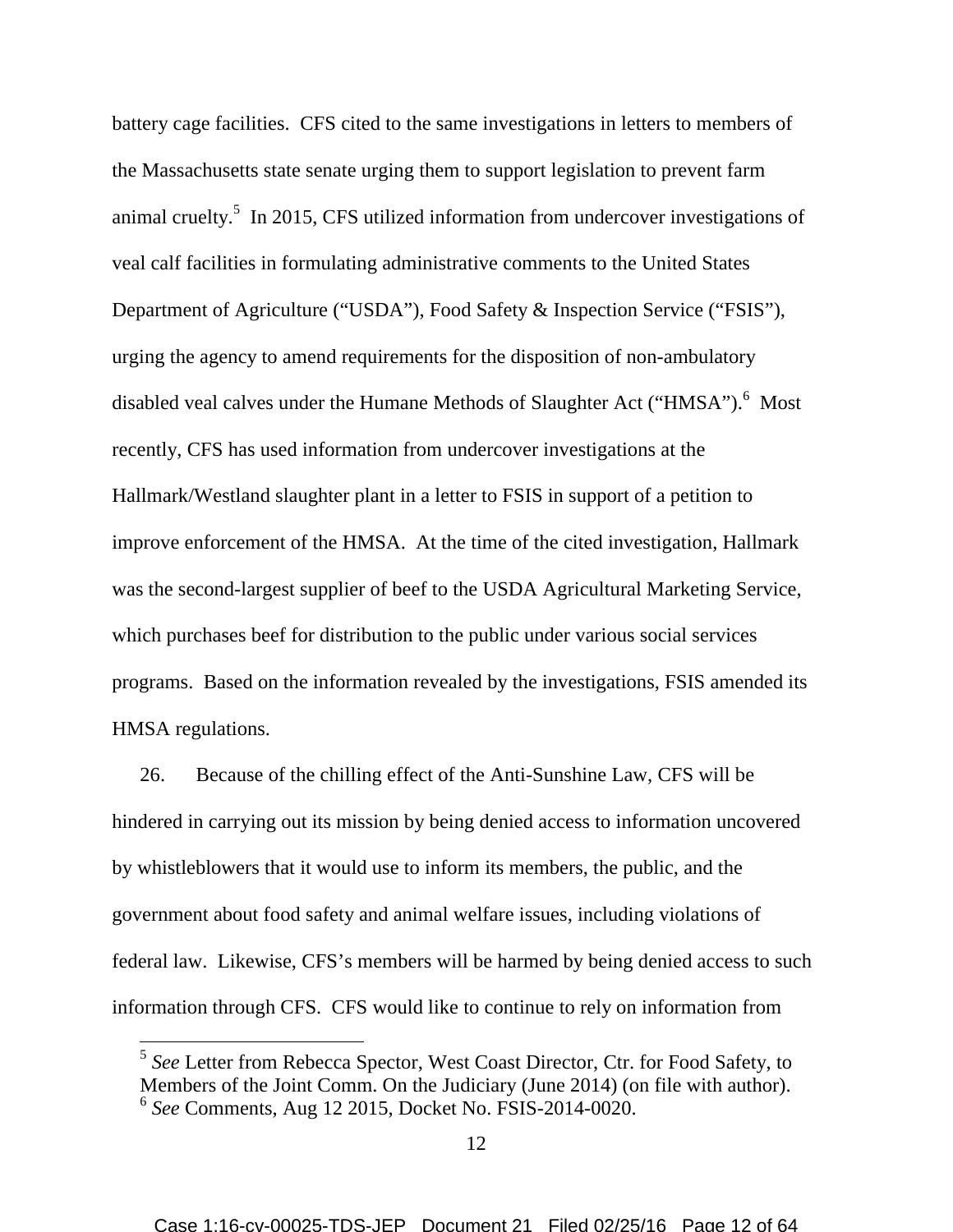undercover investigations in its advocacy. By discouraging whistleblowing, and particularly the public distribution of the information gathered by such sources, on which CFS relies to carry out its mission, the Anti-Sunshine Law has prevented and will prevent CFS from engaging in its desired form of speech. Moreover, CFS is concerned that its future use of materials derived from undercover investigations could subject it to liability under the Anti-Sunshine Law.

27. Plaintiff ANIMAL LEGAL DEFENSE FUND ("ALDF") is a national 501(c)(3) non-profit animal protection organization founded in 1979 that uses education, public outreach, investigations, legislation, and litigation to protect the lives and advance the interests of animals, including those animals who are raised for food, used in biomedical research, exhibited to the public, or bred as pets. ALDF's work is supported by more than 110,000 members across the country, many of which live in North Carolina. Among the materials that ALDF produces to advance its work are a quarterly publication, *The Animals' Advocate*, articles, press releases, reports, and a blog.

28. As explained in further detail below, ALDF and its agents have conducted undercover investigations at animal facilities around the country, including at least a dozen in North Carolina. ALDF wishes to continue to conduct such investigations in North Carolina, but it has been deterred from doing so for fear of being sued for damages under the Anti-Sunshine Law.

29. Among the tactics ALDF employs in its undercover investigations are for an ALDF-employee to obtain employment with an organization that ALDF believes is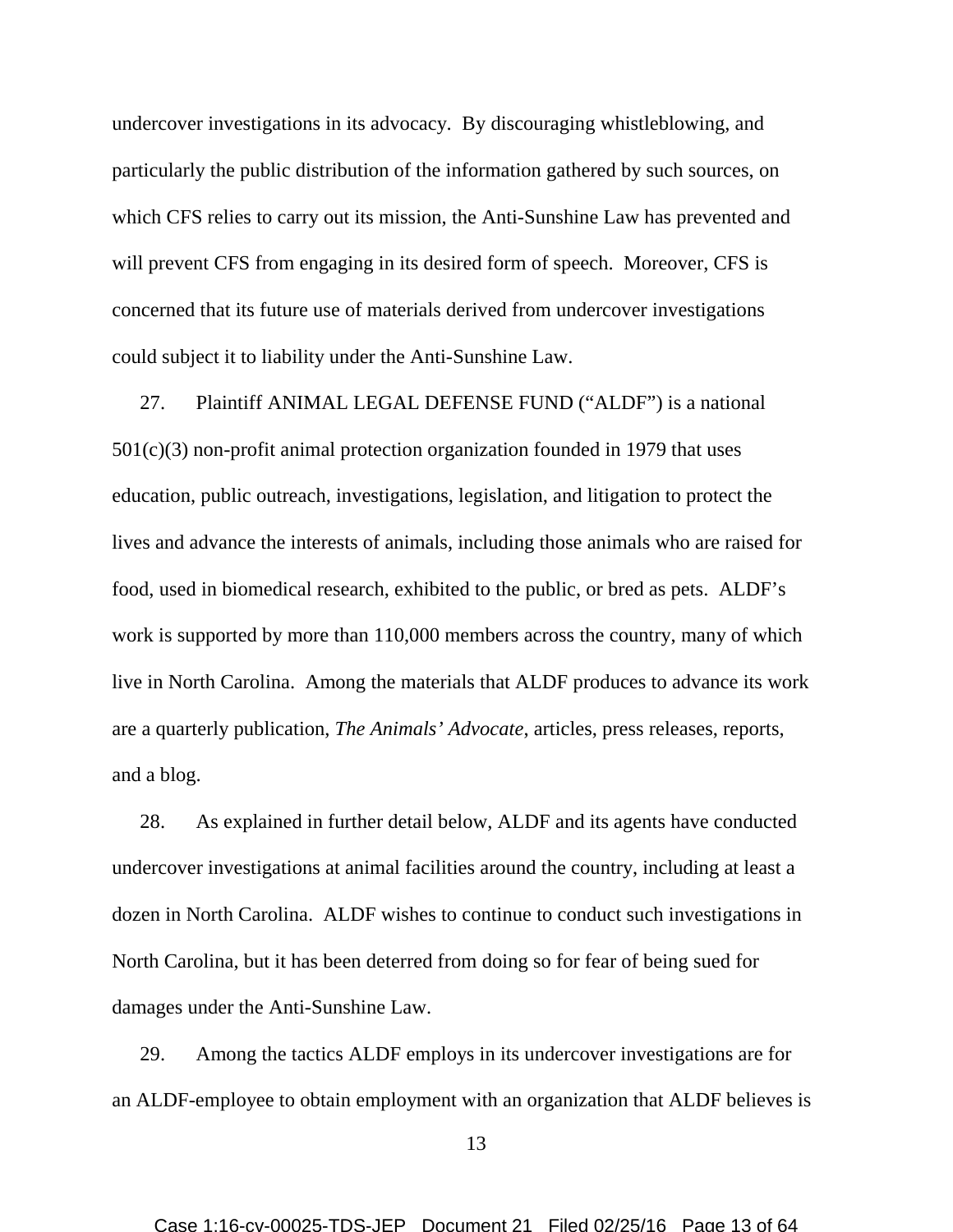engaged in the unethical or illegal treatment of animals. In non-public areas of an organization, the investigator then collects information and/or makes recordings regarding the organization's conduct. ALDF investigators may also be instructed to leave recording devices unattended to capture images and sound over a longer duration, such as to document the severity of repetitive pathological stereotypies in captive wild animals, or the length of time for which a sick or injured animal goes without veterinary care. In order to advance its mission, ALDF releases the evidence uncovered during its investigations to the public.

30. ALDF would like to conduct undercover investigations in North Carolina and has an investigative team capable of doing so. ALDF's Manager of Investigations has personally conducted undercover employment-based investigations in North Carolina of the kind prohibited by the Anti-Sunshine Law. ALDF has recruited specific investigators who are ready, willing, and able to conduct undercover investigations at animal facilities in North Carolina. ALDF has spent several thousand dollars to run radio advertisements in North Carolina in an effort to recruit further investigators. ALDF has also created a comprehensive list of animal facilities including farms, research facilities, puppy mills, and animal hoarders in North Carolina, which are locations for potential investigations. This list includes a number of governmental facilities. ALDF has even collected employment applications at some of these facilities. In short, ALDF has done everything *but* violate the Anti-Sunshine Law. It has refrained from taking the final step to actualize an investigation,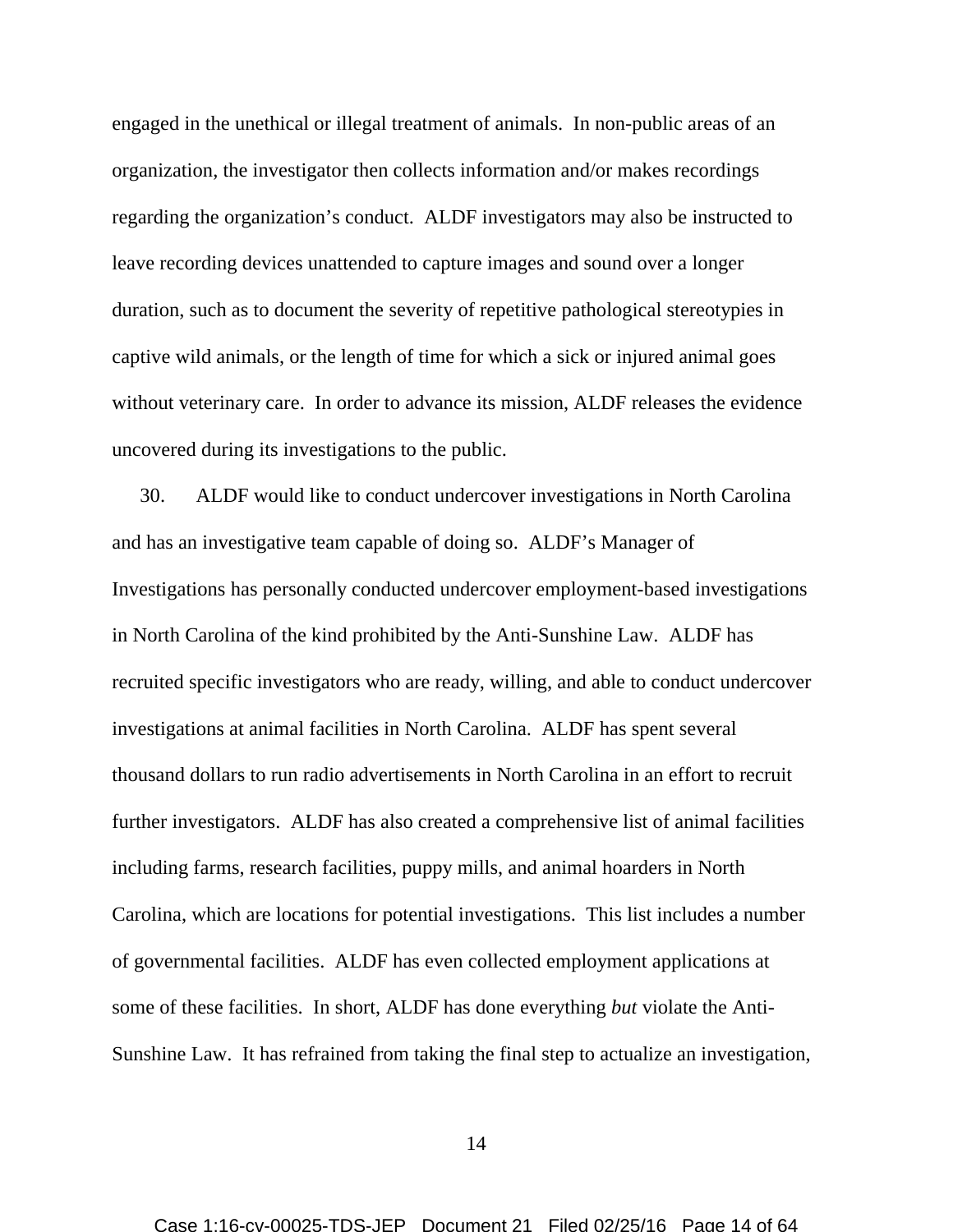for fear of liability it cannot afford. In other words, the Anti-Sunshine Law has chilled ALDF's ability to engage in constitutionally protected advocacy.

31. Moreover, ALDF's core mission of improving the lives of animals is fundamentally impaired by the Anti-Sunshine Law. ALDF uses investigations to support its litigation and outreach, and the Anti-Sunshine Law directly impedes these efforts by diminishing the supply of such investigations. To take an example, ALDF participated in the legal effort to shut down All Creatures Great and Small, an animal hoarder masquerading as a rescue shelter in Hendersonville, North Carolina. A PETA undercover investigation at All Creatures Great and Small provided indisputable evidence that hundreds of dogs and cats were suffering in filthy, deplorable conditions, many with untreated wounds and diseases. Ultimately the facility was shut down and hundreds of animals were rescued, a result that would not have occurred if not for photo and video evidence collected by PETA's undercover investigator who spent several months employed at the facility. That very same investigator now leads ALDF's investigations program. Because the Anti-Sunshine Law impedes ALDF's access to evidence of animal cruelty, it frustrates ALDF's mission of using the legal system to advance the interests of animals.

32. Further still, ALDF relies on the information gathered through its own and other organizations' undercover investigations, like those conducted by Plaintiff PETA, for the materials that it produces. Indeed, ALDF has specific and definite plans to produce additional materials building on and citing to the information generated through undercover investigations. However, because of the Anti-Sunshine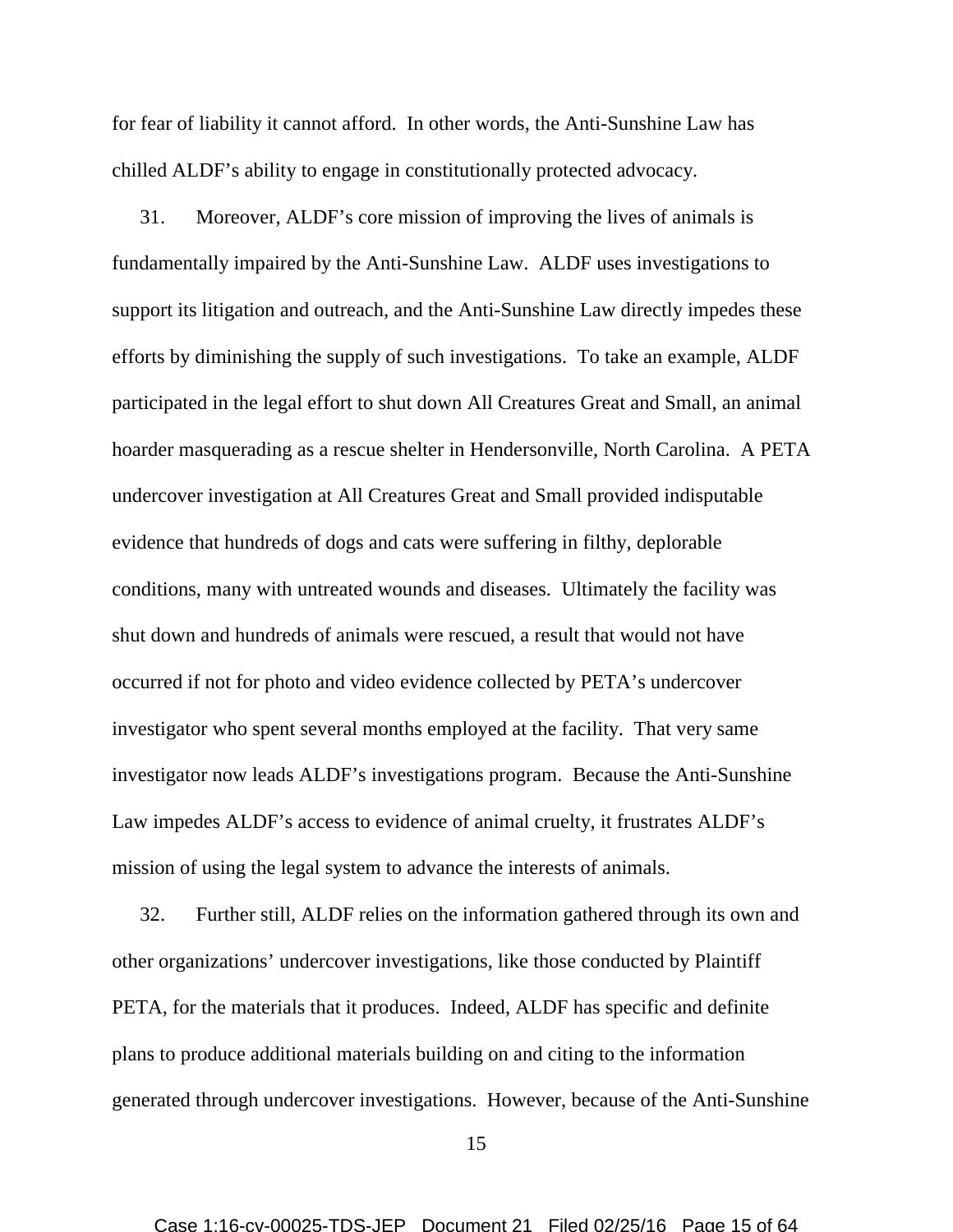Law's chilling effect on investigations by whistleblowers, and the public distribution of information gathered by such individuals, on which ADLF relies to carry out its mission, the Anti-Sunshine Law has prevented and will prevent ADLF from engaging in its desired form of speech. Moreover, ALDF fears that simply its use of information from such whistleblowers could subject it to liability under the Anti-Sunshine Law.

33. To combat these frustrations of its mission, ALDF has diverted significant resources to prevent the spread of unconstitutional laws like and including the one enacted in North Carolina. ALDF was extremely active in the legislative campaign to prevent the passage of the Anti-Sunshine Law, then in the campaign to convince Governor McCrory to veto the bill, and finally in the campaign against the veto override. ALDF used social media and action alerts to urge its members and supporters in North Carolina to contact their legislators to oppose the Anti-Sunshine Law. These expenditures to counteract the unconstitutional violations of various persons' civil rights constitute a harmful diversion of ALDF's very limited resources and a loss to the organization, because those resources would otherwise be better spent furthering ALDF's core mission of directly protecting the lives and advancing the interests of animals through the legal system. ALDF, however, is obligated to divert its resources in order to prevent the harm that "Ag-Gag" laws, like and including the one enacted in North Carolina, pose to ALDF's core mission.

34. Plaintiff FARM SANCTUARY is a non-profit  $501(c)(3)$  animal-advocacy organization with over 250,000 constituents nationwide, including constituents in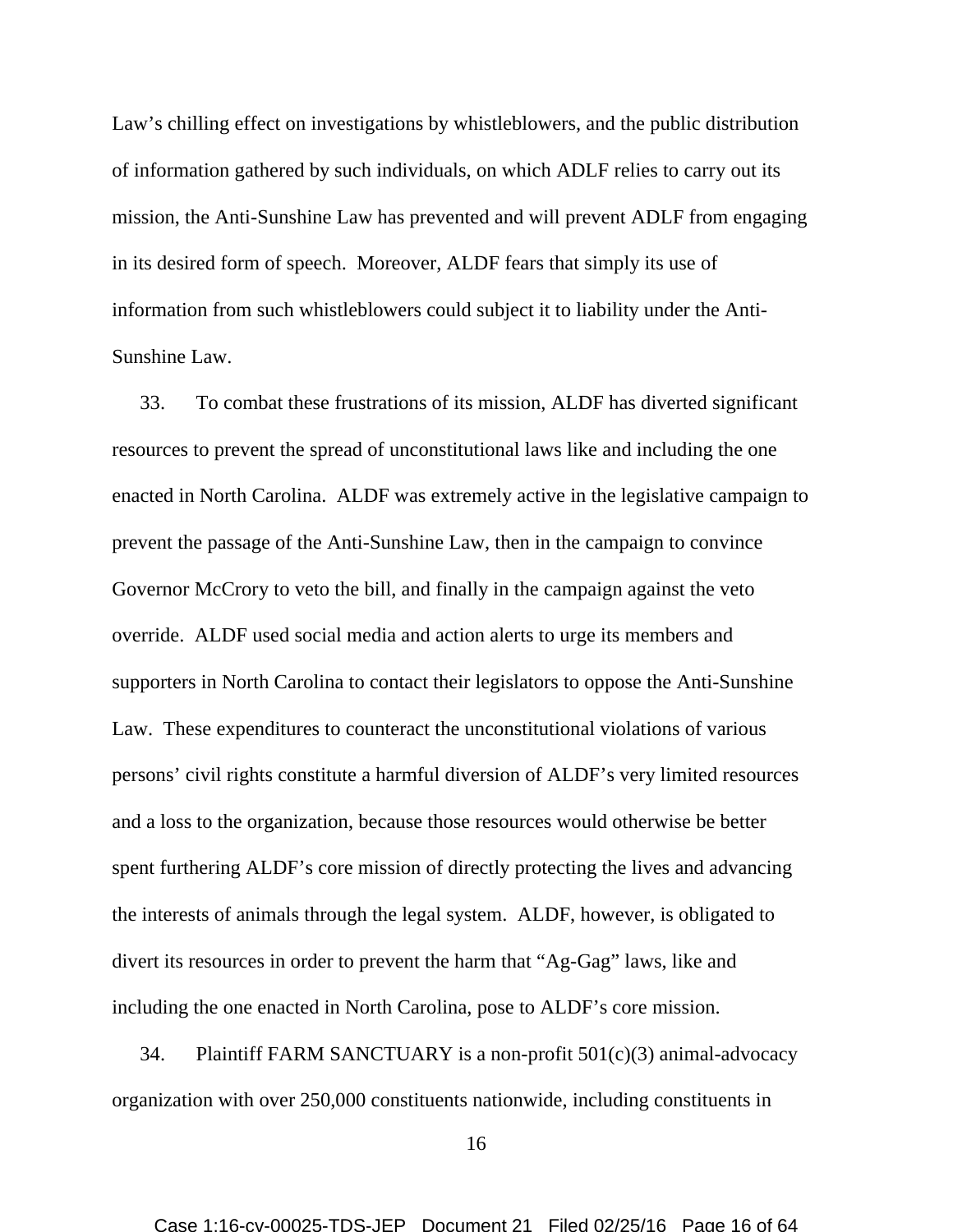North Carolina. Farm Sanctuary focuses its efforts exclusively on farm animals and is the largest farm animal rescue and protection organization in the United States. Core to its mission is protecting farm animals from cruelty and encouraging a new public awareness about farm animals through education and media outreach. Its education efforts and media outreach include public appearances, maintaining a blog, producing literature and videos, issuing press statements, and serving as a source for journalists and media.

35. To further its mission, Farm Sanctuary has conducted farm animal investigations, in which its investigators have either entered onto properties or obtained employment in order to access non-public areas and gather evidence, and/or record images of animal cruelty. After obtaining this information, Farm Sanctuary turned over evidence of illegal activities to proper authorities, and released the information to the public. Its investigation helped form the foundation for federal intervention to stop the inhumane and unsanitary slaughter of animals. And showing the public images of the mistreatment of farm animals furthers Farm Sanctuary's mission to raise awareness.

36. Moreover, Farm Sanctuary's education efforts and media outreach rely on the information gathered by its own and other organizations' undercover investigations, like those conducted by Plaintiffs PETA and ALDF. Farm Sanctuary has relied on the information gathered through undercover investigations in its campaigns—targeting the public and legislatures—to stop the inhumane confinement of animals, the inhumane transportation and marketing of downed animals, and the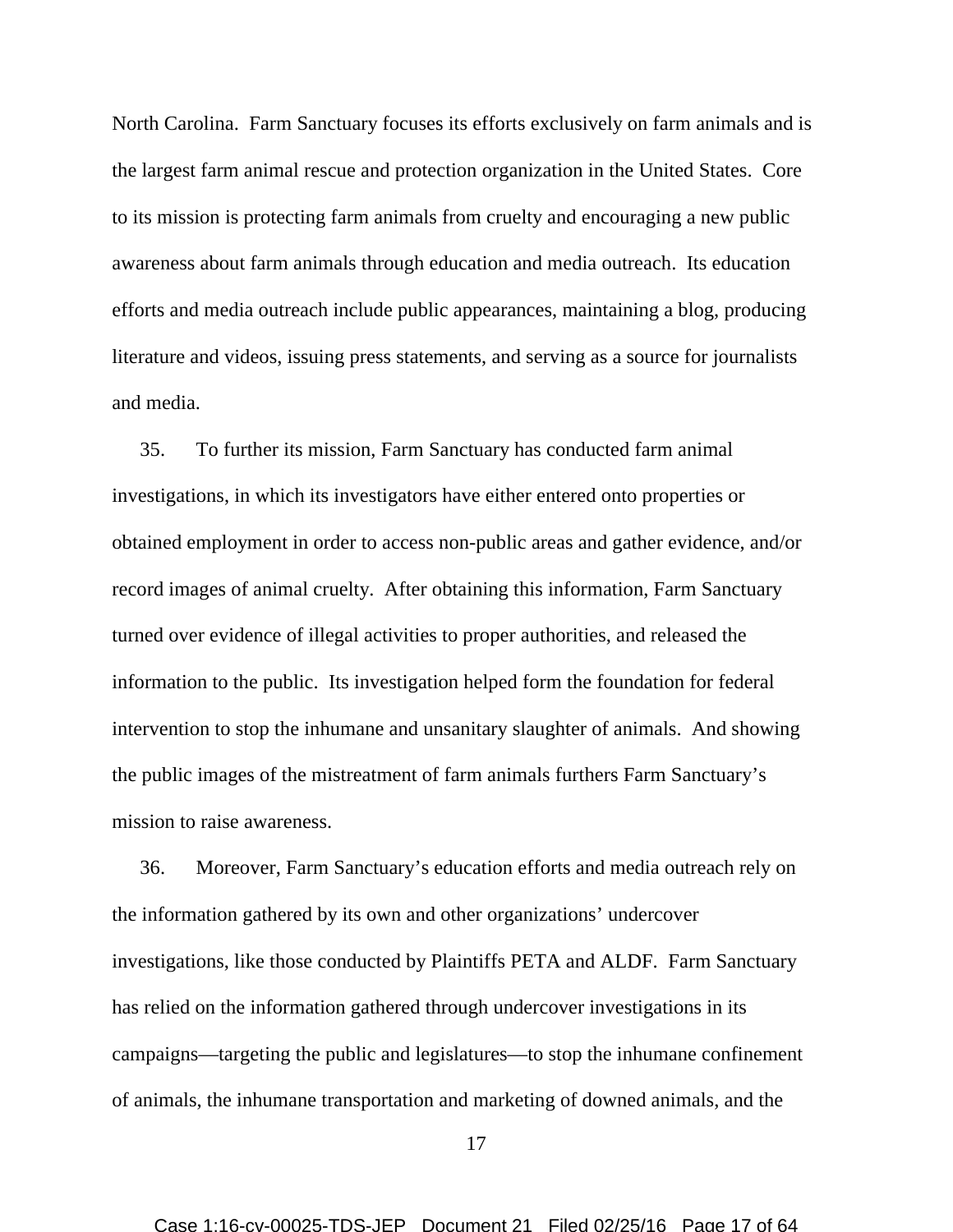inhumane treatment of ducks in the production of foie gras. Farm Sanctuary would like to continue to rely on information from undercover investigations in its advocacy. However, because of the Anti-Sunshine Law's chilling effect on investigations by whistleblowers, and the public distribution of information gathered by such individuals, on which Farm Sanctuary relies to carry out its mission, the Anti-Sunshine Law has prevented and will prevent Farm Sanctuary from engaging in its desired form of speech. Moreover, Farm Sanctuary fears that its use of information from such whistleblowers could subject it to liability under the Anti-Sunshine Law.

37. Plaintiff FOOD & WATER WATCH ("FWW") is a is a  $501(c)(3)$  nonprofit organization that advocates for common-sense policies that will result in healthy, safe food, and access to safe and affordable drinking water. FWW is a membership organization with close to 70,000 members nationwide, including 2,000 members in North Carolina. FWW also maintains a presence in North Carolina with organizing staff, legal and communications support staff, and a supporter email list of approximately 22,000 people. FWW's objective is to ensure that Americans consume safe, accessible, and sustainably produced food, fish, and water and to enable people to take charge of where their food comes from. Accordingly, FWW advocates extensively on issues surrounding industrial agricultural systems, and fracking, and to ensure clean, accessible, and safe water resources. FWW fears that the Anti-Sunshine Law will inhibit and interfere with FWW's ability to carry out its mission and serve its members' and supporters' needs.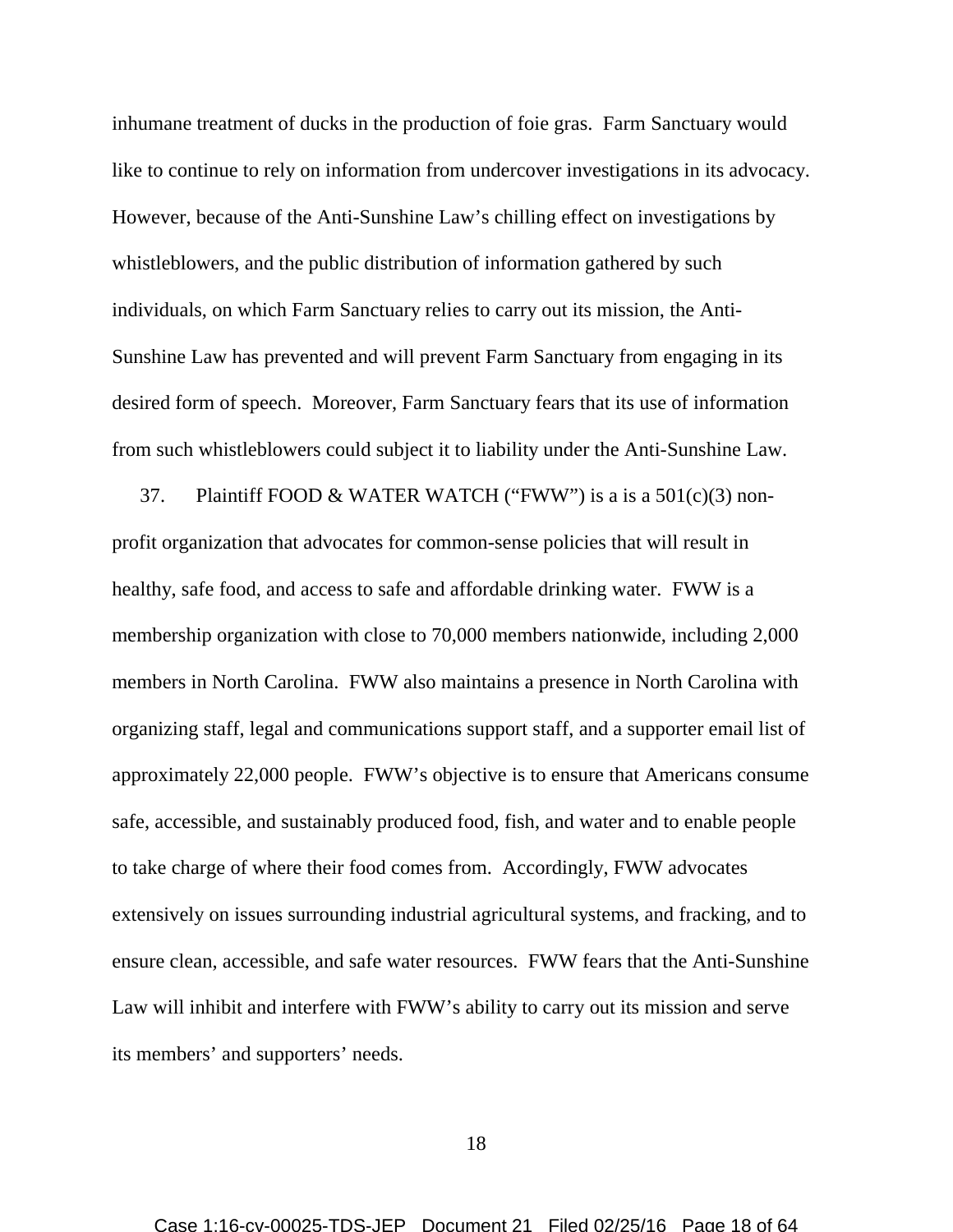38. In particular, FWW accomplishes its ends through engagement with the public and the government, regulatory actions, and litigation. In order to educate the public and the government about the risks presented by current food production methods and water contamination, FWW maintains a blog, produces news articles, press releases, and reports, and issues fact sheets and action alerts. It releases and places these materials in North Carolina and elsewhere. Among the material these publications rely on is information gathered by public whistleblowers concerning factory farms, food processing plants, and polluting facilities. Because of the Anti-Sunshine Law's chilling effect on investigations by whistleblowers, and the public distribution of information gathered by such individuals, on which FWW relies to carry out its mission, the Anti-Sunshine Law has prevented and will prevent FWW from engaging in its desired form of speech.

39. For instance, at present, FWW is the lead plaintiff in ongoing litigation concerning the new poultry processing inspection rules issued by USDA. *Food & Water Watch, et al. v. Tom Vilsack, et al.,* No. 14-01547 (D.D.C.). During the development of that legal action, FWW attorneys worked closely with whistleblowers from the USDA's FSIS, including some federal poultry inspectors, who were deeply concerned about how the new inspection regime was being implemented in poultry processing plants across the country. FWW relied on this information to both inform its membership and the general public about the dangers of the new inspection system, as well as develop the lawsuit to protect the public's right to safe food. The Anti-Sunshine Law will interfere with FWW's ability to engage in such protected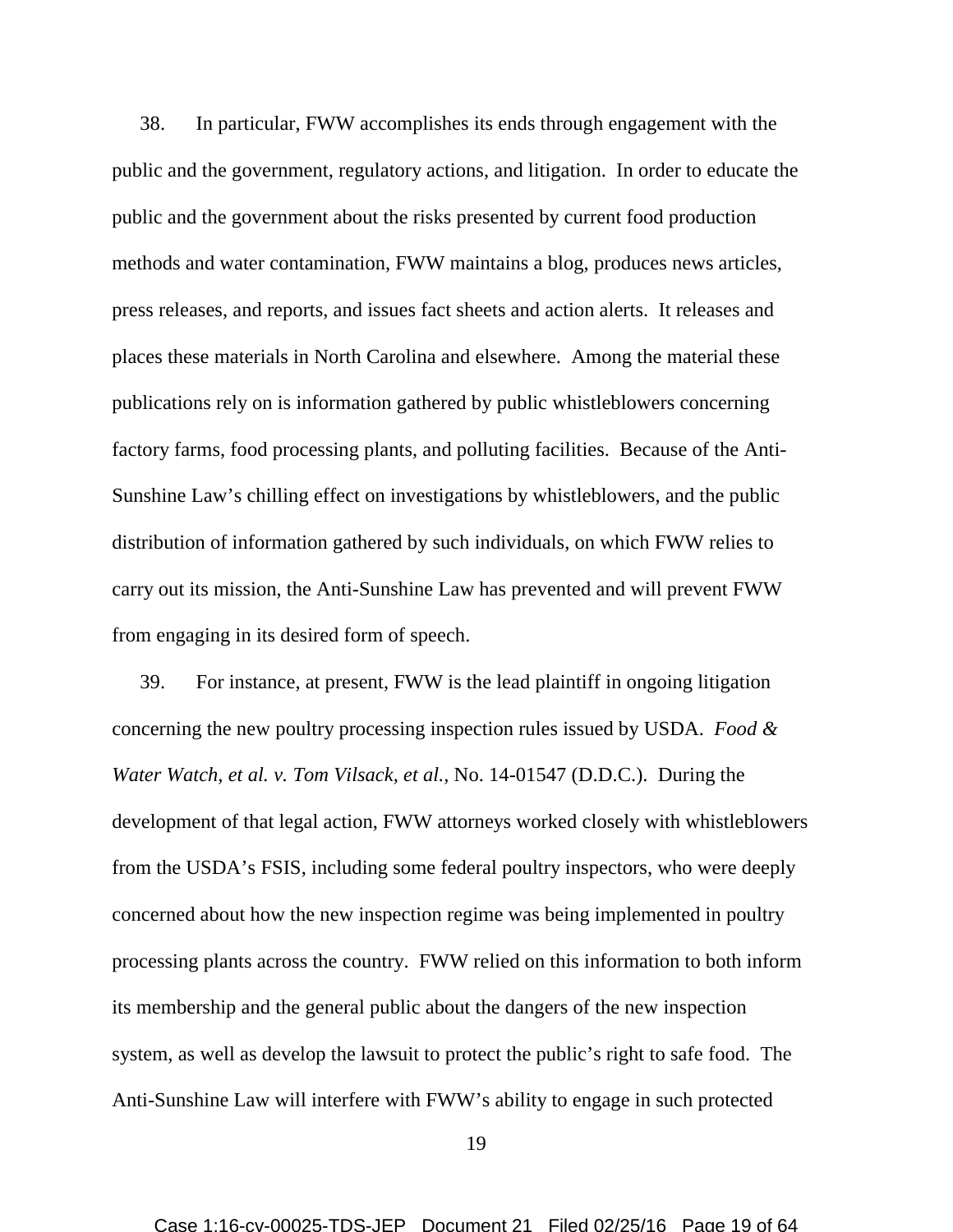activities. Moreover, FWW fears that its use of information from such whistleblowers could subject it to liability under the Anti-Sunshine Law.

40. Plaintiff GOVERNMENT ACCOUNTABILITY PROJECT ("GAP") is an independent, non-partisan, and non-profit organization that promotes corporate and government accountability by protecting whistleblowers and advancing occupational free speech. GAP defines a "whistleblower" as any private or public-sector employee who discloses information that he reasonably believes is evidence of illegality, gross waste or fraud, mismanagement, abuse of power, general wrongdoing, or a substantial and specific danger to public health and safety. Typically, whistleblowers speak out to parties that can influence and rectify the situation. These parties include the media, organizational managers, hotlines, or legislative and Congressional members or staff. GAP defends whistleblowers and offers legal assistance where disclosures in any of these forms affect the public interest.

41. For over 38 years, GAP has represented major whistleblowers who have exposed gross injustices under every presidential administration since the group's inception. Since 2012, GAP has been approached by more than 30 whistleblowers in North Carolina from a wide-range of industries, including academia, agriculture, and pharmaceutical companies. GAP has advocated on behalf of or is advocating for North Carolinian chicken farmers who blew the whistle on Perdue Farms' poor animal welfare and labeling practices, which resulted in an OSHA complaint; a Wyeth Pharmaceutical employee who exposed training deficiencies at the Wyeth facility in Stanford, North Carolina, which resulted in litigation under the Sarbanes-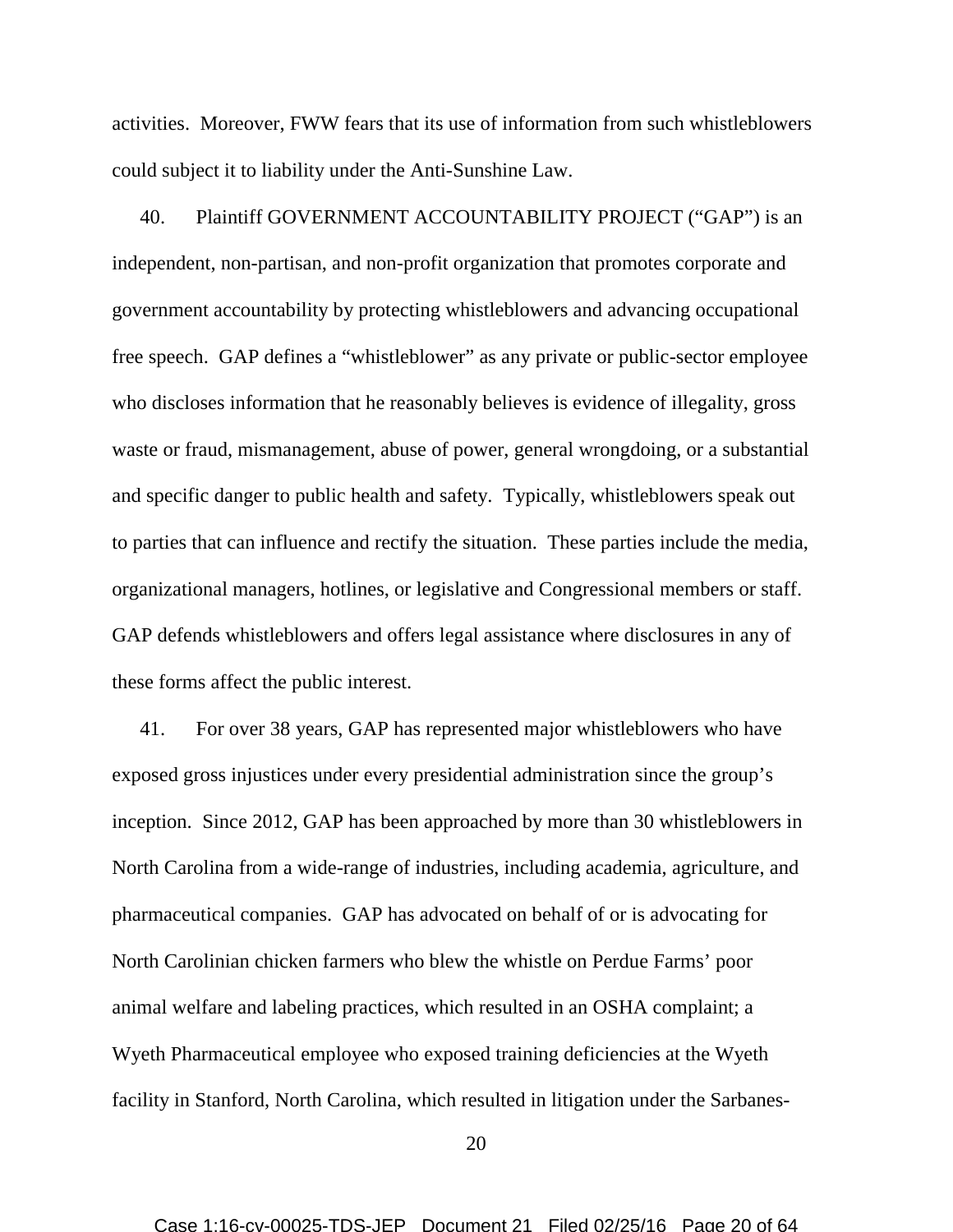Oxley Act; and a UNC-Chapel Hill employee, whose disclosures revealed the largest academic fraud in NCAA history. Accordingly, GAP is also at the forefront of advocating for whistleblower rights and protections, including in North Carolina, having seen retaliation against such individuals, ranging from professional demotions to criminal prosecutions.

42. Among the ways that GAP advances its advocacy are maintaining a blog, producing news articles, press releases, and reports, and issuing fact sheets and action alerts. It releases and places these materials in North Carolina and elsewhere, including placing an op-ed in the Charlotte Observer and serving as a source for North Carolina newspapers. These advocacy materials rely on and relay the important evidence that whistleblowers have provided about both public and private employers' unethical or illegal activities. Beyond publicizing the stories of whistleblowers, GAP also relies on and utilizes the information obtained by undercover investigations conducted by activist groups, like those conducted by Plaintiffs PETA, ALDF and Farm Sanctuary, to corroborate whistleblowers' stories. As a result, because of the Anti-Sunshine Law's chilling effect on investigations by whistleblowers, and particularly the public distribution of information gathered by such individuals, on which GAP relies to carry out its mission, the Anti-Sunshine Law has prevented and will prevent GAP from engaging in its desired form of speech. Moreover, GAP fears liability under the statute. GAP fears that its mission to defend whistleblowers and its use of information derived from whistleblowers in its materials could subject it to liability under the Anti-Sunshine Law.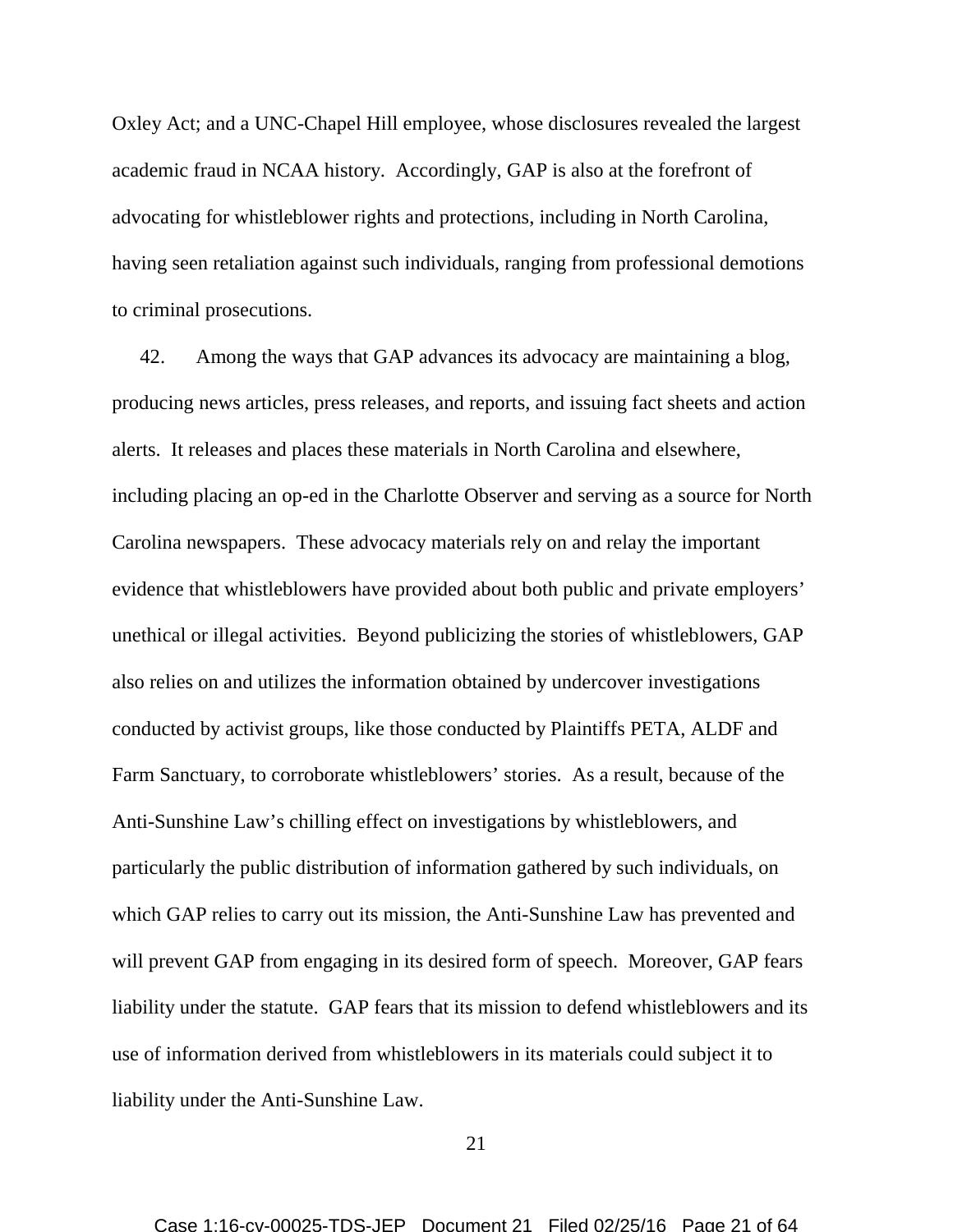43. Plaintiff FARM FORWARD is a  $501(c)(3)$  non-profit organization that seeks to implement innovative strategies to promote conscientious food choices, reduce farm animal suffering, and advance sustainable agriculture. Farm Forward works to eliminate the worst practices in factory farming; advocates an acute reduction in the consumption of factory-farmed meat, fish, eggs, and dairy by encouraging conscientious consumer decision-making; supports interdisciplinary research and undergraduate teaching about the cultural significance of animals and animal agriculture; and stimulates the production of essays, books, films, and religious activities that raise awareness about the problems in animal agriculture and the deeper cultural issues behind them. For instance, Farm Forward routinely publishes features on factory farming via its website, and consulted on the writing of the 2008 book *The Veganist*. Farm Forward also consulted heavily on the research, writing, and tone of the book *Eating Animals*, and has helped develop content for the forthcoming documentary film version of that book. Farm Forward has over 40,000 newsletter subscribers and over 30,000 social media users, many of whom reside in North Carolina.

44. To accomplish its mission, Farm Forward relies extensively on investigative reporting of factory farms to inform consumers about their cruelty, including reporting stemming from investigations like those of Plaintiffs PETA, ALDF and Farm Sanctuary. For instance, the book *Eating Animals*, written by bestselling novelist and Farm Forward Board Member Jonathan Safran Foer, used information obtained via many undercover investigations, including investigations of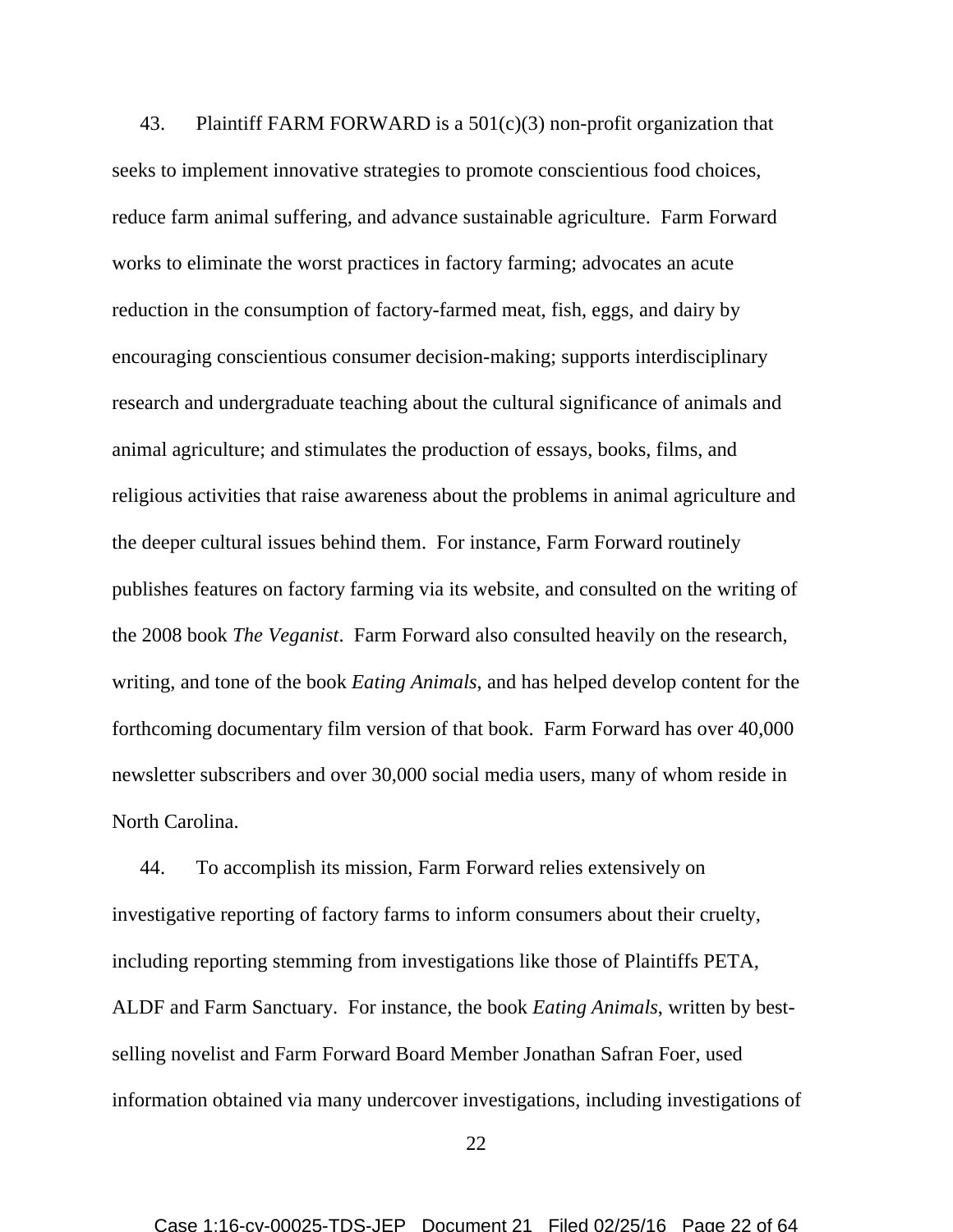Agriprocessors, to show readers the welfare problems common to industrialized animal agriculture. In fact, the author himself participated in one such investigation. In addition, Farm Forward's BuyingMayo campaign, which helped lead Unilever the world's third largest consumer goods company—to commit to developing an egg supply chain that would not kill male chicks, used footage obtained from an undercover investigation. Further, Farm Forward used information obtained during an undercover investigation of the Hallmark/Westland slaughter facility in its special report entitled "Exposing Ag-Gag." Farm Forward would like to continue to rely on information from undercover investigations in its advocacy. In fact, Farm Forward maintains a separate petition website (ag-gag.org) that allows users to oppose laws like the Anti-Sunshine Law.

45. North Carolina's Anti-Sunshine Law substantially impairs Farm Forward's ability to inform consumers about the worst practices in factory farming because it has chilled and will chill the public distribution of the information on which Farm Forward relies to carry out its mission. Therefore, the Anti-Sunshine Law has prevented and will prevent Farm Forward from engaging in its desired form of speech. Moreover, Farm Forward will have to devote additional resources to explain the factory farm system because the system is being hidden from public view. For example, Farm Forward produces a humane buying guide for consumers called BuyingPoultry. The chilling effect created by North Carolina's Anti-Sunshine Law will require Farm Forward to expend additional staff time to explain to consumers why they should utilize guides like BuyingPoultry and purchase higher welfare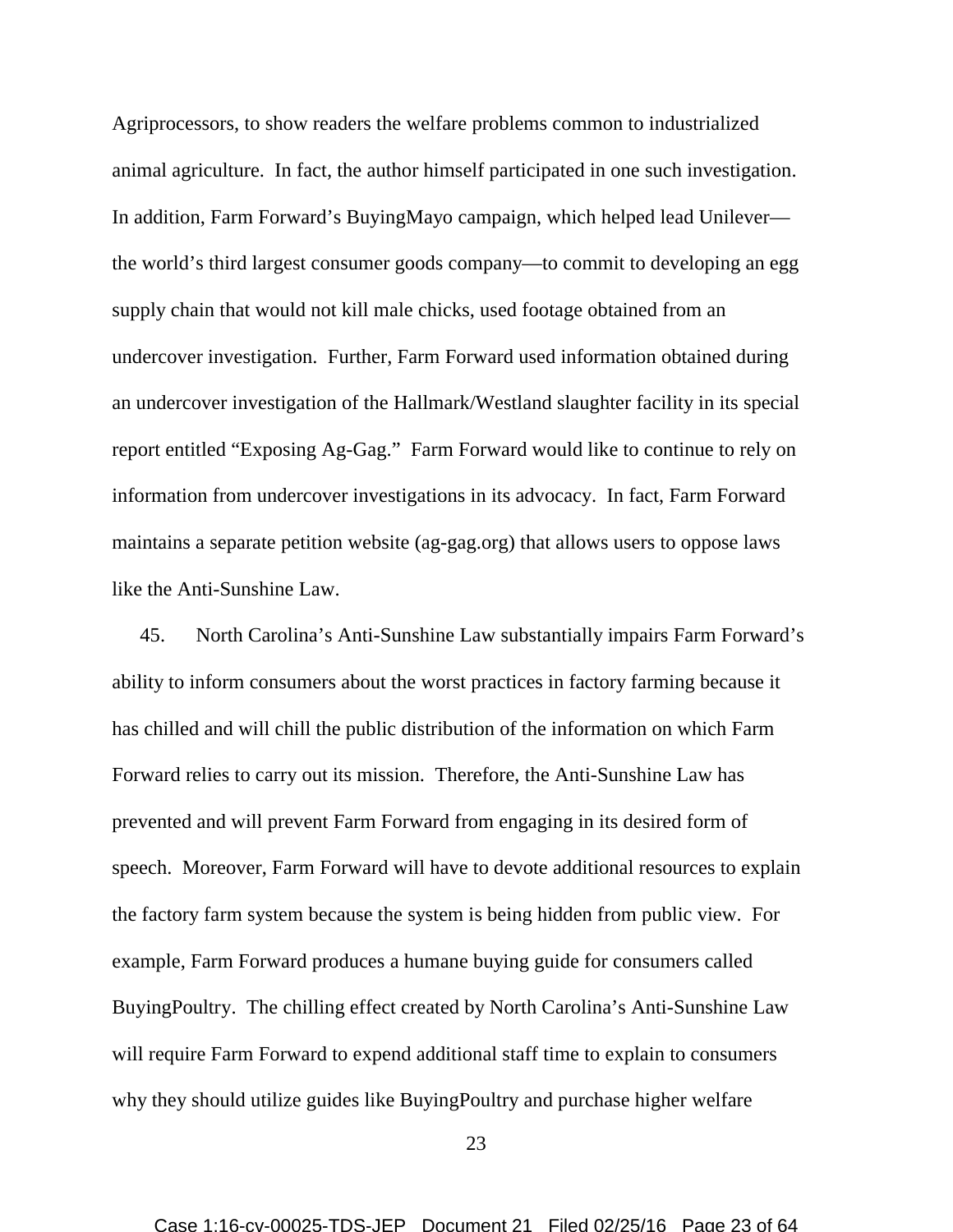products, because it will be more difficult to demonstrate the problems of industrial agriculture without reference to information gathered by whistleblowers, which would be available to Farm Forward except for the Anti-Sunshine Law. Finally, Farm Forward fears that it could incur liability under the Anti-Sunshine Law by directly or indirectly inducing an individual or organization to violate the law's provisions.

46. Plaintiff the AMERICAN SOCIETY FOR THE PREVENTION OF

CRUELTY TO ANIMALS ("ASPCA") was incorporated in 1866 by a special act of the New York State legislature, and is a not-for-profit corporation whose mission is to provide an effective means for the prevention of cruelty to animals throughout the United States. The ASPCA is the nation's oldest humane organization and, today, is also one of the largest, with roughly 2.5 million supporters nationwide, including over 75,000 in North Carolina.

47. The ASPCA is nationally known for its advocacy for and assistance with investigative work on behalf of animals, much of which relies on members of the public to report animal cruelty and abuse at facilities and businesses that breed, raise, sell, transport or house animals. The ASPCA fears that its encouragement of members of the public to take such action and its use of information obtained as a result will subject it to liability under the Anti-Sunshine Law.

48. For example, farm animal welfare is a key area of focus for the ASPCA. Many Americans are unaware of how animals are raised and treated on large-scale, industrial farms, the source of 99% of animals used for food products in this country. The ASPCA is currently waging a multifaceted campaign to raise consumer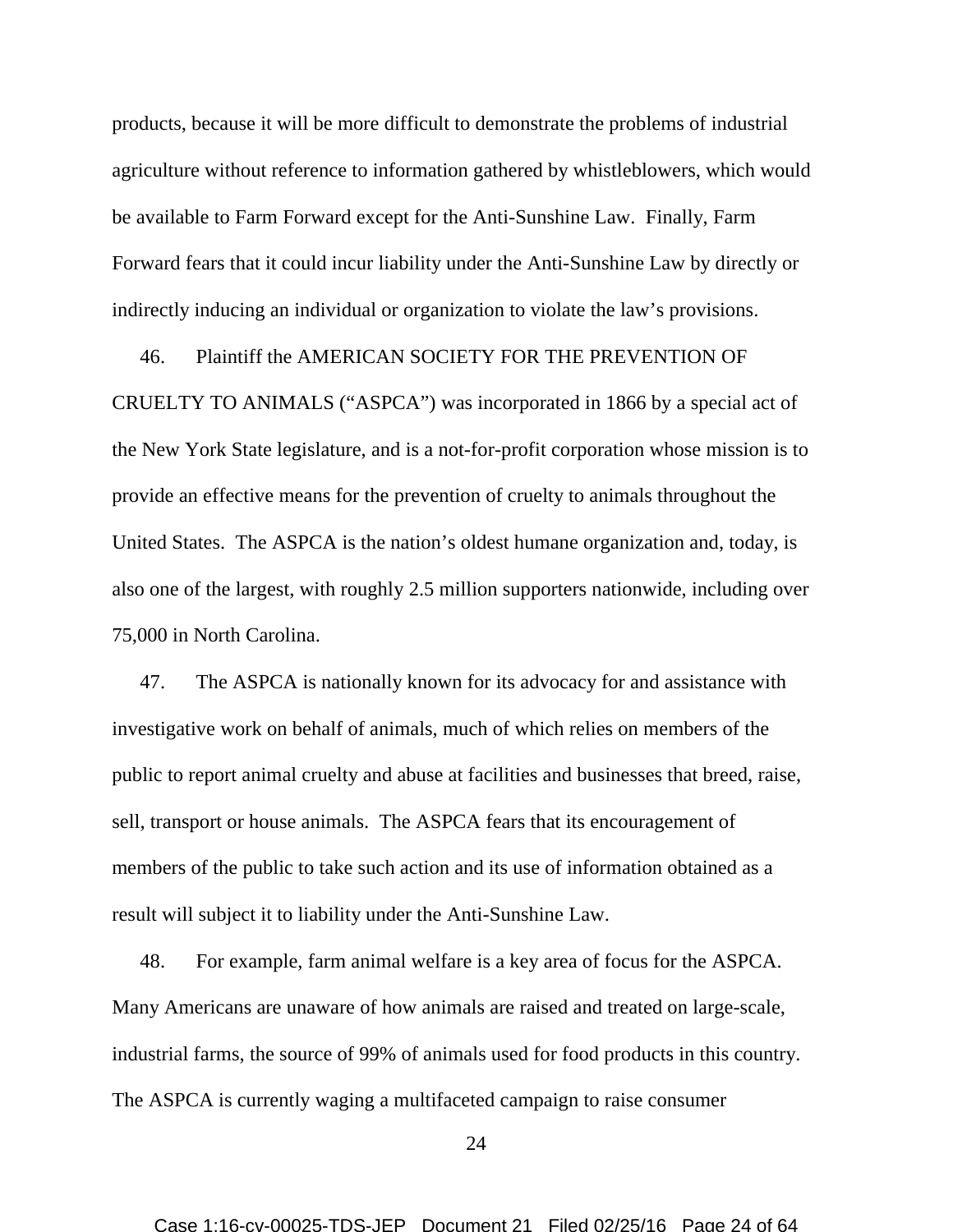awareness about the inhumane conditions at these facilities, inform consumers about the difference between conventionally raised and higher welfare animal products, and encourage consumers to demand more humane standards so that companies will eliminate some of the worst farming practices. The ASPCA advocates for greater transparency on large-scale, industrial farms, believing that consumers must know the conditions under which their food is produced in order to make informed purchasing decisions.

49. Because the practices and operations of large-scale industrial farms are largely concealed from public view, information, photographs, and video from employee whistleblower investigations at these facilities are critical to the ASPCA's advocacy work. The ASPCA also relies on information from undercover investigations conducted by animal welfare organizations like Plaintiffs.

50. The ASPCA publishes information from undercover investigations, including photographs and videos, in magazines sent by mail to its supporters, in reports, and on its websites—including the sites Truth About Chicken, and Change Your Chicken Challenge. The ASPCA frequently updates these materials with additional news articles, ASPCA press releases and studies, and other information highlighting inhumane practices by agricultural producers. *See*, *e.g.*, *New Investigation: Live Chickens on Factory Farm Buried with the Dead; Living in Filth* (Truth About Chicken web article based on revelations by a whistleblower employed at a North Carolina factory chicken facility); *A Growing Problem -- Selective*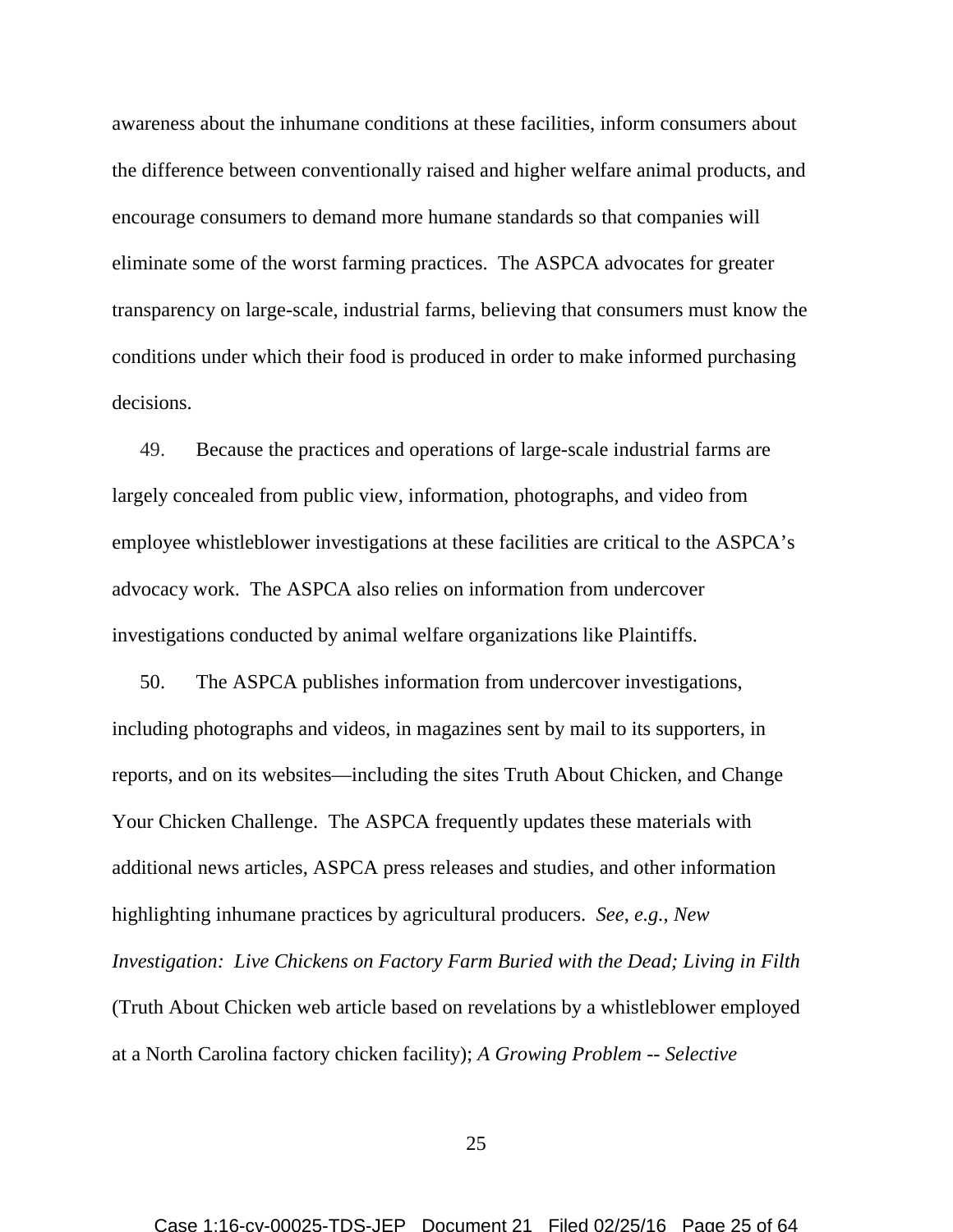*Breeding in the Chicken Industry: The Case for Slower Growth* (ASPCA report containing photos obtained through undercover operations).

51. The ASPCA has relied on, and wishes to continue to rely on, information uncovered by whistleblowers working at large-scale industrial farms to inform its members, the public, and the government about the inhumane treatment of farm animals and thereby advocate for positive change in the conditions under which billions of animals are kept. The ASPCA also depends on whistleblowers to expose and change inhumane practices and conditions at large-scale substandard commercial dog and cat breeding facilities, whose operations are likewise largely hidden from public view. The chilling effect of the Anti-Sunshine Law has had an adverse effect and will have a substantial impact on the ASPCA's ability to carry out this work. The Anti-Sunshine Law has and will prevent the ASPCA from engaging in its desired form of speech, and the ASPCA fears that its use of such information will expose it to liability under the Anti-Sunshine Law.

52. In addition, the ASPCA regularly assists law enforcement with investigations of animal neglect and cruelty across the country, as well as the prosecutors that pursue those cases. The ASPCA's primary goals in assisting these investigations, which include several ongoing investigations in North Carolina, are rescuing the animal victims from abusive and inhumane situations and ensuring the effective prosecution of the perpetrators. These investigations are sometimes initiated because of, or rely heavily upon, information and evidence of unlawful practices exposed by employee whistleblowers working at commercial dog breeders, pet stores,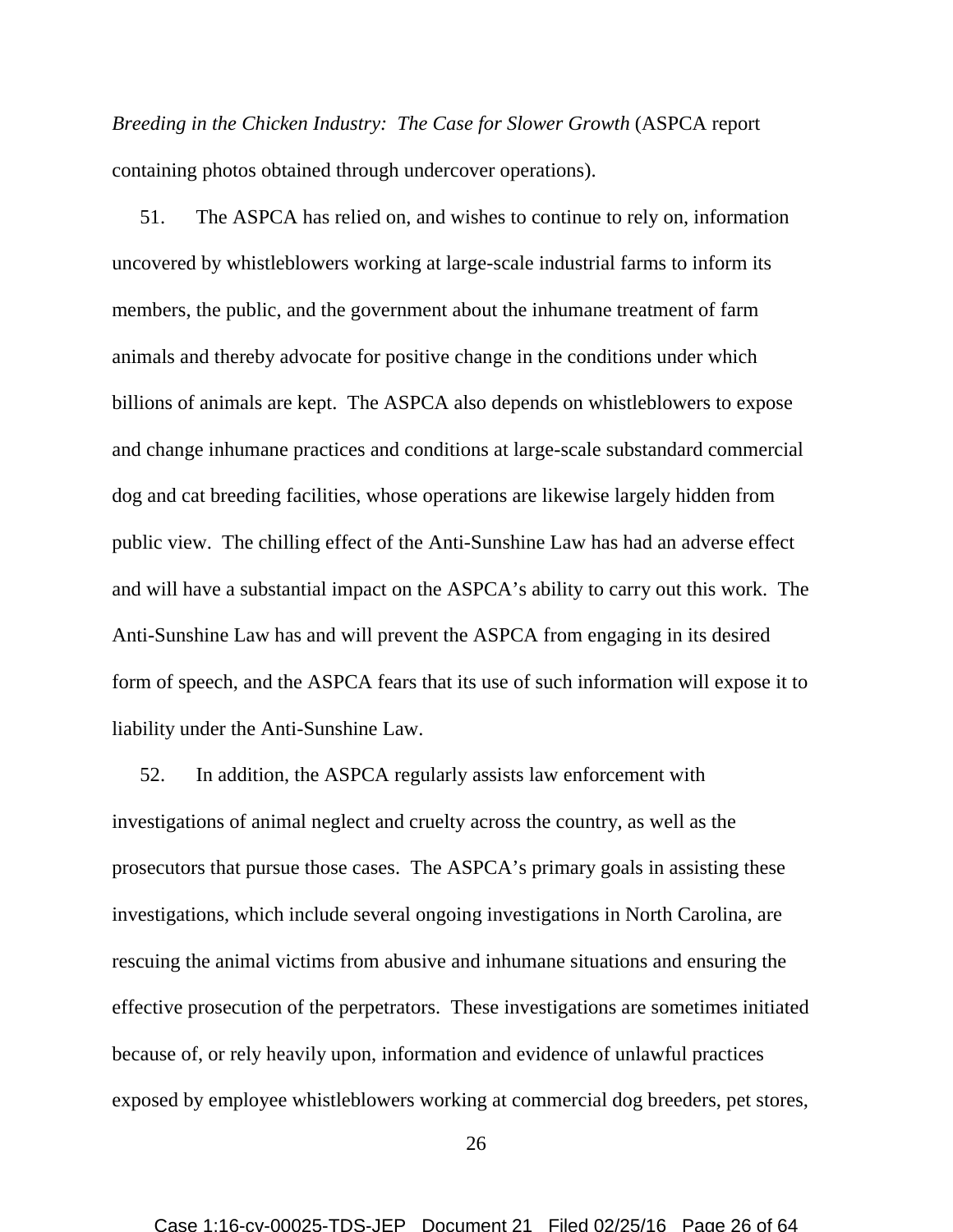boarding facilities, or animal sanctuaries and rescues. The Anti-Sunshine Law will deter potential whistleblowers from publicly exposing such abuses and potentially subject the ASPCA to substantial civil liability for using information from whistleblowers who come forward to provide the ASPCA with evidence of neglect or cruelty.

#### **B. Defendants**

53. Defendant North Carolina Attorney General ROY COOPER, sued in his official capacity, is the chief law enforcement officer of North Carolina with both statutory authority and "those powers of the Attorney General that existed at the common law." N.C. Gen. Stat. § 114-1.1. The Attorney General has the "duty . . . to appear for the State in any [] court or tribunal in any cause or matter, civil or criminal, in which the State may be a party or interested." N.C. Gen. Stat. § 114-2(1). The North Carolina Attorney General also has the "duty . . . [t]o represent all State departments, agencies, institutions, commissions, bureaus or other organized activities of the State which receive support in whole or in part from the State." N.C. Gen. Stat.  $§ 114-2(2).$ 

54. Defendant Chancellor CAROL FOLT, sued in her official capacity, is the Chancellor of UNC-Chapel Hill. The Chancellor of UNC-Chapel Hill is the "administrative and executive head of [that] institution" and exercises "complete executive authority therein." N.C. Gen. Stat. § 116-34(a).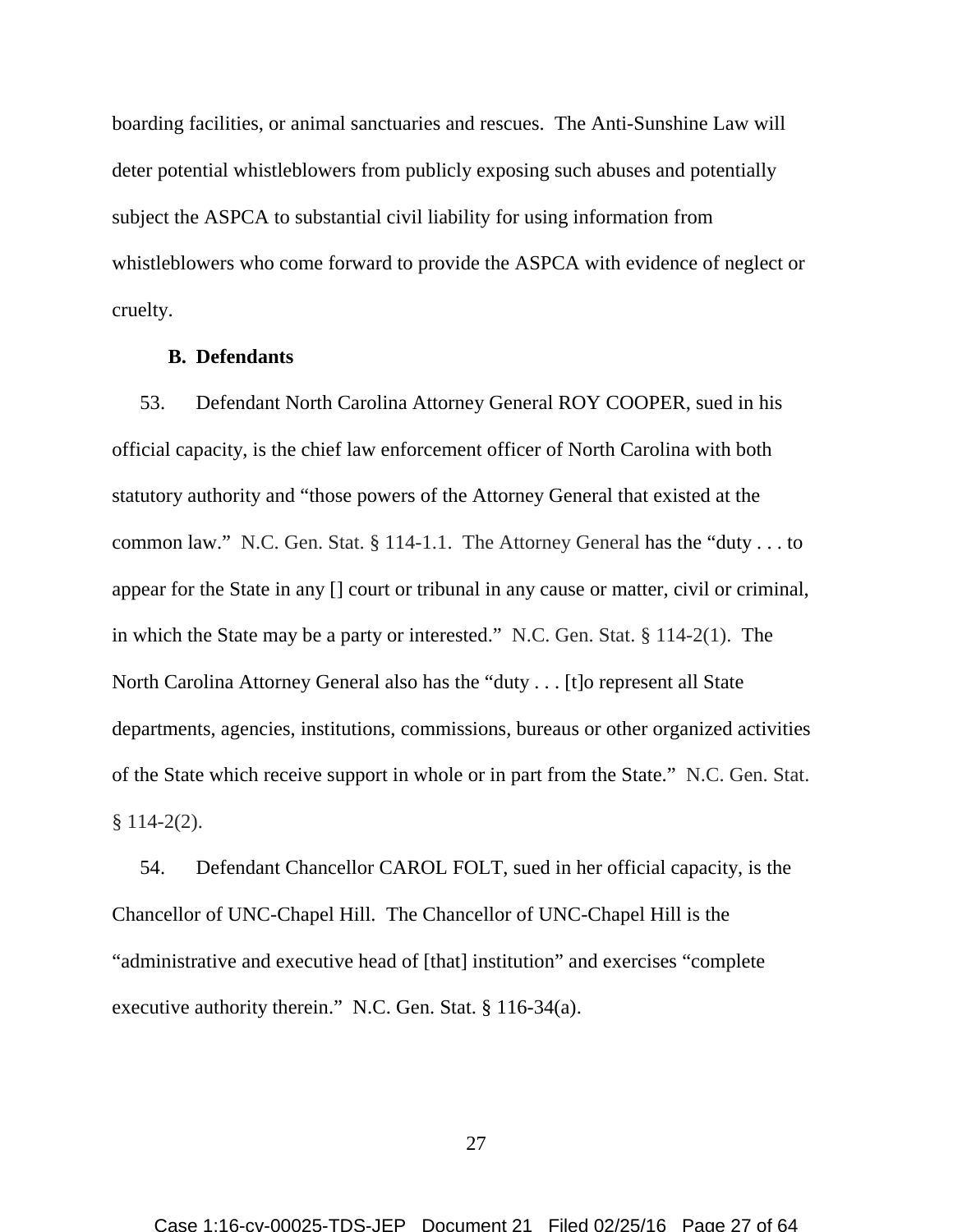### **IV. FACTS**

### **A. The Anti-Sunshine Law**

55. Over the Governor's veto, the Anti-Sunshine Law was passed into law on June 3, 2015.

56. The Anti-Sunshine Law represents the legislature's third attempt to enact such legislation. The legislature twice previously failed to pass a version of the law focused on insulating agricultural operations from scrutiny.<sup>7</sup> Such a bill would have directly aligned North Carolina with other states that have passed "Ag-Gag" laws targeted at whistleblowing in the agriculture industry. Because such laws are contentbased restrictions on speech, prompted by animus against the speakers, they have been struck down as unconstitutional. *Animal Legal Defense Fund v. Otter*, \_\_ F. Supp.3d \_\_\_, No.14-00104, 2015 WL 4623943 (D. Idaho Aug. 3, 2015) (striking down Idaho's Ag-Gag law on First Amendment and equal protection grounds; appeal pending); *accord Animal Legal Defense Fund v. Herbert,* No. 13-00679 (D. Utah Aug. 8, 2014) (Dk. No. 53) (denying the state's motion to dismiss First Amendment and equal protection claims in challenge to Utah's Ag-Gag law); *Western Watersheds Project v. Michael*, \_\_ F. Supp.3d \_\_\_, No. 15-0169 (D.Wyo. Dec. 28, 2015) (Dk. No. 40) (denying the state's motion to dismiss suit against Wyoming's law prohibiting investigations of and reporting on the environmental impact of grazing because the court has "grave concerns" about its constitutionality).

<sup>7</sup> Craig Jarvis, *Protests Mount on NC Workplace Bill*, The News & Observer, May 27, 2015, *available at* http://www.newsobserver.com/news/politicsgovernment/state-politics/article22444584.html.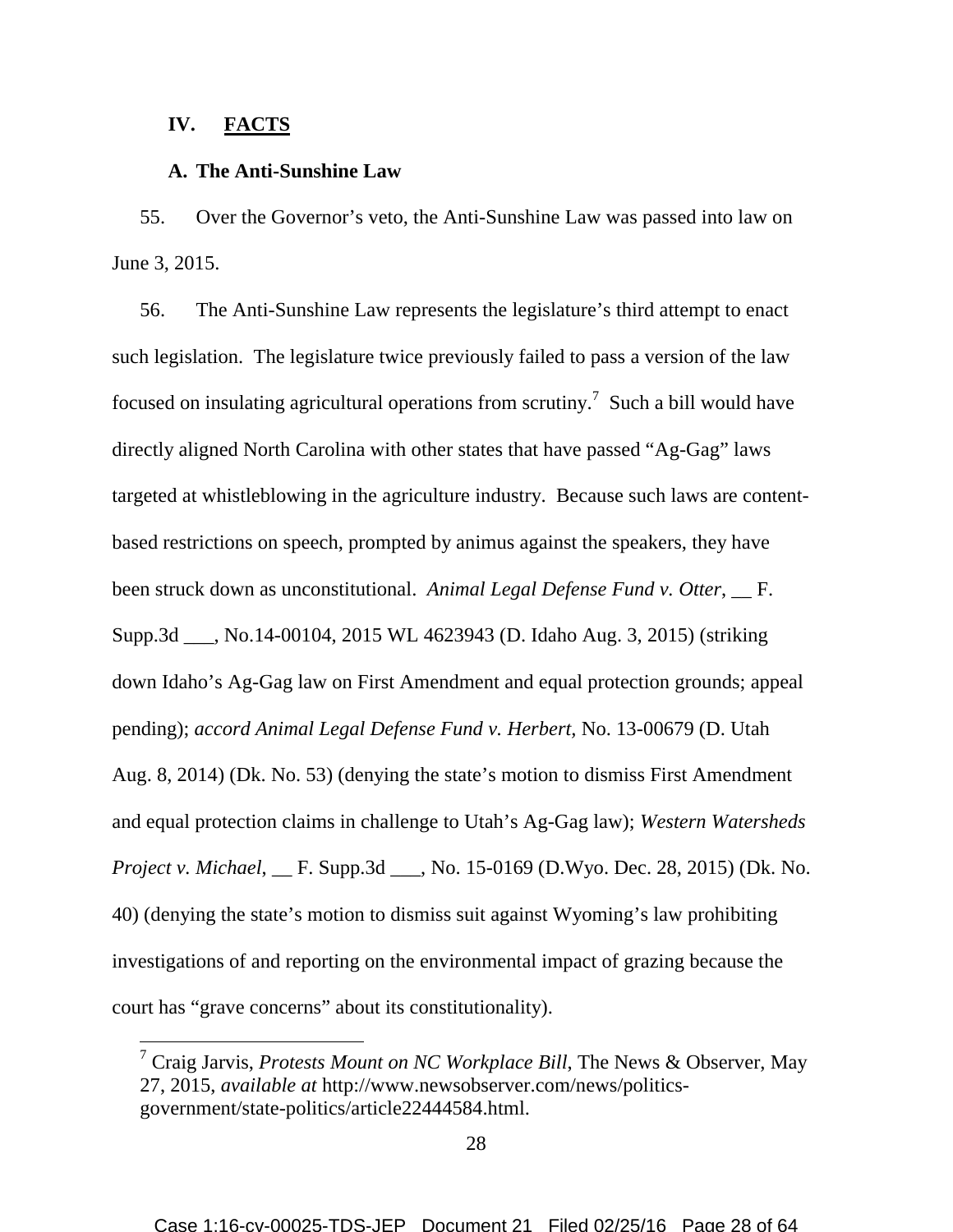57. The North Carolina legislature's response was to broaden the law to apply to "legitimate whistleblowers" from any and all industries. <sup>8</sup> As a result, after its initial passage, a broad coalition of advocacy groups campaigned to stop the governor from signing the Anti-Sunshine Law. For example, AARP explained that the bill would discourage nursing home workers from documenting elder abuse. When vetoing the law, the Governor cited these concerns, also explaining that he could not support the legislation because it "contradict[ed]" Burt's Law, a statute requiring workers to report abuse of mentally ill and intellectually disabled patients.<sup>9</sup>

58. Despite the Governor's concerns, the legislature overrode his veto, and the Anti-Sunshine Law, codified at N.C. Gen. Stat. § 99A-2, took effect on January 1, 2016.

59. N.C. Gen. Stat. § 99A-2(a) provides a cause of action against "[a]ny person who intentionally gains access to the nonpublic areas of another's premises and engages in an act that exceeds the person's authority to enter those areas . . . for any damages sustained" by the "owner or operators of the premises."

60. However, the statute defines certain of its terms to make clear that the statute is not applicable to all employees who act outside the scope of their employment, but targets a specific class of individuals: those who seek to gather and publicly disclose information on matters of public concern.

<sup>8</sup> Craig Jarvis, *McCrory Vetoes Workplace Bill*, Charlotte Observer, May 29, 2015, *available at* http://www.charlotteobserver.com/news/politicsgovernment/article22610133.html.  $\bar{9}$ *Id.*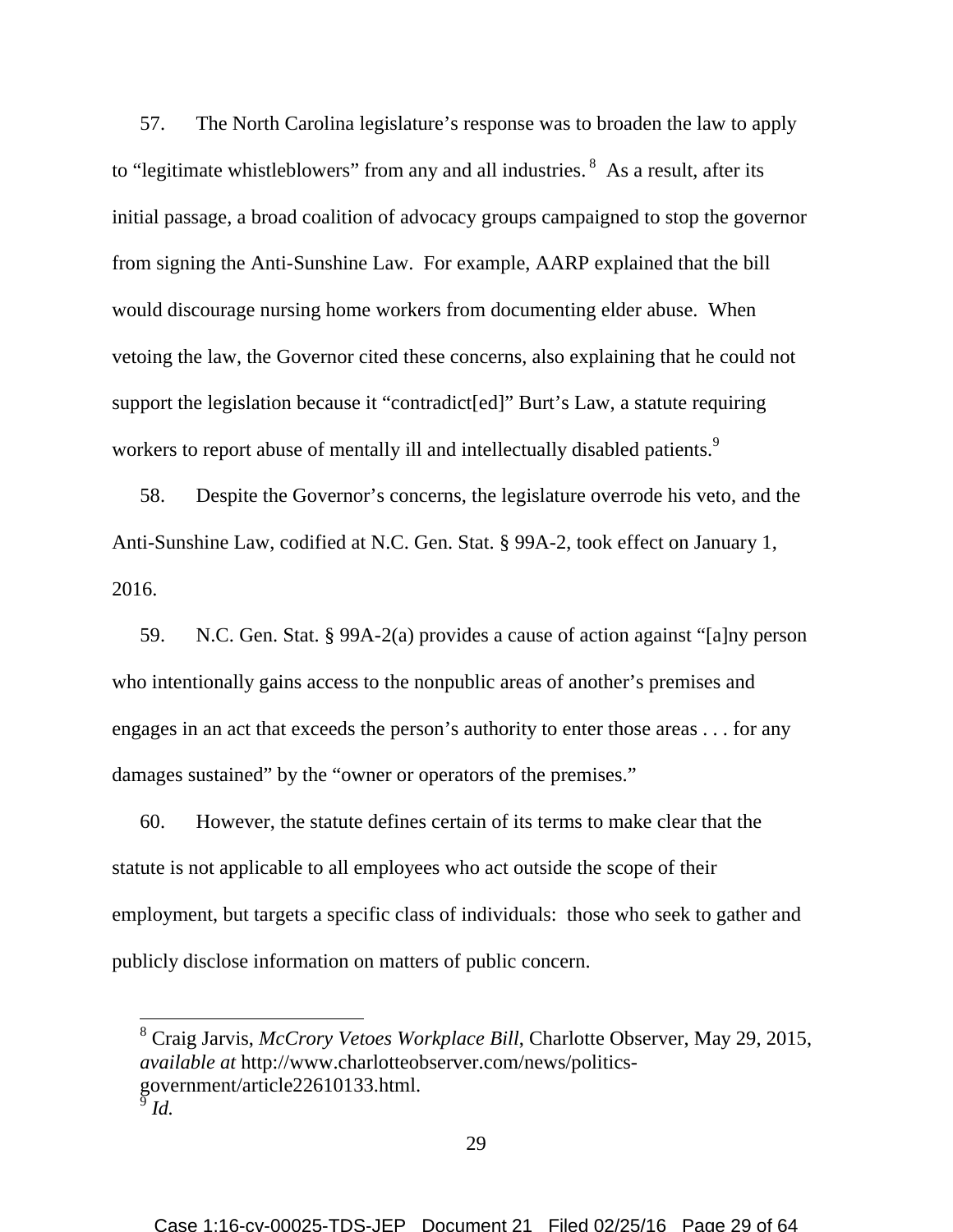61. "'[N]onpublic areas'" are defined to "mean those areas not accessible to or not intended to be accessed by the general public." N.C. Gen. Stat. § 99A-2(a).

62. "[A]n act that exceeds a person's authority to enter the nonpublic areas of another's premises" is defined to mean one of five enumerated acts. N.C. Gen. Stat. § 99A-2(b). They are:

- a. An individual who has been hired as an employee "enter[ing] the nonpublic areas of an employer's premises for a reason other than a bona fide intent of seeking or holding employment or doing business with the employer and thereafter without authorization captur [ing] or remov[ing] the employer's data, paper, records, or any other documents and us[ing] the information to breach the person's duty of loyalty to the employer." N.C. Gen. Stat. § 99A-2(b)(1).
- b. An individual who has been hired as an employee "intentionally enter[ing] the nonpublic areas of an employer's premises for a reason other than a bona fide intent of seeking or holding employment or doing business with the employer and thereafter without authorization record[ing] images or sound occurring within an employer's premises and us[ing] the recording to breach the person's duty of loyalty to the employer." N.C. Gen. Stat. § 99A- $2(b)(2)$ .
- c. Any person "[k]nowingly or intentionally placing on the employer's premises an unattended camera or electronic surveillance device and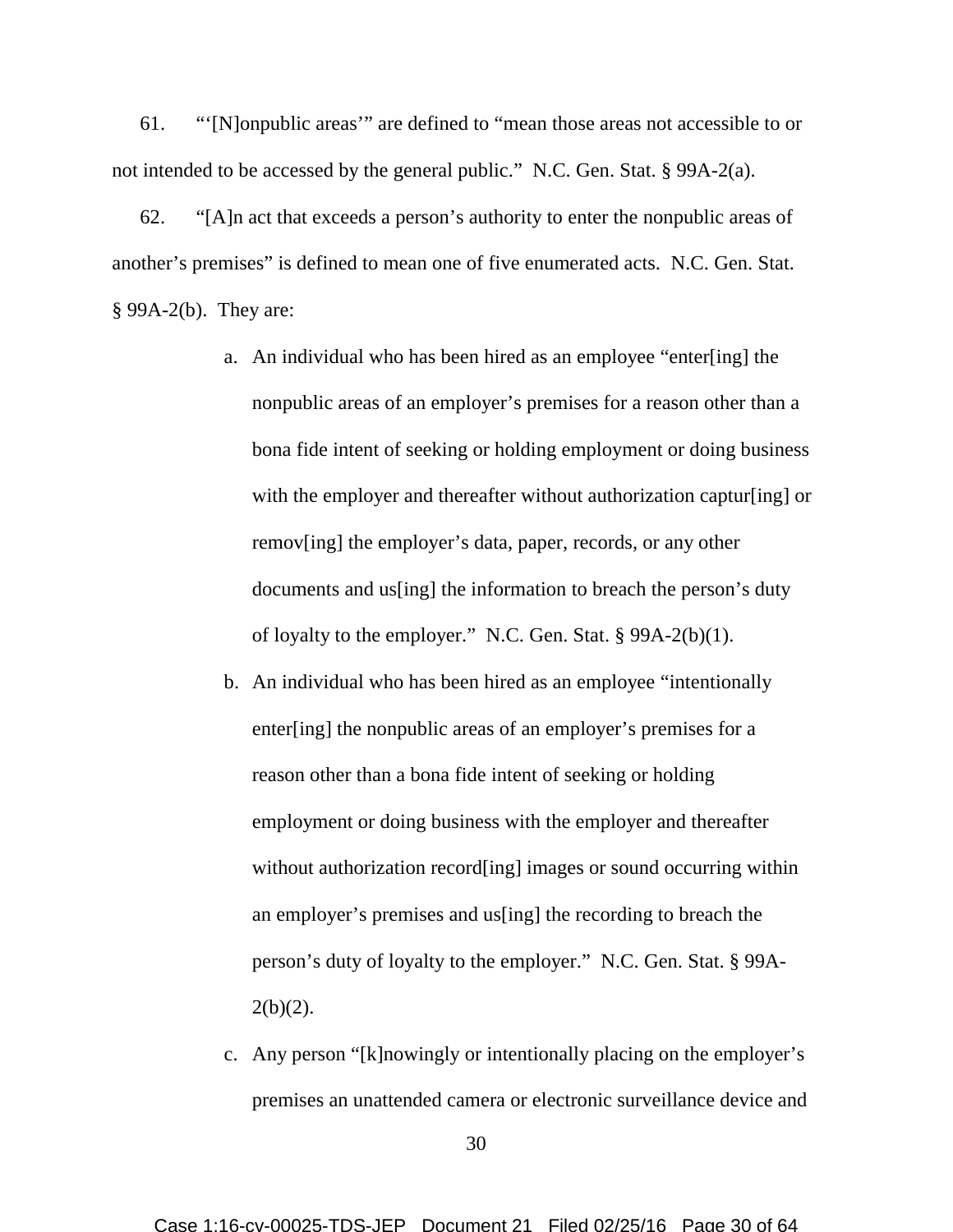using that device to record images or data." N.C. Gen. Stat. § 99A- $2(b)(3)$ .

- d. Any person "[c]onspiring in organized retail theft, as defined in Article 16A of Chapter 14 of the General Statutes." N.C. Gen. Stat.  $§ 99A-2(b)(4).$
- e. Any person engaging in an "act that substantially interferes with the ownership or possession of real property." N.C. Gen. Stat. § 99A- $2(b)(5)$ .

63. In this manner, through N.C. Gen. Stat.  $\S$ § 99A-2(b)(1)-(b)(3) and N.C. Gen. Stat. § 99A-2(b)(5), the Anti-Sunshine Law expressly targets the speech of whistleblowers whose objective is to bring to light employers' and property owners' unethical or illegal activities.<sup>10</sup>

64. These provisions only apply to individuals who "*intentionally*" access employers' or property owners' "nonpublic areas," defined to mean those areas that contain information "not intended to be accessed by the general public." N.C. Gen. Stat. § 99A-2(a) (emphasis added). Three of the four types of covered conduct concern an individual *purposefully* setting out to collect information from those nonpublic areas. N.C. Gen. Stat. §§ 99A-2(b)(1)-(b)(3) (covering an individual intentionally entering nonpublic areas to collect documents or recordings, or leaving a

<sup>&</sup>lt;sup>10</sup> Plaintiffs do not contend that, standing alone, N.C. Gen. Stat. § 99A-2(b)(4) which concerns individuals engaging in retail theft as defined in Article 16A of Chapter 14 of the General Statutes, the only other type of conduct actionable under the Anti-Sunshine Law—would be unconstitutional.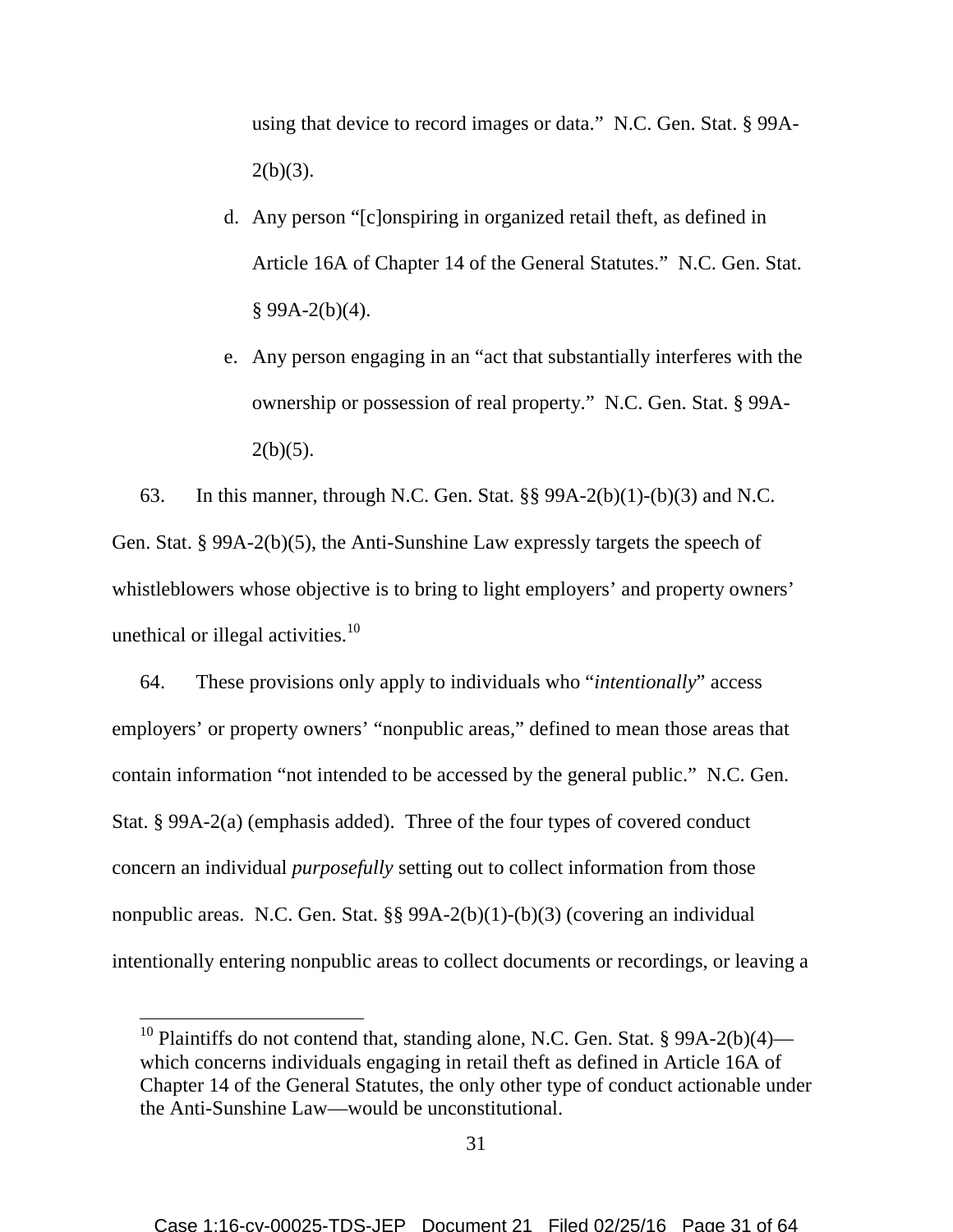recording device unattended). The fourth type of covered conduct appears to encompass the collateral consequences of purposefully collecting information from nonpublic areas. N.C. Gen. Stat. § 99A-2(b)(5) (concerning acts that interfere with property rights). Further, N.C. Gen. Stat. §§ 99A-2(b)(1)-(b)(2) only apply if the individual "uses," *i.e.*, communicates, the information.

65. In sum, the operation of these provisions of the Anti-Sunshine Law is to limit the statute's reach to those who are seeking to blow the whistle on employers and property owners. Indeed, organizations and individuals whose objective is to inform the public of unethical or illegal activities are some of the only people who would engage in the statute's prohibited acts of purposefully collecting information regarding employers' and property owners' hidden conduct in order to communicate that information.

66. The Anti-Sunshine Law also carves out exceptions to the enumerated acts constituting "act[s] that exceed[] a person's authority to enter the nonpublic areas," further confirming that the law is intended to target those who seek out information to publically disclose matters of public concern.

67. N.C. Gen. Stat. § 99A-2(e) excludes from the covered conduct any individual collecting information to provide it to his or her supervisor or a government official, as provided for under certain North Carolina laws.

68. N.C. Gen. Stat. § 99A-2(f) excludes from the covered conduct any efforts to gather information in the course of an official investigation.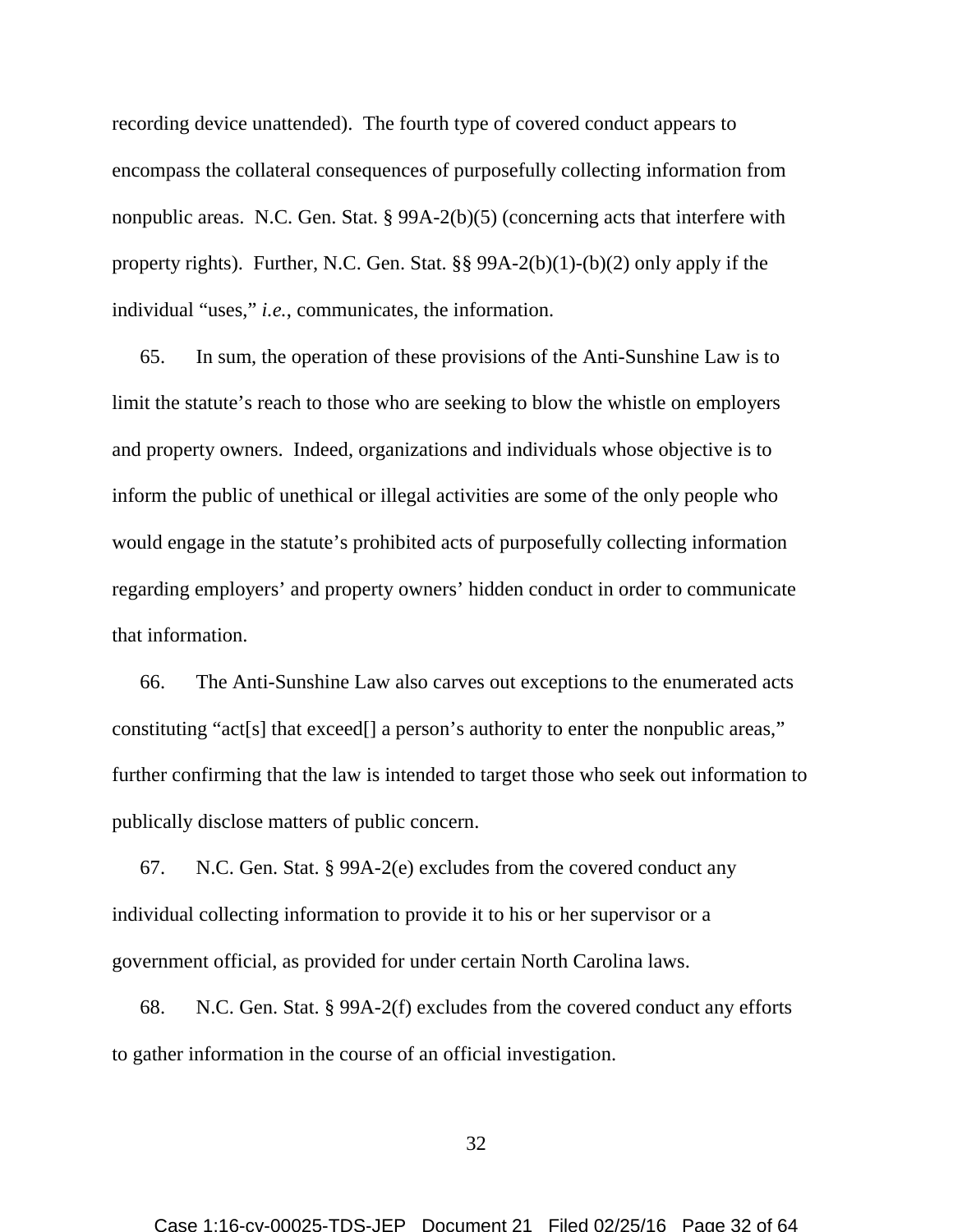69. The Anti-Sunshine Law specifically exempts anyone who shares information with his or her employer or a government official if they utilize preapproved channels as provided for under certain state laws, rather than releasing the information to the public. These exemptions confirm that the law's true goal is to thwart the efforts of those who seek to educate the public about wrongdoing that goes on behind closed doors.

70. For each violation of the covered conduct, in addition to equitable relief, and compensatory damages to the extent they are provided for under other causes of actions, the Anti-Sunshine Law provides that "a court may award" "[e]xemplary damages . . . in the amount of five thousand dollars (\$5,000) for each day, or portion thereof, that a defendant has" violated the statute, and "[c]osts and fees, including reasonable attorneys' fees." N.C. Gen. Stat. § 99A-2(d).

71. Moreover, the Anti-Sunshine Law provides that a complainant can both recover from the person who violates the statute and also that "[a]ny person who intentionally directs, assists, compensates, or induces another person to violate this section shall be jointly liable." N.C. Gen. Stat. § 99A-2(c). This too underscores the statute's targeting of public whistleblowers such as investigative journalists and activists that conduct undercover investigations. Concerted action is inherent to the work of such whistleblowers.

### **B. Legislative History**

72. In debating the Anti-Sunshine Law, both before and after the Governor's veto, the North Carolina legislature confirmed that a central objective of the Anti-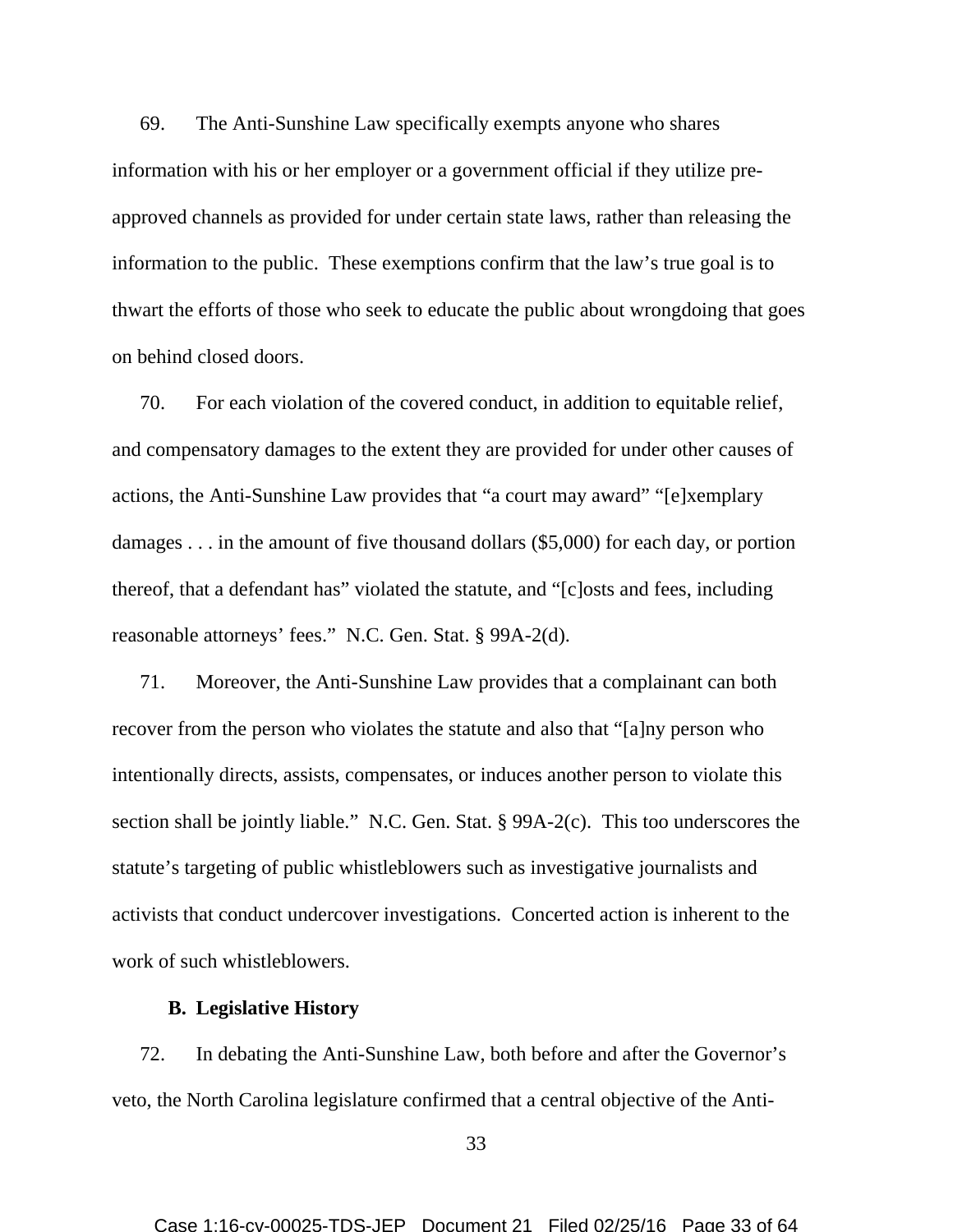Sunshine Law is to prevent whistleblowers from collecting information and distributing it to the public.<sup>11</sup> In fact, the leading proponents of the bill emphasized that the "crux" of the law is that it differentiates between individuals who seek to report illicit activities to their superiors or the authorities, and those who wish to disseminate that information to the public, only punishing the latter.

73. In the debates of the House Judiciary Committee, Representative Glazier the author of the final amendment that created the text of the statute passed into law explained that the Anti-Sunshine Law is designed to target those who seek to uncover and publically release information, not typical employees. He explained that if the information is collected by an employee, who in the course of his regular activities happens upon "something illegal," that individual would not "come under [the statute]." Instead, the Anti-Sunshine Law only reaches information collected by people where the "reason they're there" is to gather such information. As Representative Glazier summed it up, "the one person who is covered" is the person who is "not a government agent" or the person is seeking to report information through approved channels, but the person who collects "images or whatever" as part of "undercover operation[s]."

74. After the North Carolina House passed the bill for the Governor's signature, Representative Jordan, one of the sponsors of the Anti-Sunshine Law, testified before the North Carolina Senate Commerce Committee in support of the

<sup>&</sup>lt;sup>11</sup> No transcripts are available of the North Carolina legislature's debates on the Anti-Sunshine Law, but the debates were recorded. The statements reproduced in this Complaint come from counsel transcribing the statements.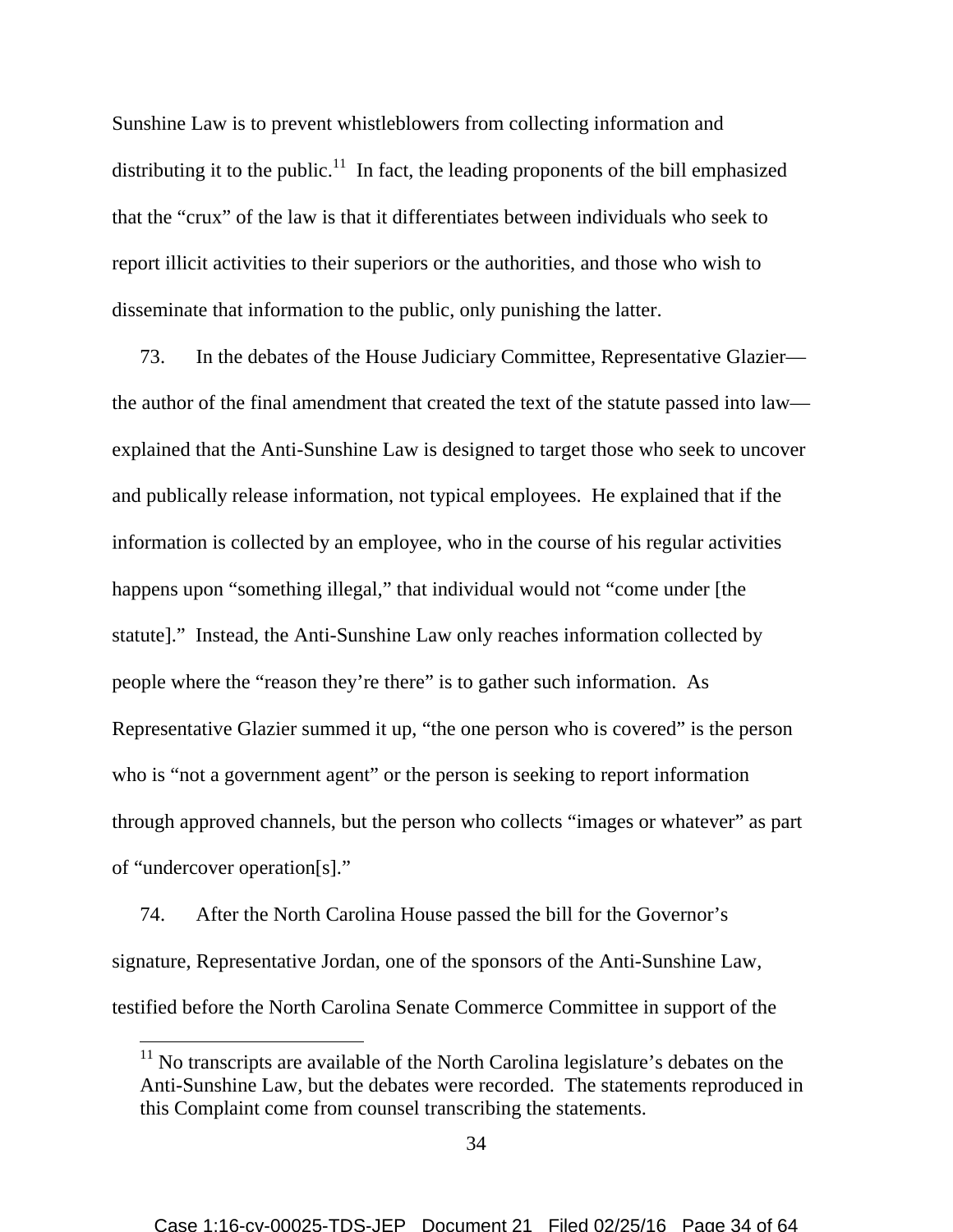legislation. Senator Sanderson asked Representative Jordan to what extent the Anti-Sunshine Law would prohibit someone from "sharing" information. Representative Jordan responded that this was the "crux" of the statute and it "depend[s] on who you share it with and what your intentions are in sharing it." If a person shares the information with "appropriate authorities," that would not be prohibited by the statute. Instead, the statute is aimed at those who uncover information and go "running out to a news outlet" with that information.

75. After the Governor's veto, Representative Szoka, another sponsor of the bill, took to the House floor to advocate for an override, insisting that the statute's objectives are laudable because "I think we can all agree that proper authorities [to report information to] are law enforcement and state and federal regulatory agencies such as the United States Department of Agriculture, and not the media, and not private special-interest organizations."<sup>12</sup>

76. Representative Speciale took to the floor to offer a similar rationale for overriding the veto—and indeed why he was switching his vote, having previously opposed the bill: "If I get a job somewhere, and in the course of doing business I see that my employer is a crook, I can turn him in and I'm good to go. But if I take the

 $12$  As Plaintiffs explain, Representative Szoka misstated the scope of the Anti-Sunshine Law's exemptions. The law only exempts those who report information as provided for under the listed state laws, which fail to properly provide for reporting under federal law. *See* N.C. Gen. Stat. § 99A-2(e). Indeed, in the final statement on the floor before the House voted to override the veto, Representative Szoka acknowledged that the Anti-Sunshine Law fails to protect whistleblowers who report information under a variety of laws, but he insisted this was not a "major flaw[]" and thus the bill should be passed as written.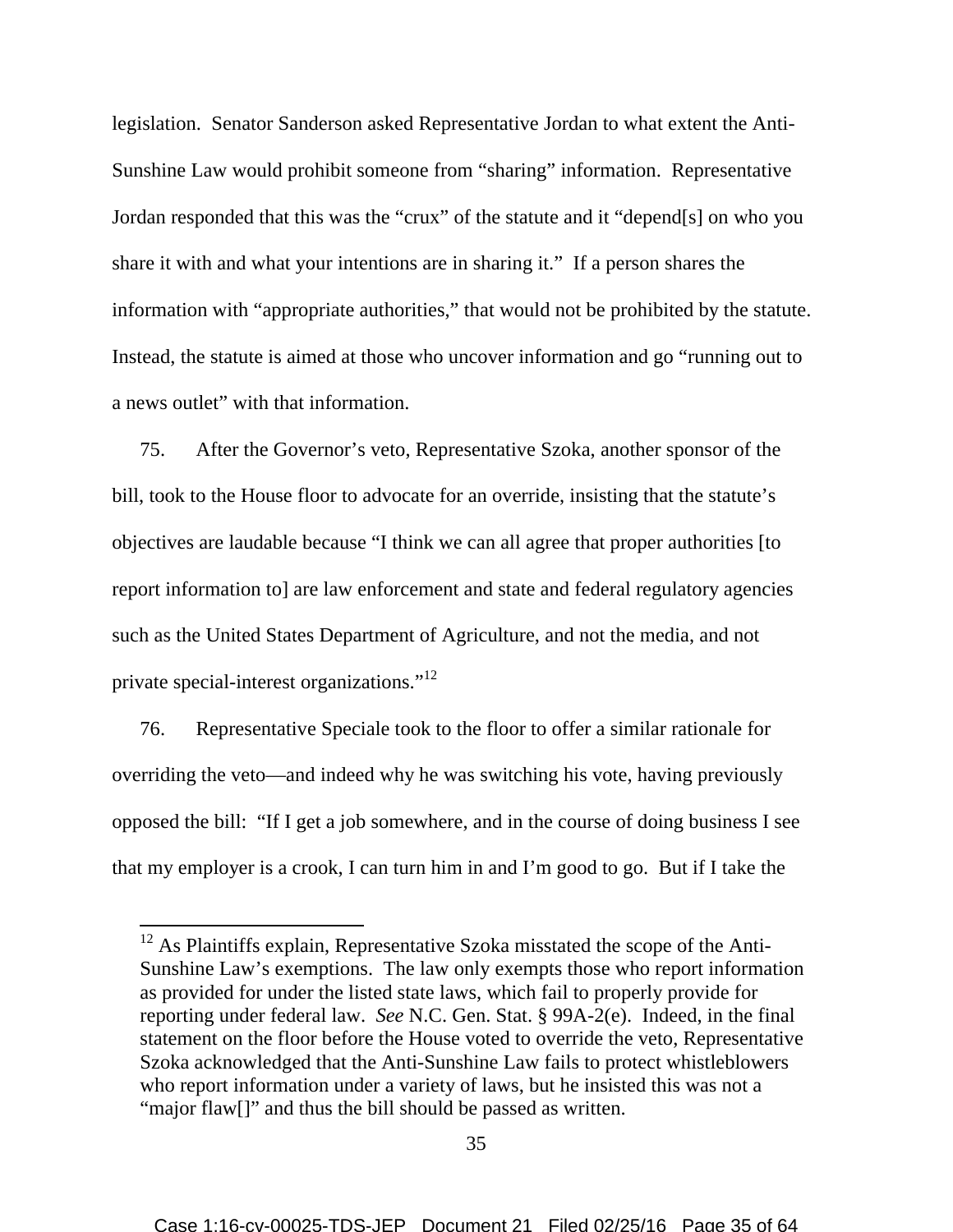job because I want to do an exposé for ABC News? Well, that's a whole different story. I'm [de]frauding the employer. That's what this is about."

77. Likewise, Representative McElraft endorsed an override on the House floor because those who wish to expose the unethical or illegal conduct of employers and property owners "should get law enforcement involved and not cameras involved, because cameras can lie."

## **C. The Anti-Sunshine Law Violates the Protections of Speech and the Press Provided by the First Amendment of the United States Constitution, and Article I, Section 14 of the North Carolina Constitution**

78. The First Amendment to the United States Constitution, made applicable to the states through the Due Process Clause of the Fourteenth Amendment, provides "Congress shall make no law . . . abridging the freedom of speech, or of the press."

79. North Carolina Constitution Article I, Section 14 is equivalent, providing, "Freedom of speech and of the press are two of the great bulwarks of liberty and therefore shall never be restrained, but every person shall be held responsible for their abuse."

80. The Anti-Sunshine Law violates the federal and state constitutional protections of speech and the press. The law is a content-based statute regulating speech that also discriminates based on the viewpoint of the speaker, in that it aims to prevent the public release of information concerning employers' and property owners' unethical or illegal conduct. The law seeks to censor press activities and unduly burdens the publication of information. And it is unconstitutionally overbroad, as the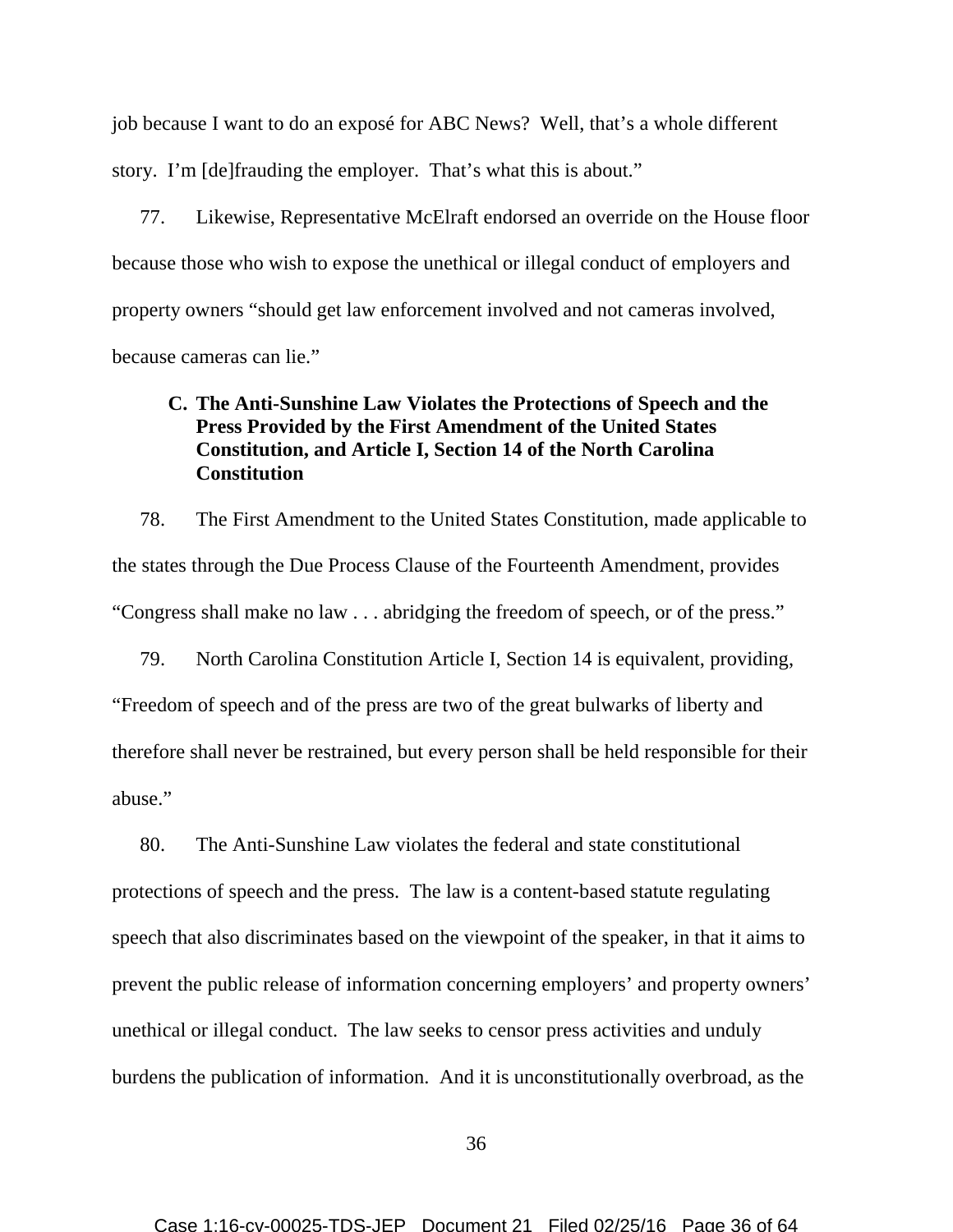activities it unconstitutionally regulates substantially outweigh the activities that it could constitutionally regulate.

## a. *The Anti-Sunshine Law Is a Content-Based Statute that Also Discriminates Based on Viewpoint Violating the Federal and State Protections of Free Speech*

81. A particularly "egregious form of content discrimination" occurs when a law not only regulates speech based on its subject matter, but engages in "[v]iewpoint discrimination," *e.g.*, the "specific motivating ideology or opinion or perspective of the speaker is the rationale for the restriction." *Rosenberger v. Rector & Visitors of Univ. of Virginia*, 515 U.S. 819, 829 (1995).

82. By the plain operation of its definitions and exceptions, the Anti-Sunshine Law both (i) "'restrict<sup>[s]</sup> expression because of its message, its ideas," *Reed v. Town of Gilbert*, 135 S. Ct. 2218, 2226 (2015) (quoting *Police Dep't of Chicago v. Mosley*, 408 U.S. 92, 95 (1972)), and (ii) "restrain[s] certain speech by certain speakers" because of their perspective, *Sorrell v. IMS Health Inc.*, 131 S. Ct. 2653, 2670 (2011). The Anti-Sunshine Law both restrains speech based on the nature of the message only regulating speech that works against employers' and property owners' interests—and based on the motivation of the speaker—targeting individuals and groups whose advocacy involves informing and engaging the public about that information. Put another way, whether conduct is actionable under the Anti-Sunshine Law is not determined by whether an individual was acting consistent with the scope of his or her authority, but by (i) the substance of the expression—whether it is speech that employers and property owners want to occur or speech that they wish to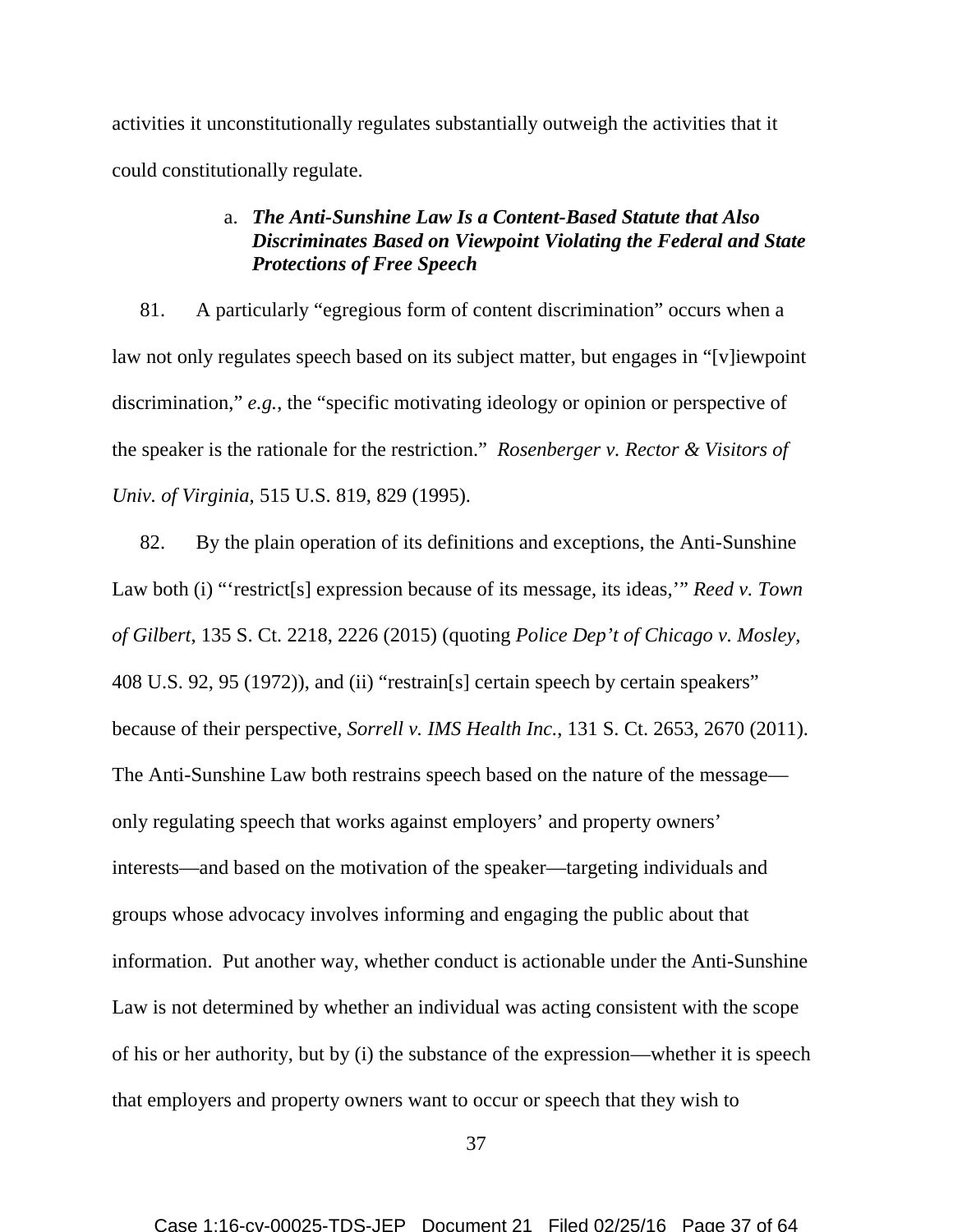suppress; and (ii) the objective of the speaker—whether the information is disclosed through approved channels to supervisors and government officials, which will keep the information from the public at large, or through a disapproved medium that could inform the public, such as in press releases or news reports. These facts, both individually and collectively, render the law both content-based and viewpoint discriminatory.

83. Through N.C. Gen. Stat. §§ 99A-2(b)(1), (b)(2), (b)(3) and (b)(5), the Anti-Sunshine Law concerns the process of engaging in speech. N.C. Gen. Stat. §§ 99A- $2(b)(1)-(2)$  cover employees setting out to collect "data, paper, records, or any other documents" or make a recording, and "us[ing]," *i.e.*, communicating, that information in "breach [of] the person's duty of loyalty to the employer." N.C. Gen. Stat. § 99A-2(b)(3) covers people purposefully seeking to record activities at a business, plainly in order to communicate what they uncover. And N.C. Gen. Stat. § 99A-2(b)(5) covers "substantially interfer[ing] with the ownership or possession of real property," seeming to address the harm to property that could be caused from an individual gathering information in order to release it.

84. Yet, the Anti-Sunshine Law only prohibits the collection and distribution of information if it relates to the type of information—such as evidence of unethical or illegal conduct—which employers and property owners wish to keep from public view. The statute only regulates the collection of information from "nonpublic areas," which are defined to mean areas containing information that employers and property owners wish to keep from the public. N.C. Gen. Stat. § 99A-2(a). Damages under the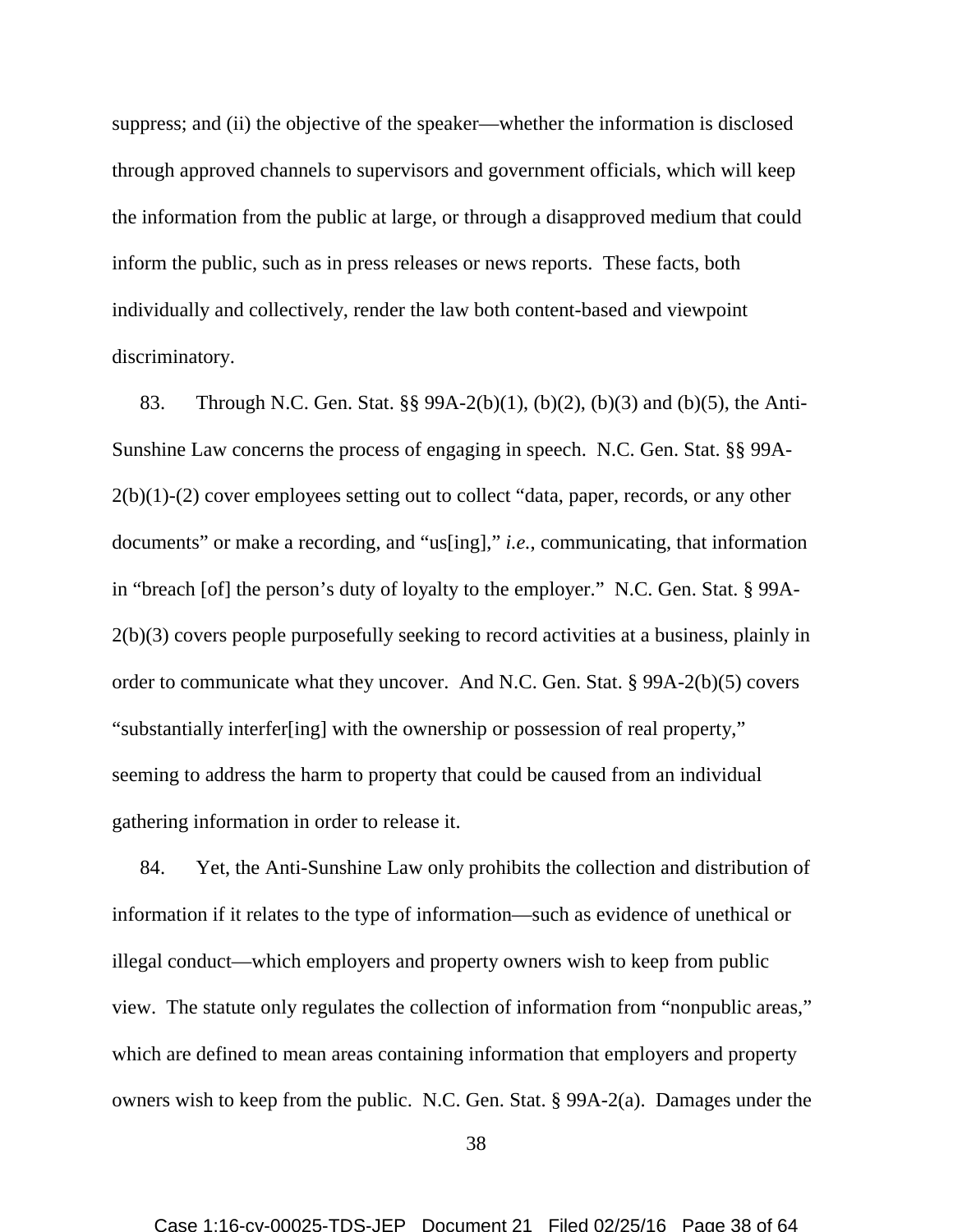statute are to be awarded based on the harm "sustained" by employers or property owners from the collection or release of the information. N.C. Gen. Stat. § 99A-2(a). And two of the five enumerated unlawful acts, N.C. Gen. Stat. §§ 99A-2(b)(1)-(b)(2), expressly require that the information collected be released in a manner that breaches the "duty of loyalty." The Anti-Sunshine Law favors speech that employers and property owners want to occur and be heard, only seeking to regulate speech that employers and property owners believe harms their interests by presenting an undesirable image of their actions.

85. Moreover, the Anti-Sunshine Law purposefully targets those who seek out this information in order to disclose it to the public. The Anti-Sunshine Law excludes from its reach those who commit any of the enumerated acts and quietly report the information they gather to their superiors or government officials as provided for under the listed state laws. N.C. Gen. Stat. § 99A-2(e). Thus, one of the only types of disclosures for which an individual can be liable under the statute is if he discloses the information directly to the public. Further, the statute is focused on those who purposefully gather the information, not those who happen upon it in the course of their other activities. To fall within any of the enumerated acts, the statute requires that a person have "*intentionally* gain[ed] access to the nonpublic area[]," the area where information not meant for public consumption is kept. N.C. Gen. Stat. § 99A-2(a) (emphasis added). In addition, to have committed the conduct described in N.C. Gen. Stat. §§ 99A-2(b)(1)-(b)(3) the defendant seemingly must have entered the nonpublic area with the express purpose of gathering information regarding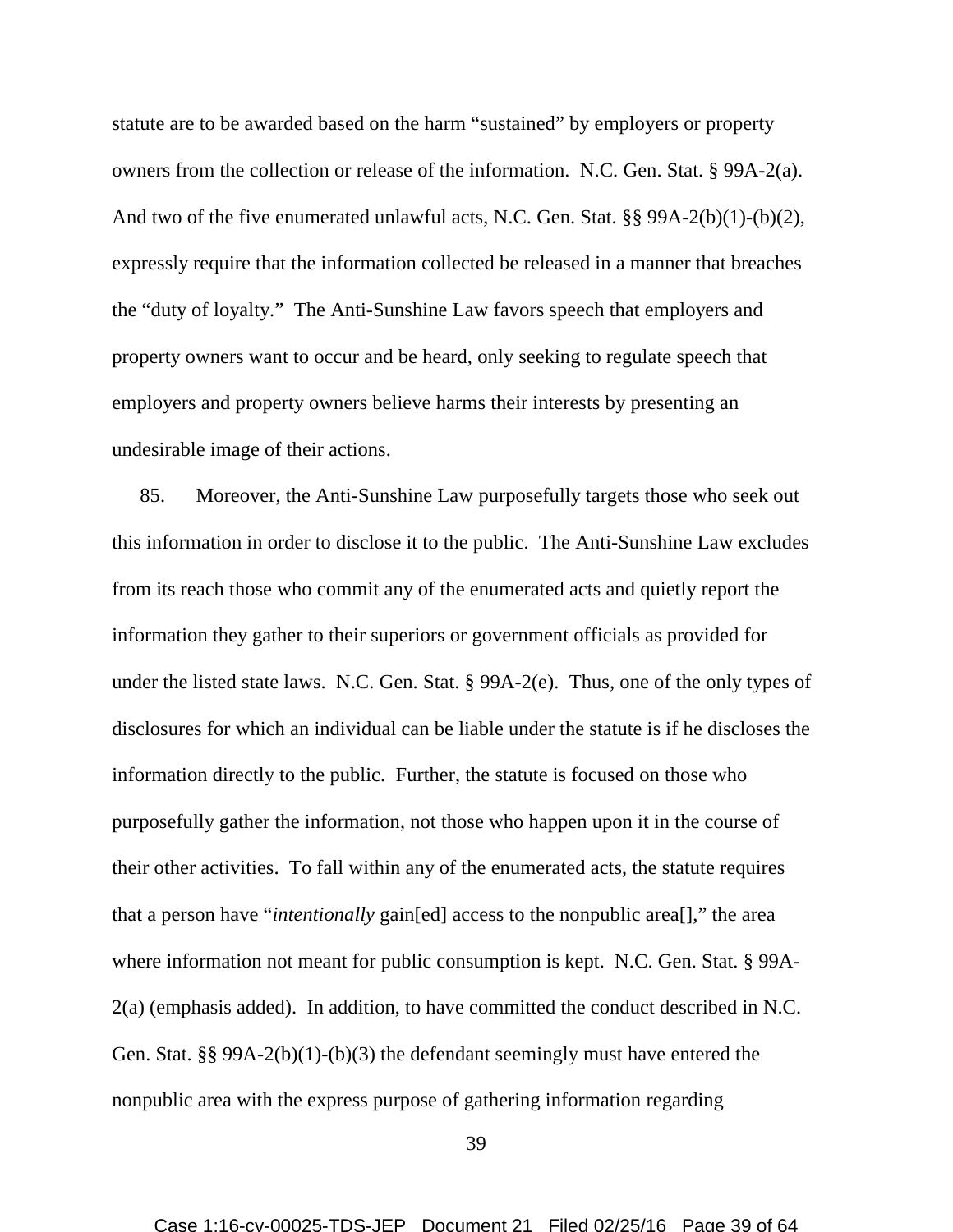employers' and property owners' hidden conduct. Public-minded whistleblowers, such as investigative journalists and activists who engage in undercover investigations, whose objective is to inform and engage the public, are some of the only individuals who would invest the resources to gain access for the purpose of gathering evidence of employers' and property owners' improper conduct to disclose that information in a non-approved manner. Indeed, recognizing that the covered conduct is most likely to be committed by those working on behalf of such organizations, the Anti-Sunshine Law extends liability to any person who "intentionally directs, assists, compensates, or induces another person to violate this section." N.C. Gen. Stat. § 99A-2(c).

86. Even if a court concludes that the law is "facially content neutral," the Anti-Sunshine Law should nonetheless be treated as a content-based statute because the legislature explained that it "adopted" the Anti-Sunshine Law "'because of disagreement with the message the speech conveys.'" *Reed*, 135 S. Ct. at 2227 (quoting *Ward v. Rock Against Racism*, 491 U.S. 781, 791 (1989)) (brackets omitted). The North Carolina legislature made clear that the law's goal was to throttle investigations meant to alert the public to information regarding employers' and property owners' illicit conduct. Labeling whistleblowers who release information to the public "crook[s]" and "fraud[s]," the representatives explained that they wanted to dissuade such whistleblowers from and punish them for "running out to a news outlet." Further, the representatives explained that the statute was motivated by a desire to suppress the work of the "media" and "private special-interest organizations"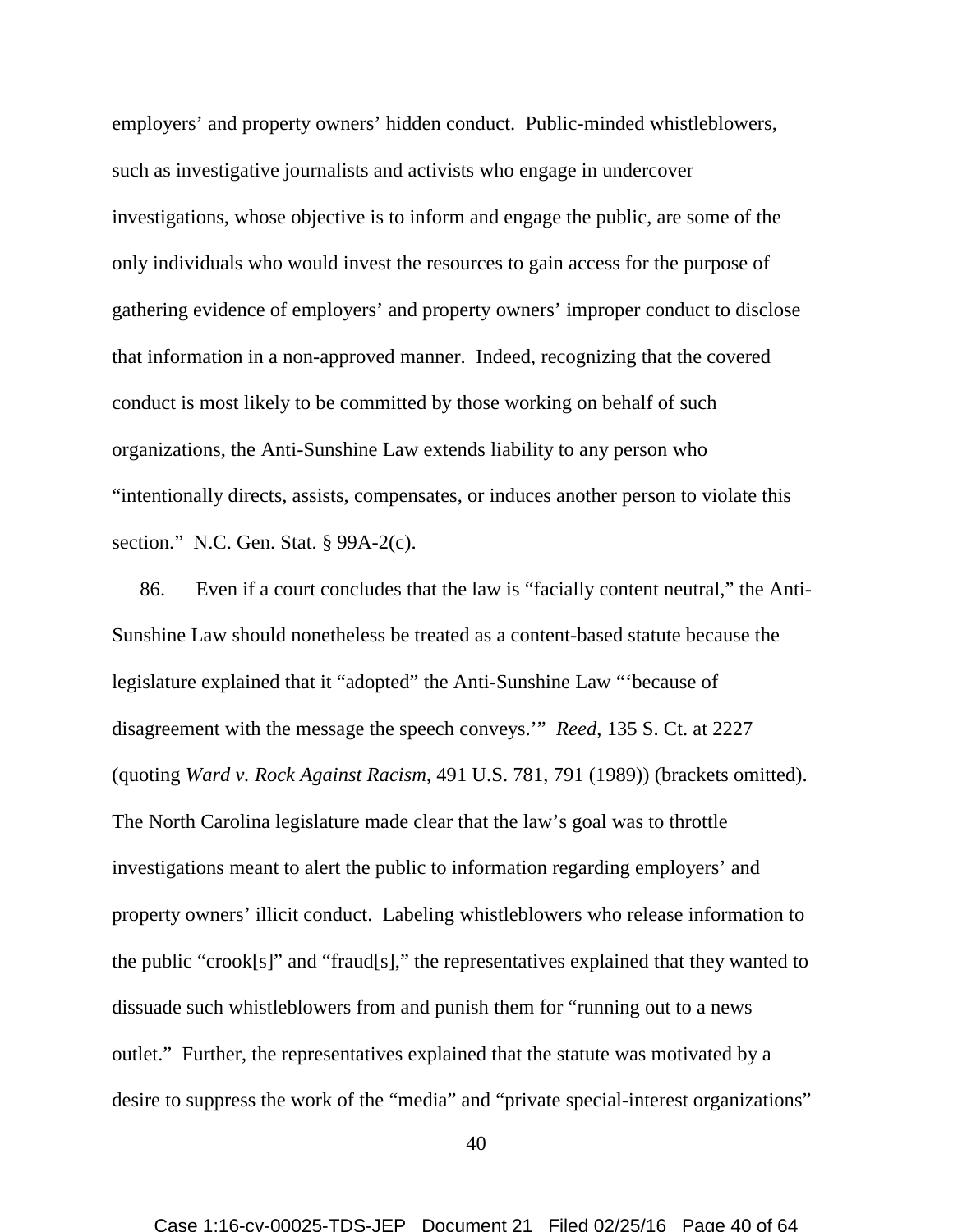as these groups generate the "exposé[s]" the legislature is seeking to prevent. The objective of the Anti-Sunshine Law is to give employers and property owners comfort that their unethical or illegal activities will not be brought out in a way where there are "cameras involved," because the legislature believes that those who choose to use "cameras" are "li[ars]."

87. In short, the Anti-Sunshine Law regulates speech and is both content-based and viewpoint discriminatory. As a "[c]ontent-based" law it is "presumptively unconstitutional and may be justified only if the government proves that [it is] narrowly tailored to serve compelling state interests." *Reed*, 135 S. Ct. at 2226 (citing *R.A.V. v. St. Paul*, 505 U.S. 377, 395 (1992); *Simon & Schuster, Inc. v. Members of N.Y. State Crime Victims Bd.*, 502 U.S. 105, 115, 118 (1991)). The state cannot possibly carry this burden here, when its objective is to enable employers and property owners to hide their unethical or illegal conduct, and, in order to fall within the Anti-Sunshine Law's grasp one must be engaged in politically and socially important expressions.

## *b. The Anti-Sunshine Law Violates the Federal and State Constitutional Protections of a Free Press*

88. The Anti-Sunshine Law also violates the separate federal and state constitutional protections for freedom of the press, as the Anti-Sunshine Law subjects press activities to "differential treatment." *Minneapolis Star & Tribune Co. v. Minnesota Comm'r of Revenue*, 460 U.S. 575, 583 (1983). Through N.C. Gen. Stat.  $\S § 99A-2(b)(1)$ ,  $(b)(2)$ ,  $(b)(3)$ ,  $(b)(5)$ , and (e), the Anti-Sunshine Law seeks to impose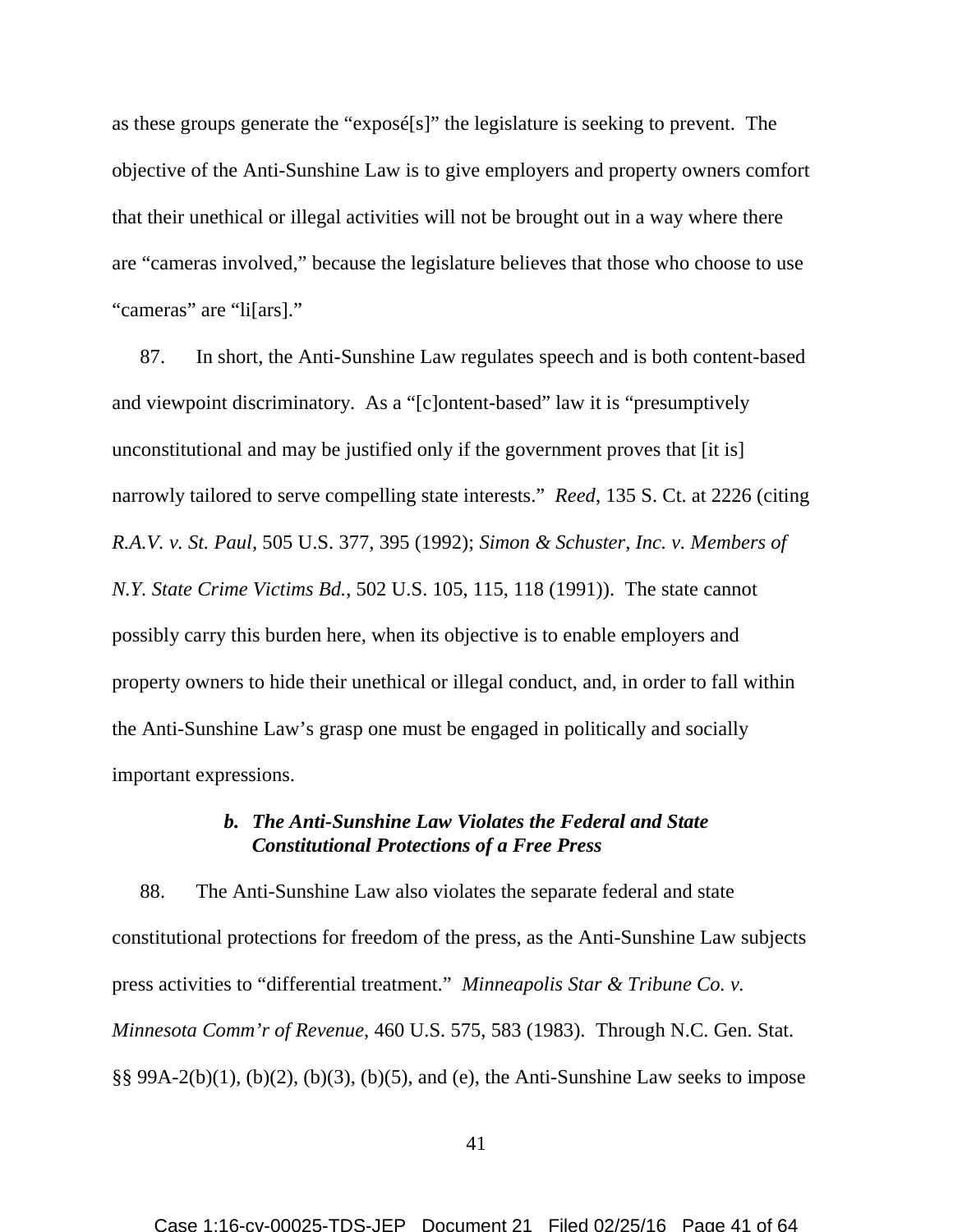damages for investigating and publically reporting on particular activities, a penalty that could act "as a censor to check critical comment by the press, undercutting the basic assumption of our political system that the press will often serve as an important restraint on government." *Minneapolis Star & Tribune Co.*, 460 U.S. at 585*.* As described above, the law expressly targets undercover investigations of employers or property owners, particularly if they are undertaken to report the information to the public. Moreover, the statute extends liability to individuals who "direct[], assist[], compensate[], or induce[]" a person to violate the statute. N.C. Gen. Stat. § 99A-2(c). In this manner, the Anti-Sunshine Law seeks to discourage the collective action that is required to implement and publish the results of investigations undertaken by media organizations and advocates.

89. By imposing exemplary, punitive damages and enabling the complainant to recover attorneys' fees and costs—on top of equitable relief and any compensatory damages otherwise available under the law—the objective of the Anti-Sunshine Law is to burden organizations and individuals so they will be reluctant to initiate such investigations and/or publish their results. *See* N.C. Gen. Stat. § 99A-2(d). In fact, the legislature expressly described the Anti-Sunshine Law's objectives, as "about" ensuring people do not "take [a] job" with an employer or property owner "because [they] want to do an exposé for ABC News[.]"

90. Such laws are "presumptively unconstitutional" and can only be sustained if the state establishes "a counterbalancing interest of compelling importance that it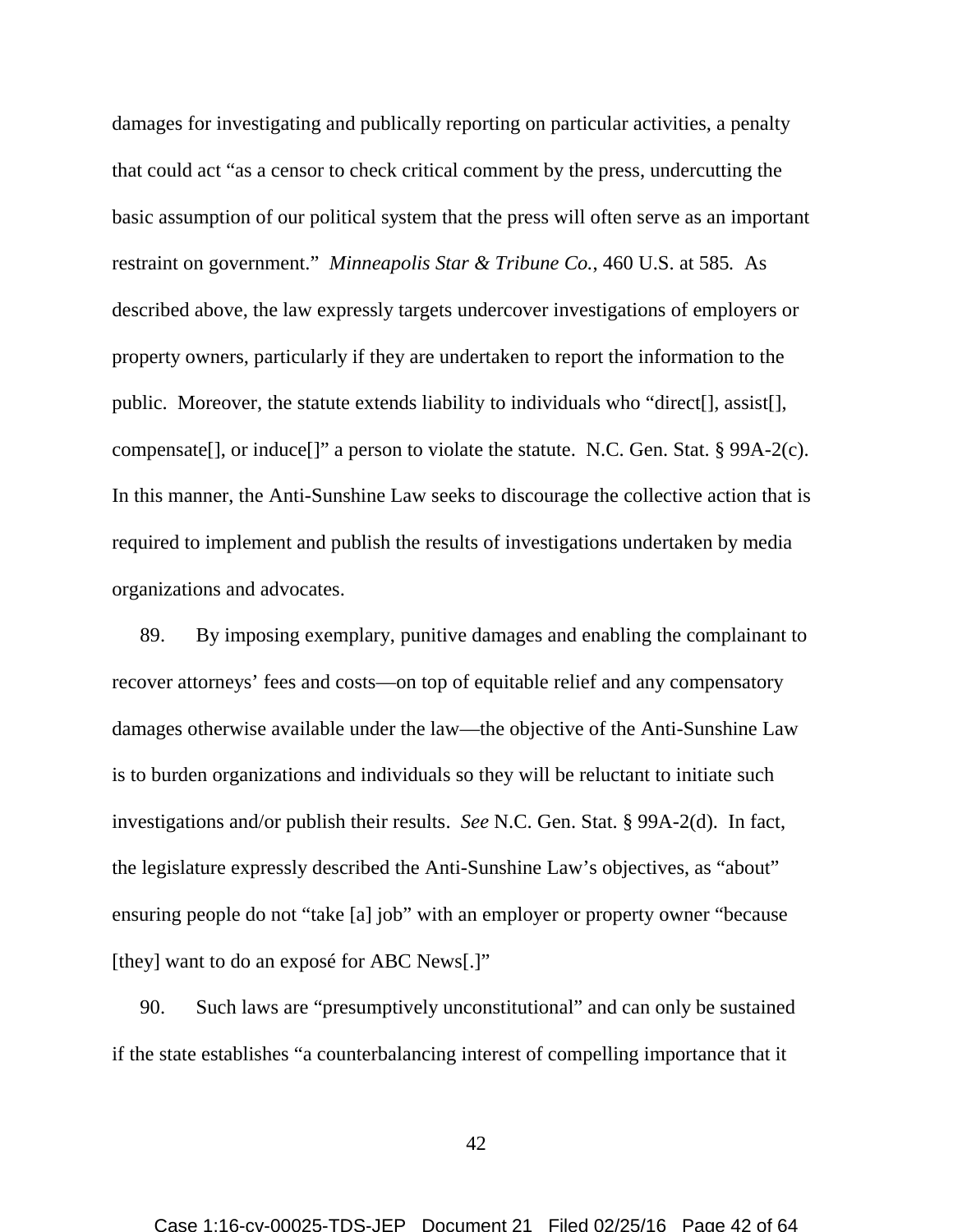cannot achieve" in another manner, a burden the state cannot carry here. *Minneapolis Star & Tribune Co.*, 460 U.S. at 585.

#### *c. The Anti-Sunshine Law is Unconstitutionally Overbroad*

91. Even if there is a constitutional construction of the Anti-Sunshine Law, and even if the Anti-Sunshine Law could be constitutionally applied to Plaintiffs, through N.C. Gen. Stat. §§ 99A-2(b)(1), (b)(2), (b)(3), (b)(5), and (e), the speech the Anti-Sunshine Law seeks to unconstitutionally regulate substantially outweighs the law's constitutional reach. Thus, the Anti-Sunshine Law must be struck down as overbroad.

92. For instance, the Anti-Sunshine Law prohibits a wide variety of statutorily prescribed communications with the federal government. An employee with a government contractor that documents the company's fraudulent dealings with the federal government is not only entitled, but encouraged to report that information to federal officials under the False Claims Act. 31 U.S.C. § 3729 *et seq*. Yet, that individual would run afoul of the Anti-Sunshine Law because such whistleblowing to the federal government is not allowed under the Anti-Sunshine Law's approved reporting mechanisms. Likewise, the National Environmental Policy Act, 40 C.F.R. § 1506.6(d), and the Endangered Species Act, 16 U.S.C. § 1533(b)(3)(A), both provide for citizens to submit information to inform federal rulemaking. But, under the Anti-Sunshine Law, an individual who gathered that information for the federal government could be subjected to damages under the Anti-Sunshine Law.

93. The Anti-Sunshine Law also subjects citizens to liability for communicating with their state government. For instance, as the Governor explained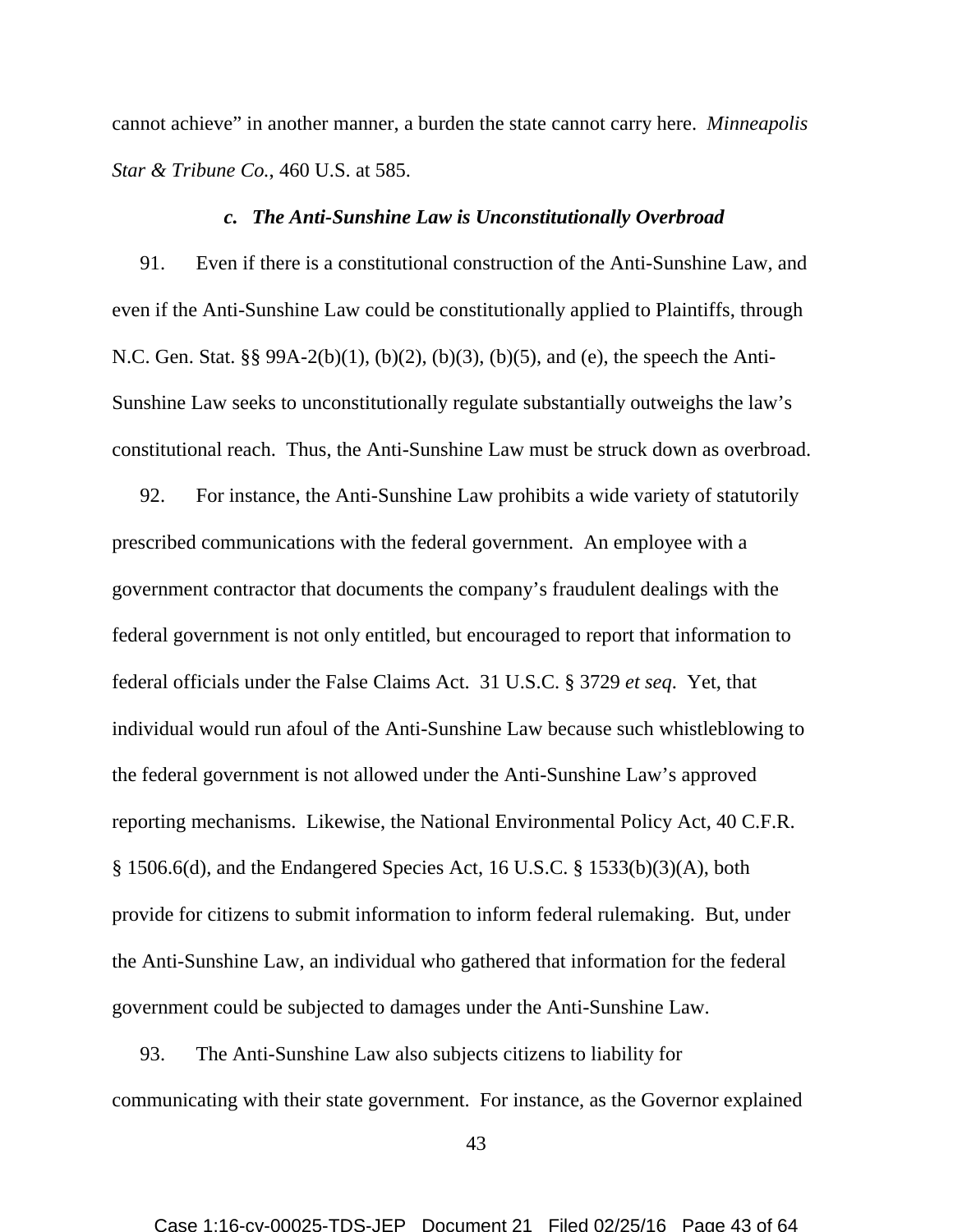in his veto statement, the Anti-Sunshine Law directly conflicts with Burt's Law, a statute requiring individuals to report abuse of the mentally ill and developmentally disabled. N.C. Gen. Stat. § 122C-66(b1). Because the Anti-Sunshine Law's exception for reporting information to supervisors and officials does not encompass reporting under Burt's Law, an individual that attempted to document such abuse to substantiate his claims and aid law enforcement could be prosecuted under the Anti-Sunshine Law by the abusing employer. In addition, the Clean Water Act demands that the "State shall assemble and evaluate all existing and readily available waterquality data and information" including any information about "[w]aters for which water quality problems have been reported by . . . members of the public." 40 C.F.R. § 130.7(b)(5). However, because such communications are not specifically exempted under the Anti-Sunshine Law, if an employee sets out to gather and submit water sampling data from property owned by his employer, that employee could be subject to the Anti-Sunshine Law's penalties.

94. The Anti-Sunshine Law also prohibits public disclosures of information of public concern, including threats to human health and safety, as well as evidence of unethical or illegal conduct. For example, the Humane Society of the United States engaged in an undercover investigation to document failed meat inspections, which enabled companies to sell beef from calves so sick they could barely stand. This investigation not only placed the public on notice of the risk to their safety, but also resulted in congressional and USDA investigations into the federal meat inspection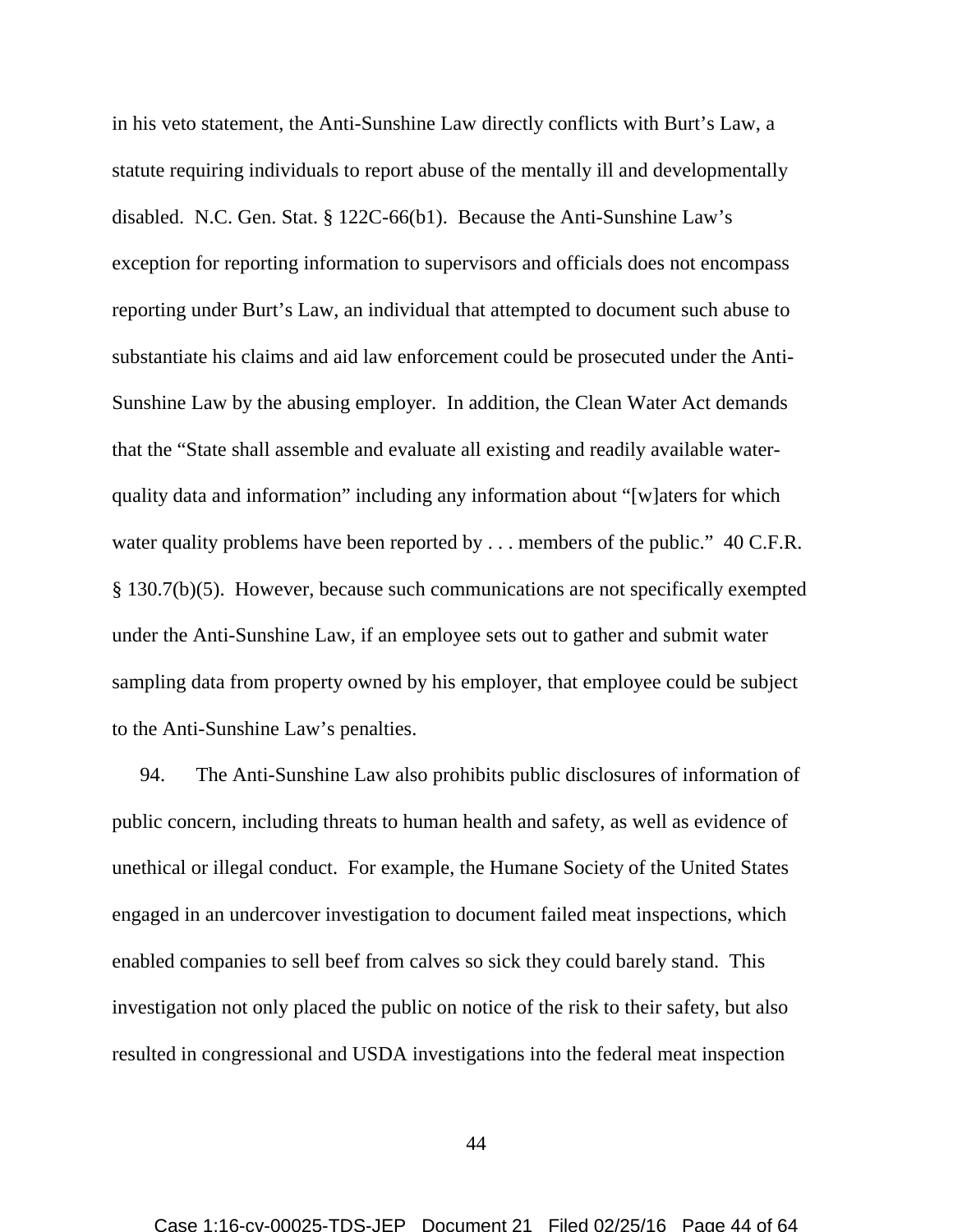program, making meat safer for all future consumers.<sup>13</sup> Nonetheless, under the Anti-Sunshine law, that investigation and reporting, leading to national reforms, would be prohibited. The Anti-Sunshine Law may even punish groups' distribution of such information, even if they were not involved with the investigation. *See* N.C. Gen. Stat. § 99A-2(c).

95. Similarly, the statute outlaws efforts by elder or child-care workers to gather documents or make recordings that put the public and the individuals' families on notice of abuse. This could be the case even if the worker did not set out to document abuse, but merely encountered the evidence in a non-public area and decided it was important to collect and share that information. *See* N.C. Gen. Stat.  $§$  99A-2(b)(5).

96. Speech on issues of public importance, which the Anti-Sunshine Law prohibits, "occupies the 'highest rung of the hierarchy of First Amendment values,' and is entitled to special protection." *Connick v. Myers*, 461 U.S. 138, 145 (1983) (quoting *NAACP v. Claiborne Hardware Co.*, 102 S. Ct. 3409, 3426 (1982); *Carey v. Brown*, 447 U.S. 455, 467 (1980)). In this manner, the Anti-Sunshine Law's unconstitutional applications substantially outweigh any purported constitutional ones, and the law must be invalidated. *See*, *e.g.*, *City of Houston v. Hill*, 482 U.S. 451, 467 (1987).

<sup>&</sup>lt;sup>13</sup> Hearing Before the House Comm. on Oversight and Gov't Reform, Subcomm. *on Domestic Policy*, 111th Cong. (Mar. 4, 2010) (statement of Wayne Pacelle), *available at* http://www.humanesociety.org/assets/pdfs/farm/pacelle\_slaughter\_030410.pdf.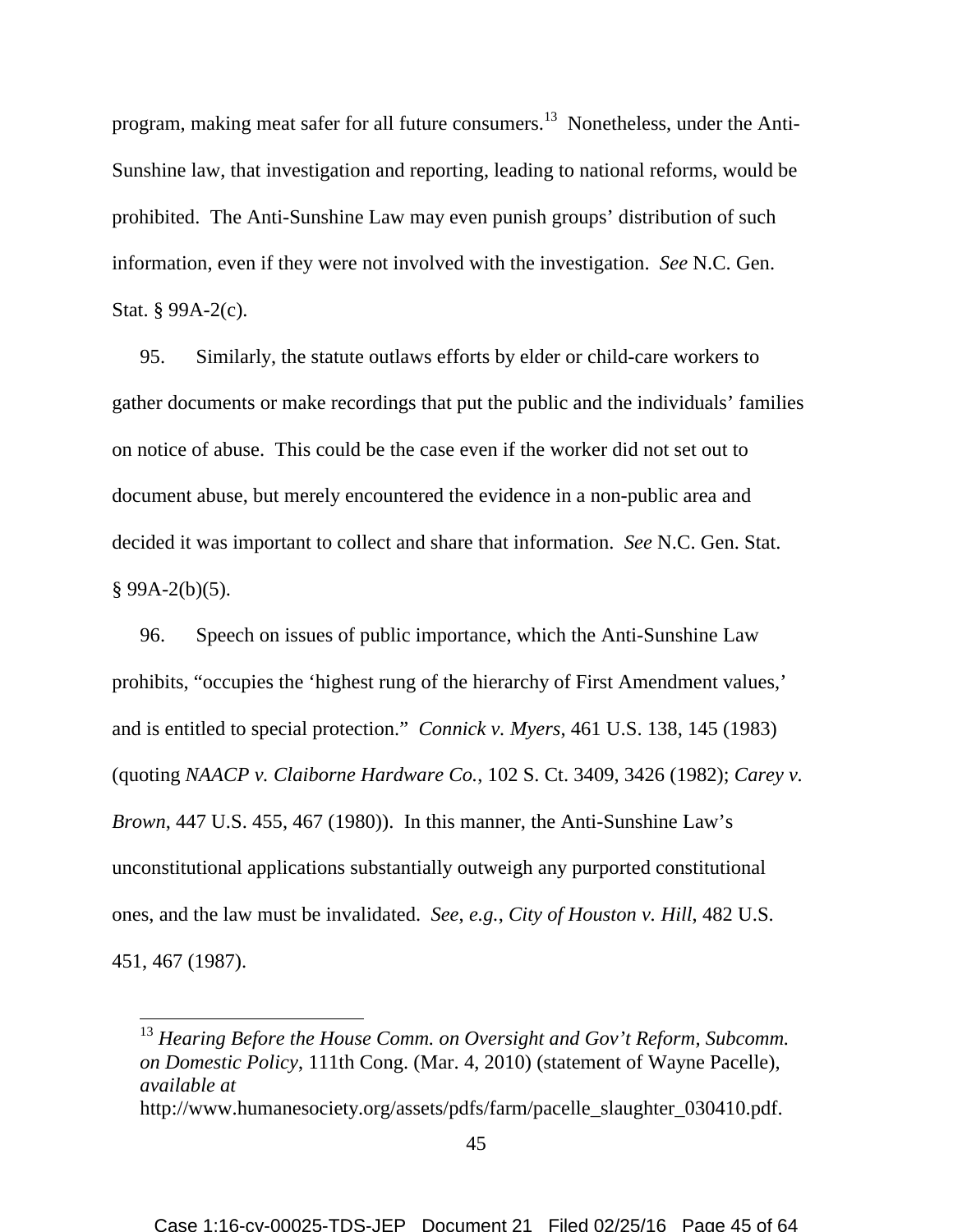## **D. The Anti-Sunshine Law Violates the Right to Petition Provided by the First Amendment of the United States Constitution, and Article I, Section 12 of the North Carolina Constitution**

97. The First Amendment to the United States Constitution, made applicable to the states through the Due Process Clause of the Fourteenth Amendment, provides "Congress shall make no law . . . abridging . . . the right of the people . . . to petition the Government for a redress of grievances."

98. North Carolina Constitution Article I, Section 12 is equivalent, providing, "The people have a right to assemble together to consult for their common good, to instruct their representatives, and to apply to the General Assembly for redress of grievances; but secret political societies are dangerous to the liberties of a free people and shall not be tolerated."

99. Because, through N.C. Gen. Stat. §§ 99A-2(b)(1), (b)(2), (b)(3), (b)(5), and (e), the Anti-Sunshine Law restricts the manners in which an individual can report conduct, and the type of information individuals can present to their government, it is an unconstitutional violation of the right to petition. Central to the right to petition is that the state cannot construct laws that prohibit the "use [of] the channels and procedures of state and federal agencies and courts to advocate their causes and points of view." *California Motor Transp. Co. v. Trucking Unlimited*, 404 U.S. 508, 510-11 (1972). Yet, this is precisely how the Anti-Sunshine Law operates. In order to avoid liability, an individual must be entitled to provide his evidence under the state law mechanisms specified in the Anti-Sunshine law. N.C. Gen. Stat. § 99A-2(e). An individual who collects and reports information outside those approved mechanisms,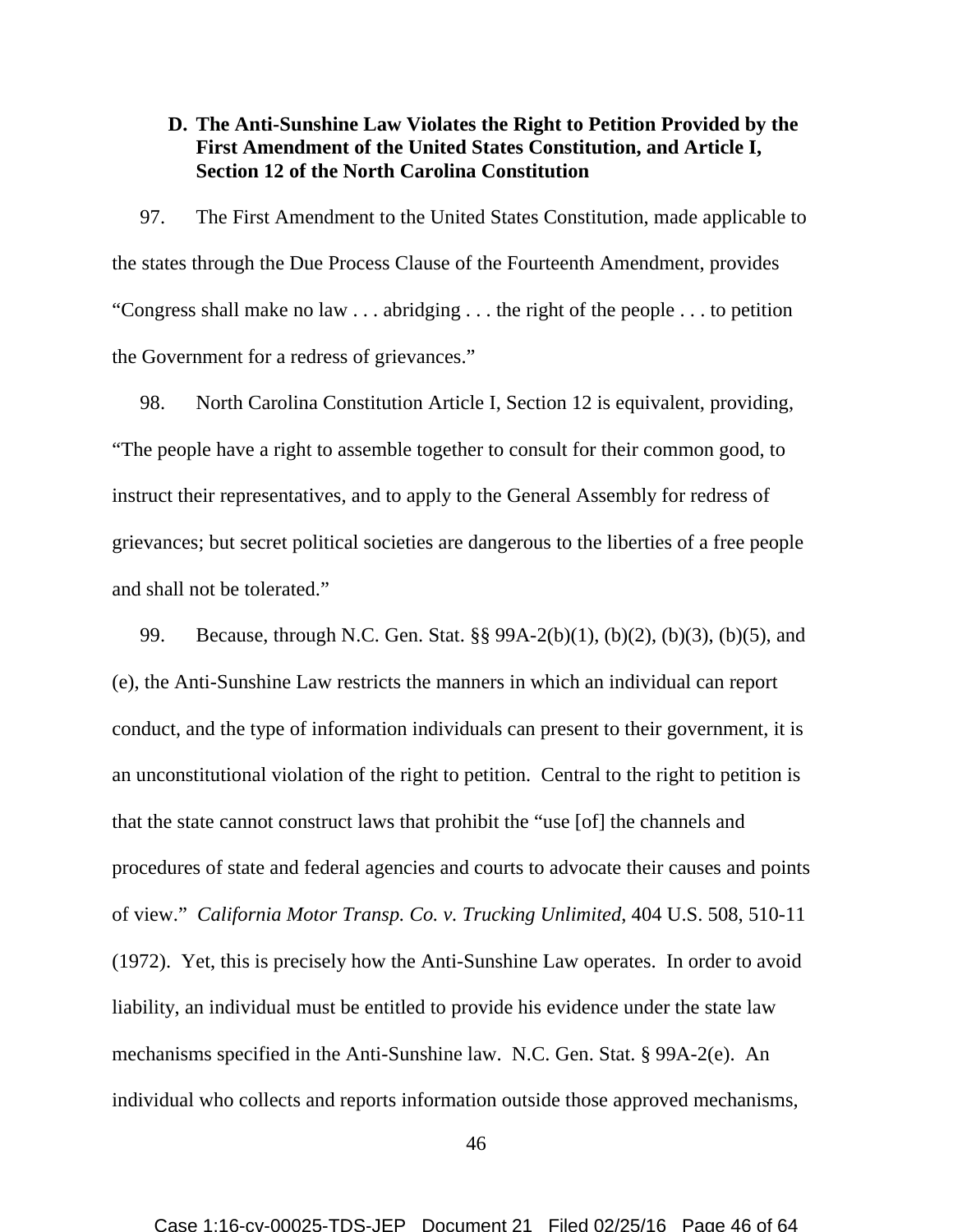whether it be directly to the government or through other means meant to influence the government, can be liable.

100. This is true even if the Anti-Sunshine Law provides no means to bring the evidence to the government's attention, and the individual is operating under another statute that specifically provides for the individual to report the information to the government. For instance, as explained above, an employee of a contractor who collected and provided the federal government evidence of fraud under the False Claims Act, 31 U.S.C. § 3729 *et seq*., could be liable under the Anti-Sunshine Law. Likewise, an employee who sets out to document water quality problems on his employer's property is entitled to provide that information to the state government under the Clean Water Act, but in doing so would have to risk liability under the Anti-Sunshine Law because the law does not allow for this type of disclosure. *See* 40 C.F.R. § 130.7(b)(5).

101. The Anti-Sunshine Law interferes with citizens' ability to communicate with their government and thus limits the types of viewpoints and causes the government will consider. Such curtailments of the right to petition cannot occur "except in the most extreme circumstances," plainly not present here. *McDonald v. Smith*, 472 U.S. 479, 486 (1985) (Brennan, J., concurring). Accordingly, the Anti-Sunshine Law is unconstitutional.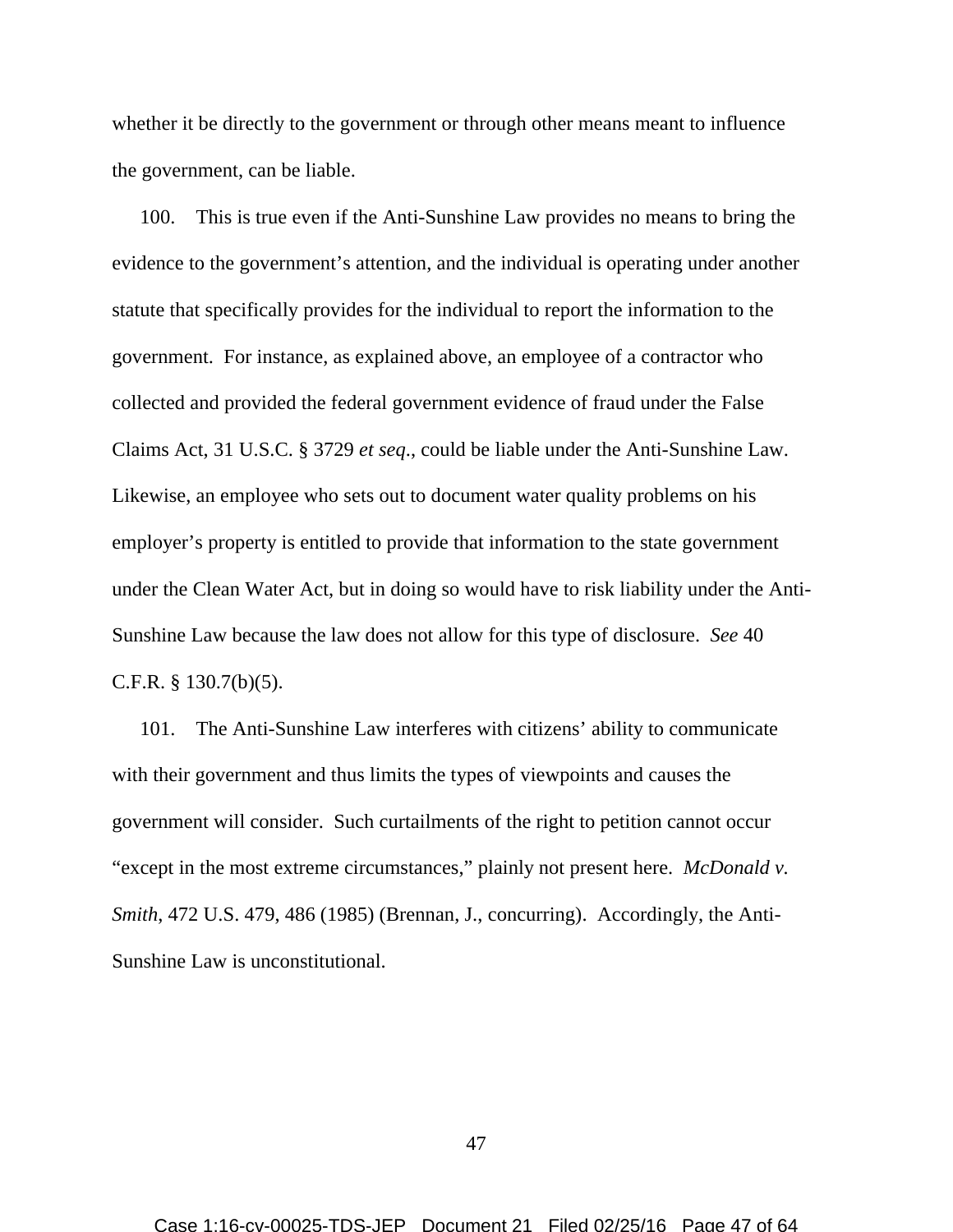**E. The Anti-Sunshine Law Violates the Guarantees of Equal Protection and Due Process of the Laws Provided by the Fourteenth Amendment of the United States Constitution, and Article I, Section 19 of the North Carolina Constitution**

102. The Fourteenth Amendment's requirements for equal protection and due process of the laws prohibits statutes that have "the purpose and effect of disapproval of [a] class" of people. *United States v. Windsor*, 133 S. Ct. 2675, 2693 (2013). Moreover, when a statute makes a "legislative classification" that "interferes with the exercise of a fundamental right," such as the freedom of speech, it is subject to strict scrutiny. *Massachusetts Bd. of Ret. v. Murgia*, 427 U.S. 307, 312 & n.3 (1976). Article I, Section 19 of the North Carolina State Constitution provides equivalent rights to those provided under the federal Equal Protection and Due Process Clauses.

103. Through N.C. Gen. Stat. §§ 99A-2(b)(1), (b)(2), (b)(3), (b)(5), and (e) the Anti-Sunshine Law penalizes or prohibits the speech of public whistleblowers seeking to expose employers' or property owners' unethical or illegal conduct. The Anti-Sunshine Law allows speech that employers or property owners wish to occur. *See*  N.C. Gen. Stat. §§ 99A-2(a), (b)(1)-(b)(2), (b)(5). Moreover, the Anti-Sunshine Law allows the collection of information regarding an employer's or property owner's unethical or illegal conduct so long as one either keeps that information to oneself, N.C. Gen. Stat. §§ 99A-2(b)(1)-(b)(2), or chooses to only share the information as provided for under the approved state law channels, N.C. Gen. Stat. § 99A-2(e). Thus, the Anti-Sunshine Law targets those whose speech is perceived as working against employers' and property owners' interests and those who communicate that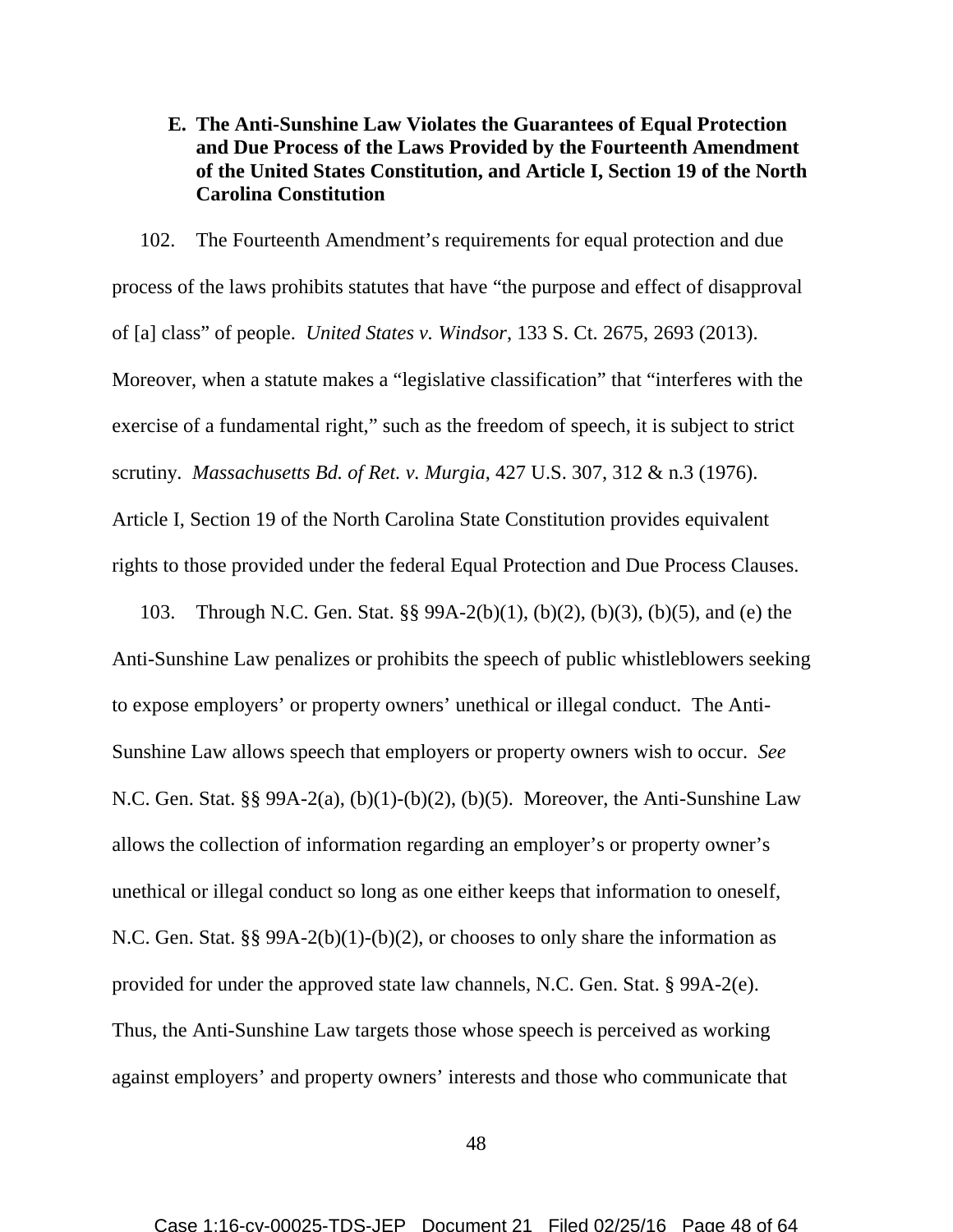information publically. The effect of these provisions is to demonstrate the state's disapproval for the speech of a class of individuals.

104. Further, it was the legislature's animus towards that class of individuals that motivated the Anti-Sunshine Law. North Carolina's legislators explained their objective in passing the Anti-Sunshine Law was to chill and punish public whistleblowers because the legislature believed them to be "crook[s]," "fraud[s]," and "li[ars]." Indeed, in the debates on the statute, the legislature ridiculed these individuals' expressions as part of "running out to [] news outlet[s]" and being conducted on behalf of "private special-interest organizations." The Anti-Sunshine Law was passed because the legislature disliked the form and content of public whistleblowers' speech and public whistleblowers themselves.

105. In this manner, the Anti-Sunshine Law has both the purpose and effect of expressing the state's disapproval of a class of individuals by restricting their fundamental right of free speech. At the very least, the Anti-Sunshine Law is subject to strict scrutiny, placing the burden on the state to demonstrate its constitutionality, a burden the state cannot carry. Therefore, the Anti-Sunshine Law is unconstitutional.

## **F. Sections 99A-2(b)(1) & 99A-2(b)(2) of the Anti-Sunshine Law Are Unconstitutionally Vague Under the Federal and State Constitutions**

106. The Fourteenth Amendment to the United States Constitution assures that the states will provide due process of law, and the First Amendment, made applicable to the states through the Fourteenth Amendment, protects free speech. Article I,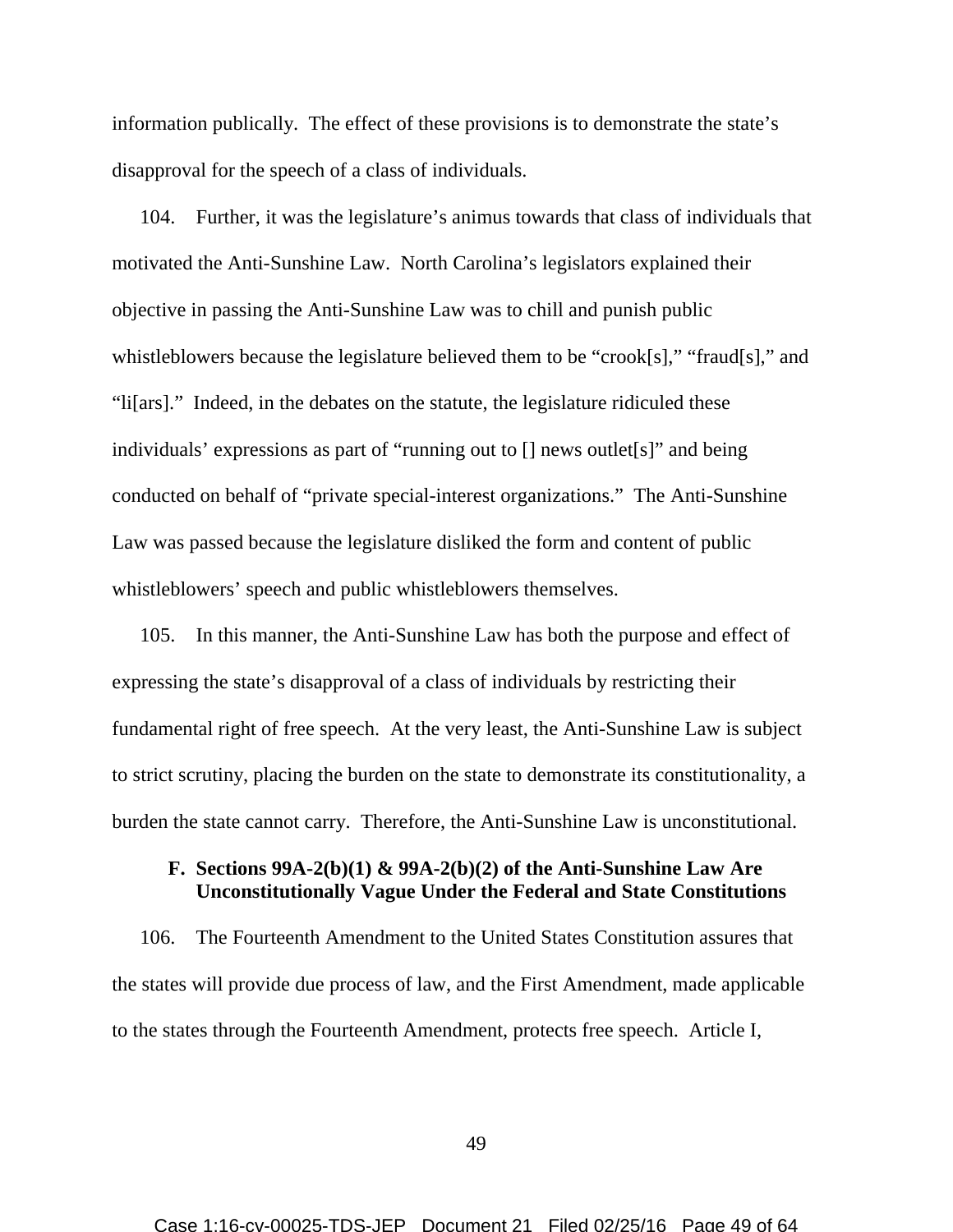Sections 14 and 19 of the North Carolina Constitution provide equivalent protections to ensure due process and free speech.

107. Due process and the protections of free speech demand that the Anti-Sunshine Law provide people of ordinary intelligence a reasonable opportunity to understand the conduct the law prohibits, and establish standards for the law's enforcement so that the statute's prohibitions will not be arbitrarily or discriminatorily applied. *See Hill v. Colorado,* 530 U.S. 703, 732 (2000). In fact, because the Anti-Sunshine Law imposes significant penalties, including exemplary, punitive damages, it is a quasi-criminal statute requiring heightened scrutiny to ensure that it clearly advises citizens how to avoid its prohibitions. Similarly, because the Anti-Sunshine Law regulates constitutionally protected speech it is required to have greater specificity regarding the nature of its restrictions so that speakers will not be chilled. *Parker v. Levy*, 417 U.S. 733, 752 (1974).

108. Yet, § 99A-2(b)(1) and § 99A-2(b)(2) of the Anti-Sunshine Law rely on concepts that are foreign to North Carolina law, and the statute does not provide relevant definitions, failing to provide an ordinary person a reasonable opportunity to understand what is regulated. Accordingly, the Anti-Sunshine Law enables, and indeed encourages, arbitrary enforcement, and chills a substantial amount of protected speech.

109. To fall within N.C. Gen. Stat.  $\S$ § 99A-2(b)(1)-(b)(2) a person must "use[]" the information he collects "to breach the person's duty of loyalty" to the person's employer. However, the nature of the "duty of loyalty" is not explained in the statute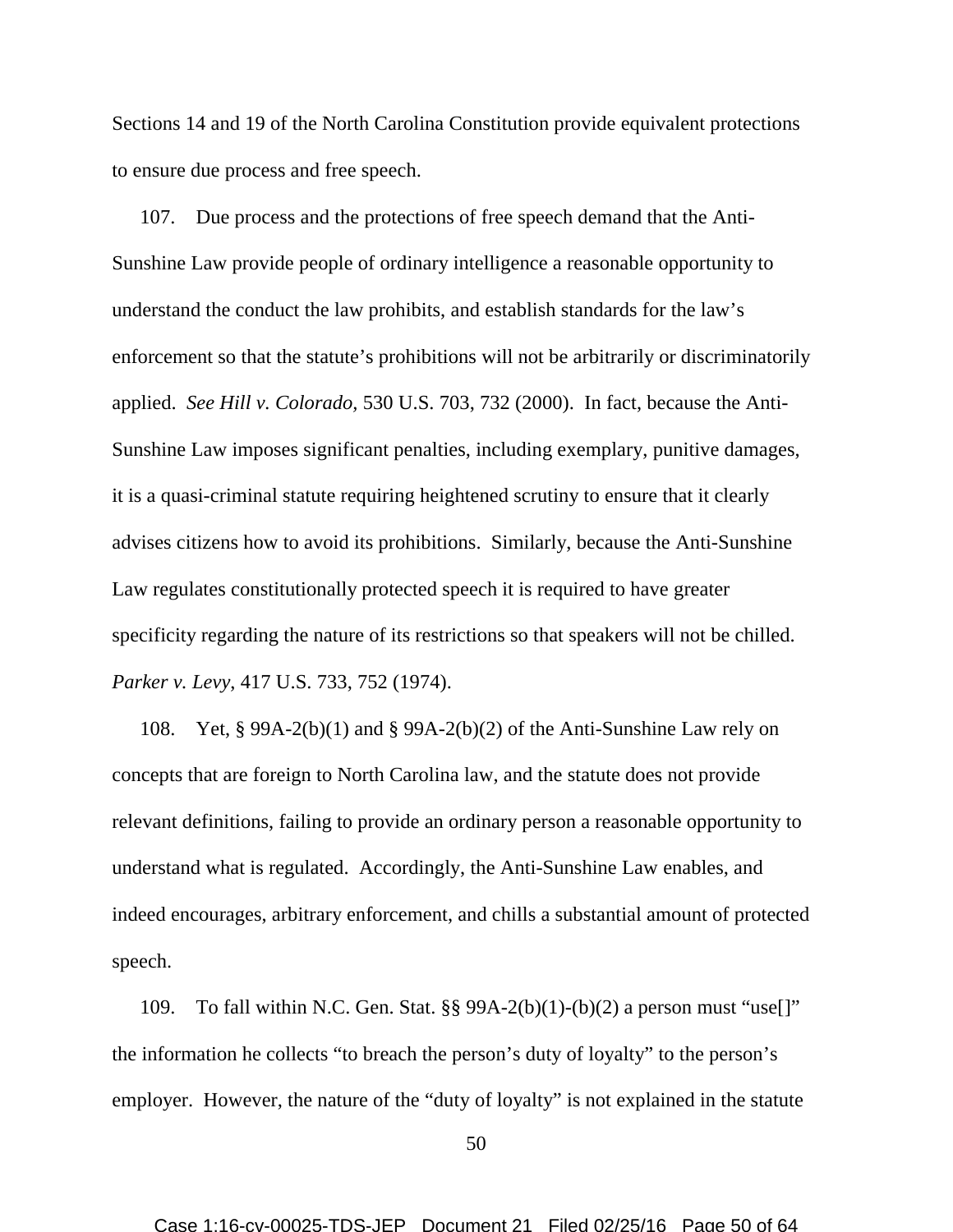and one cannot look to North Carolina law to understand the obligation, as the North Carolina Supreme Court recently explained that no such affirmative duty exists. *Dalton v. Camp*, 548 S.E.2d 704, 709 (N.C. 2001). Instead, North Carolina only recognizes an affirmative "fiduciary duty" which is inapplicable to most employment situations. *Id*. What is more, underscoring that a reasonable person would be incapable of deciphering the meaning of the "duty of loyalty," the *Dalton* court stated that the concept of a "duty of loyalty" had been discussed in some decisions, but it refused to endorse those opinions, merely concluding that there is no claim for breach of a duty of loyalty, and leaving for another day whether and how the concept could be applied as a defense to suit. *Id.* Accordingly, the "breach [of] the person's duty of loyalty" required by N.C. Gen. Stat. §§ 99A-2(b)(1)-(b)(2) could mean, for example, that a person acted inconsistent with his contractual terms or, alternatively, violated some yet unannounced background rule. There is no way that a person seeking to conform his conduct to the statute could know whether he is in compliance.

110. Similarly, N.C. Gen. Stat. §§ 99A-2(b)(1)-(b)(2) state that to be liable under these provisions an employee must both "intentionally gain access to the nonpublic areas of another's premises and engage in an act that exceeds the person's authority to enter" and do so without a "bona fide intent of seeking or holding employment or doing business." These distinct phrases must have different implications for the requisite mental state, but a "bona fide intent of seeking or holding employment or doing business" is not defined either in the statute or North Carolina law. Thus, one cannot discern the required mental state.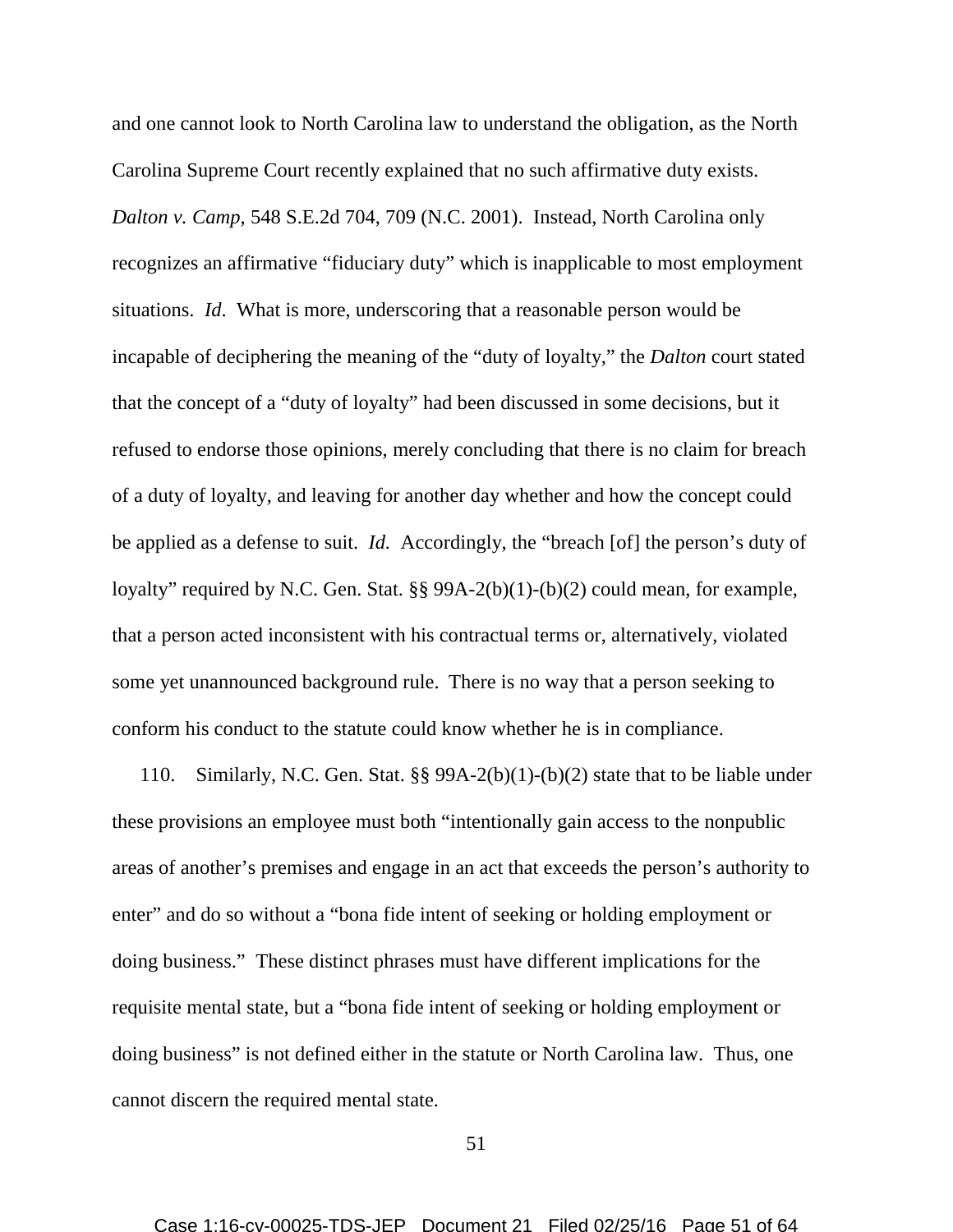111. Making the mental state required by N.C. Gen. Stat. §§ 99A-2(b)(1)-(b)(2) even more confounding is that § 99A-2(b)(2) incorporates a third mental state requirement, which is absent from § 99A-2(b)(1). Section 99A-2(b)(2) requires that a person have "intentionally gain[ed] access to the nonpublic areas" and "intentionally enter[ed] the nonpublic areas" without a "bona fide intent of seeking or holding employment or doing business." (emphasis added). Section 99A-2(b)(1) reproduces this exact language except that it does not require that an employee "intentionally" enter the nonpublic areas. While adding a third mental state requirement into § 99A- $2(b)(2)$  must have meant to alter its scope as compared to § 99A-2(b)(1), there is no way to determine to what extent or how.

112. Further, N.C. Gen. Stat. § 99A-2(b)(1) can be violated by an employee collecting "data" but the statute fails to explain what "data" includes, such as whether it includes recordings or images. Deciphering what § 99A-2(b)(1) means by "data" is particularly difficult because N.C. Gen. Stat. § 99A-2(b)(3) expressly provides that it encompasses recording "images or data," distinguishing between the two, but neither § 99A-2(b)(1) nor N.C. Gen. Stat. § 99A-2(b)(2) expressly create any liability for collecting "images."

113. Because of these ambiguities, the Anti-Sunshine Law creates liability without due process and thus will force individuals to refrain from engaging in constitutionally protected speech for fear of running afoul of the law. This chilling effect on protected speech is substantial. Therefore, N.C. Gen. Stat. §§ 99A-2(b)(1)- (b)(2) of the Anti-Sunshine Law are unconstitutionally vague.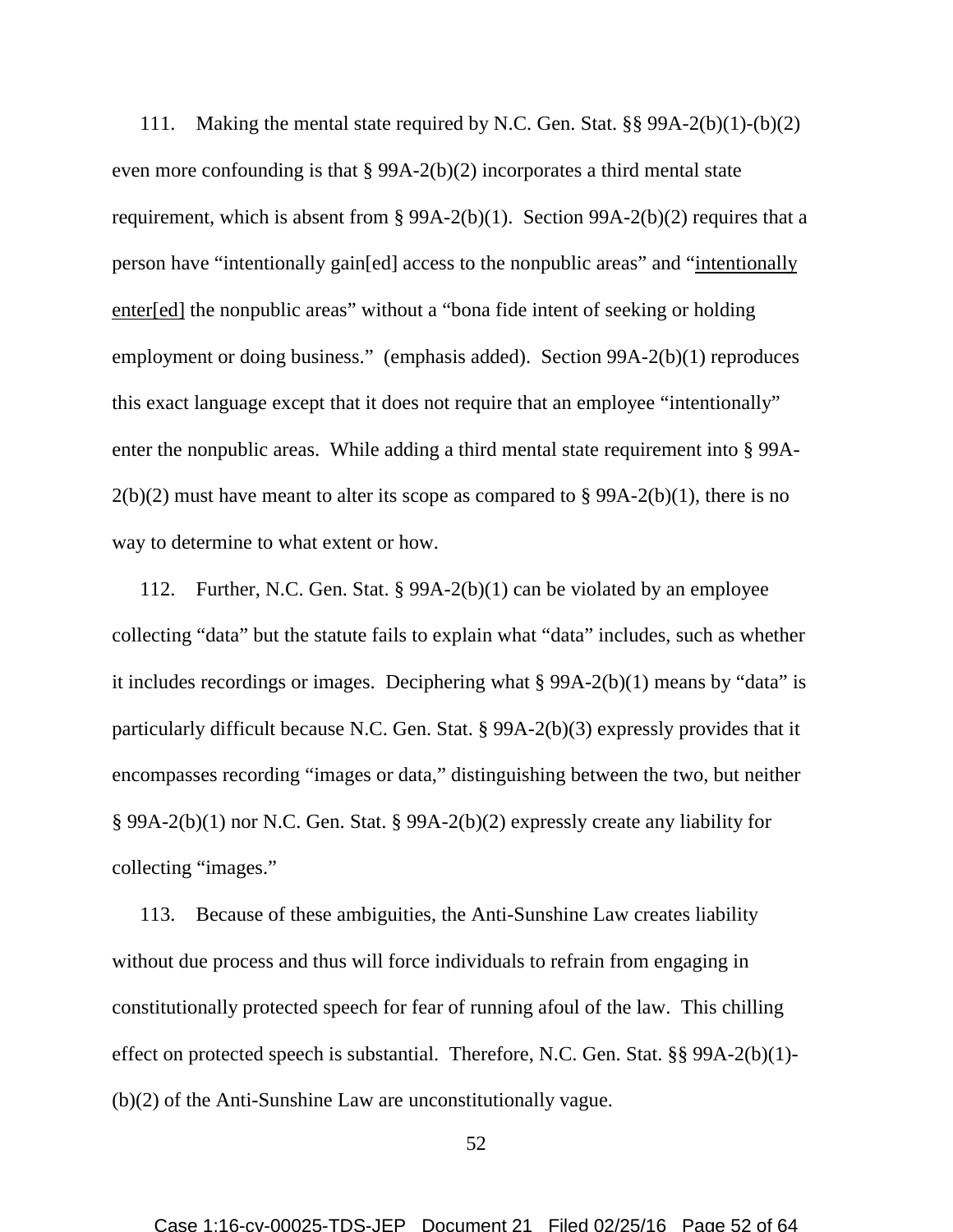### **V. CAUSES OF ACTION**

### **Count I The Anti-Sunshine Law Violates the First Amendment of the United States Constitution**

114. Plaintiffs re-allege and incorporate by reference all of the allegations set forth above.

115. The Anti-Sunshine Law violates the First Amendment of the United States Constitution in five distinct ways.

116. First, the Anti-Sunshine Law violates the First Amendment protections of free speech because the statute regulates speech and is a content-based statute that also discriminates based on the viewpoint of the speaker. It targets speech that works against employers' and property owners' interests, particularly by those who wish to disclose that information to the public. Indeed, this is precisely why the law was drafted and passed. Accordingly, it is presumptively unconstitutional under the First Amendment and cannot stand unless the state can establish the statute is narrowly tailored to serve compelling state interests, which the state cannot do. Thus, the law violates 42 U.S.C. § 1983.

117. Second, the Anti-Sunshine Law violates the First Amendment protections of a free press. It is meant to censor and burden press-related investigations and reporting. Indeed, this was the legislature's purpose in passing the statute. Accordingly, the law is presumptively unconstitutional and cannot stand unless the state can establish a counterbalancing interest of compelling importance that it cannot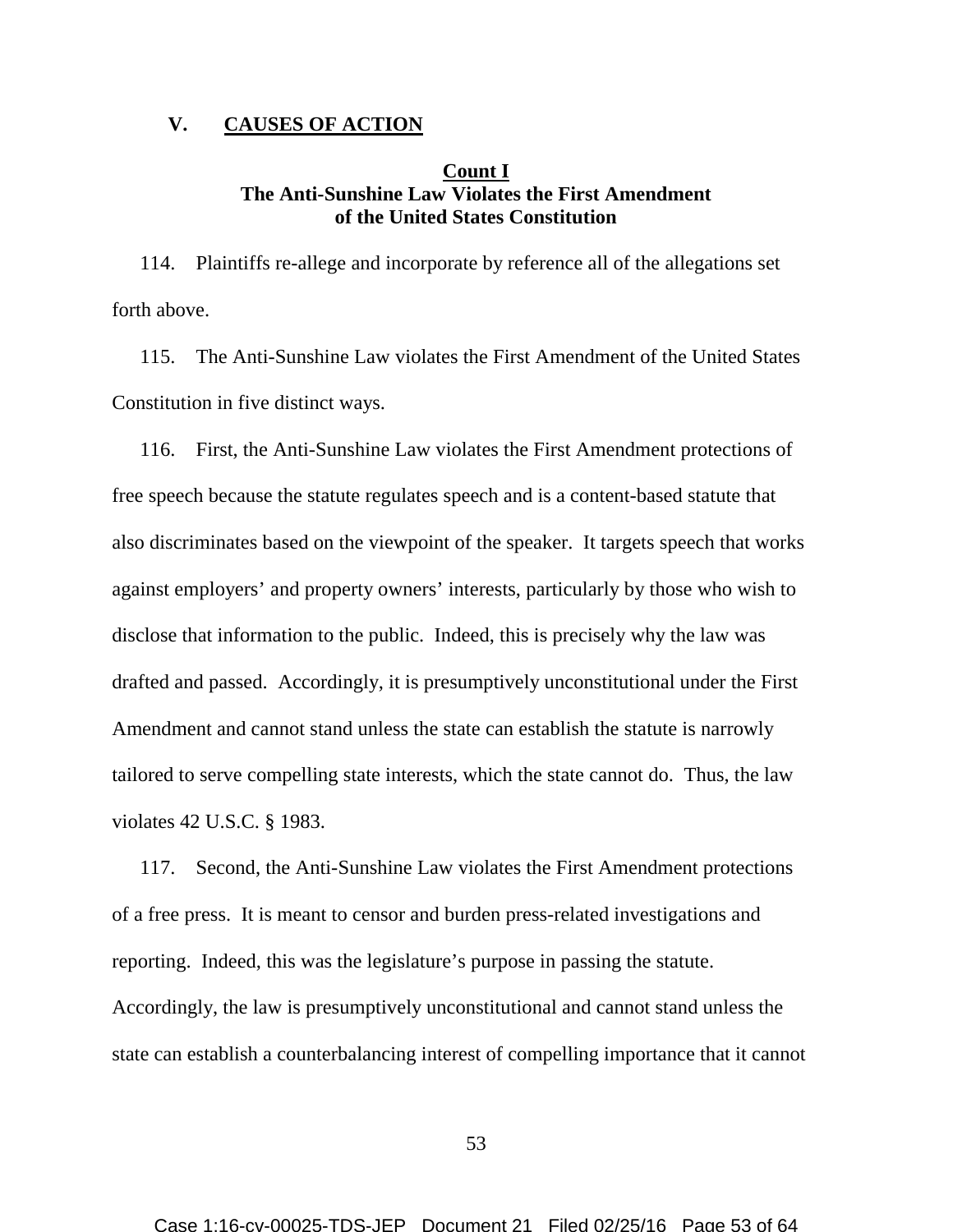achieve in another manner, which it cannot do. Thus, the law violates 42 U.S.C. § 1983.

118. Third, the Anti-Sunshine Law is unconstitutionally overbroad. Although Plaintiffs contend that the law cannot be constitutionally applied, even if a court were to conclude otherwise, the speech the Anti-Sunshine Law seeks to unconstitutionally regulate substantially outweighs the statute's constitutional applications. Thus, the law violates 42 U.S.C. § 1983.

119. Fourth, the Anti-Sunshine Law violates the First Amendment right to petition. It restricts the channels and content of communications between citizens and their government. Indeed, it establishes liability for individuals communicating information other statutes entitle them to provide their government. Therefore, it limits the viewpoints and causes citizens can present to their government. As a result, the Anti-Sunshine Law can only be sustained in the most extreme circumstances, not present here. Thus, the law violates 42 U.S.C. § 1983.

120. And fifth, the Anti-Sunshine Law is unconstitutionally vague. It is a quasicriminal statute that regulates protected speech, yet § 99A-2(b)(1) and § 99A-2(b)(2) both fail to provide people of ordinary intelligence a reasonable opportunity to understand what conduct is prohibited, and authorize arbitrary and discriminatory enforcement. As a result, these provisions chill a substantial amount of constitutionally protected speech. Thus,  $\S 99A-2(b)(1)$  and  $\S 99A-2(b)(2)$  are unconstitutional and violate 42 U.S.C. § 1983.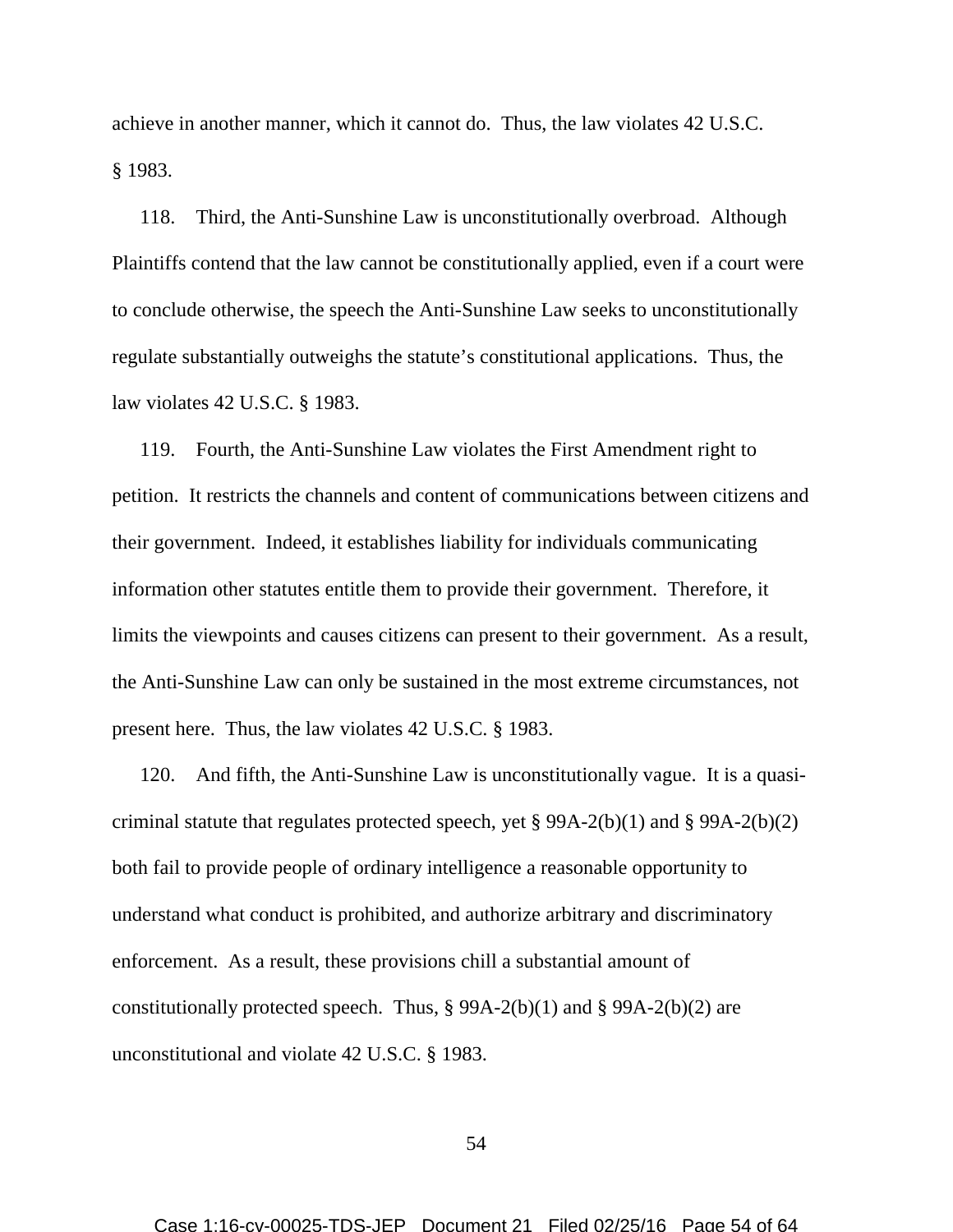121. Plaintiffs have no adequate remedy at law and are entitled to injunctive and declaratory relief for this claim.

### **Count II The Anti-Sunshine Law Violates the Fourteenth Amendment of the United States Constitution**

122. Plaintiffs re-allege and incorporate by reference all of the allegations set forth above.

123. The Anti-Sunshine Law violates the Fourteenth Amendment of the United States Constitution in two distinct ways.

124. First, the Anti-Sunshine Law violates the Fourteenth Amendment's Equal Protection and Due Process Clauses because the Anti-Sunshine Law's purpose and effect is to express the state's disapproval of a class of individuals and restrict their fundamental right to free speech. It targets those whose speech is perceived as working against employers' and property owners' interests and those who communicate that information publically. Thus, at the very least, the law is subject to strict scrutiny, placing the burden on the state to demonstrate the law's constitutionality, a burden the state cannot carry. Accordingly, the Anti-Sunshine Law is unconstitutional under the Equal Protection Clause and violates 42 U.S.C. § 1983.

125. Second, the Anti-Sunshine Law is unconstitutionally vague in violation of the Fourteenth Amendment's Due Process Clause. It is a quasi-criminal statute that regulates protected speech, yet § 99A-2(b)(1) and § 99A-2(b)(2) both fail to provide people of ordinary intelligence a reasonable opportunity to understand what conduct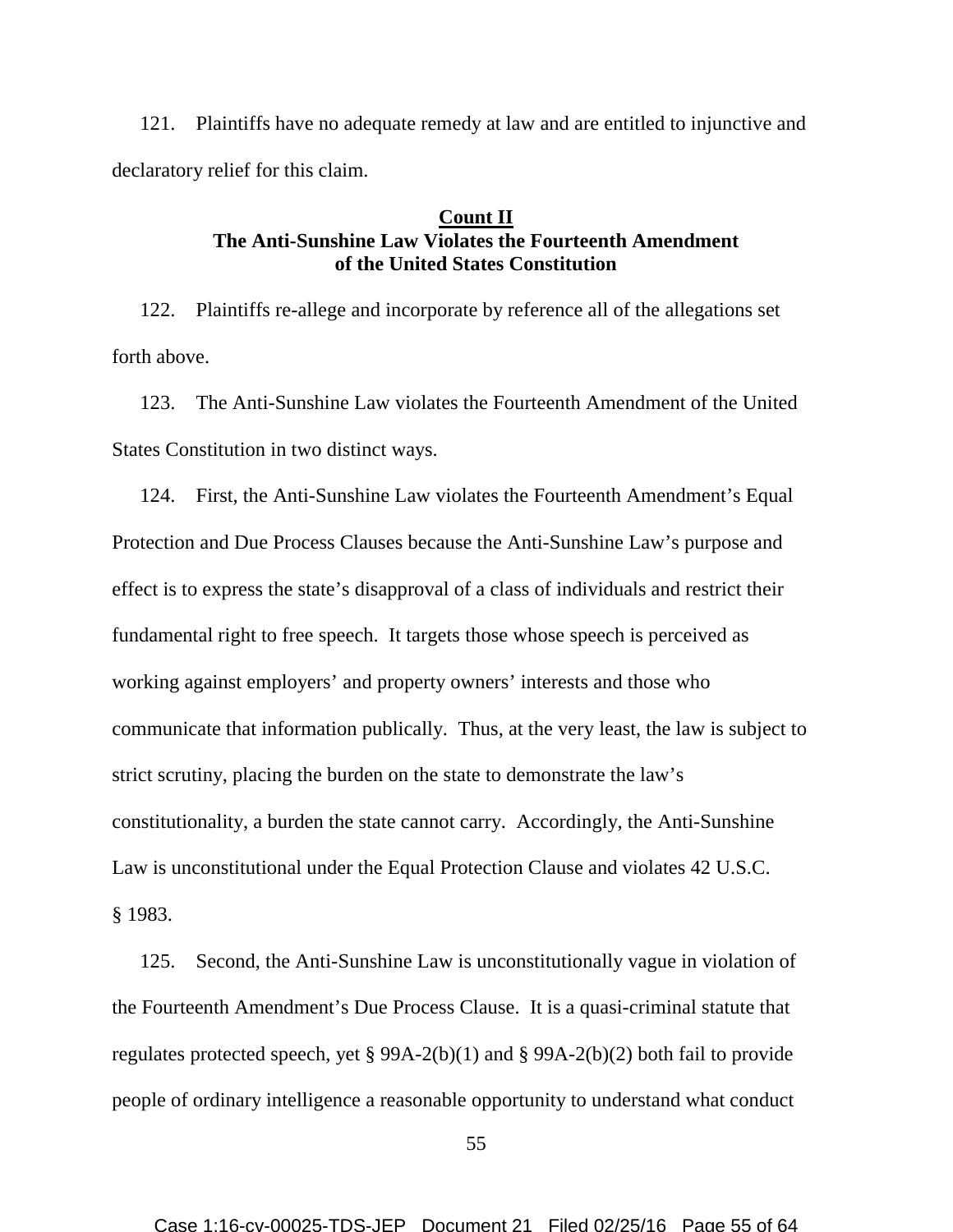is prohibited, and authorize arbitrary and discriminatory enforcement. As a result, these provisions chill a substantial amount of constitutionally protected speech, are inconsistent with due process, and violate 42 U.S.C. § 1983.

126. Plaintiffs have no adequate remedy at law and are entitled to injunctive and declaratory relief for this claim.

### **Count III The Anti-Sunshine Law Violates the Protections Afforded by North Carolina Constitution Art. I, Sec.14**

127. Plaintiffs re-allege and incorporate by reference all of the allegations set forth above.

128. The Anti-Sunshine Law violates North Carolina Constitution Art. I, Sec.14 in four distinct ways.

129. First, the Anti-Sunshine Law violates North Carolina Constitution Art. I, Sec.14's protections of free speech because the statute regulates speech and is a content-based statute that also discriminates based on the viewpoint of the speaker. It targets speech that works against employers' and property owners' interests, particularly by those who wish to disclose that information to the public. Indeed, this is precisely why the law was drafted and passed. Accordingly, it is presumptively unconstitutional and cannot stand unless the state can establish the statute is narrowly tailored to serve compelling state interests, which it cannot do.

130. Second, the Anti-Sunshine Law violates North Carolina Constitution Art. I, Sec.14's protections of a free press. It is meant to censor and burden press-related investigations and reporting. Indeed, this was the legislature's purpose in passing the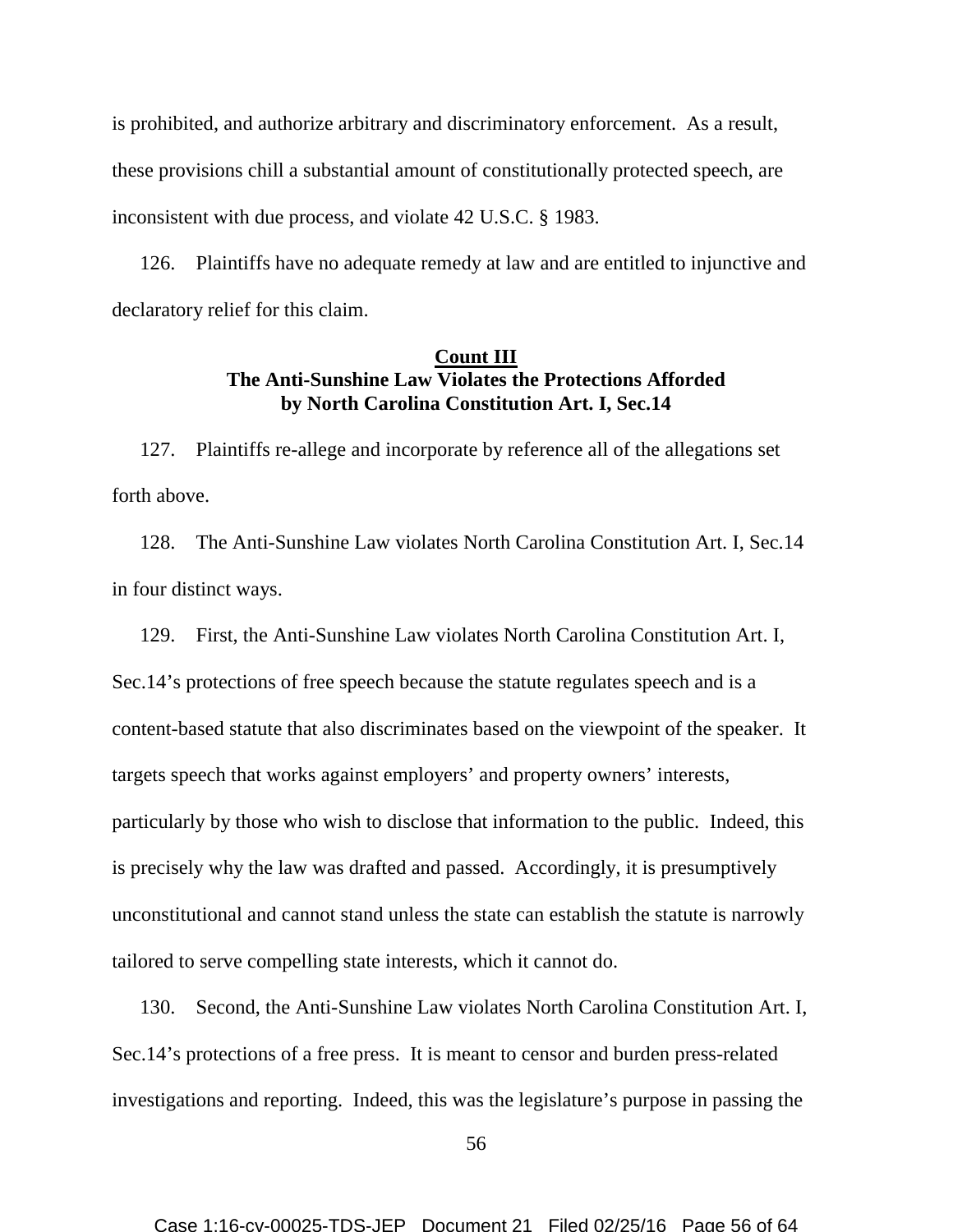statute. Accordingly, the law is presumptively unconstitutional and cannot stand unless the state can establish a counterbalancing interest of compelling importance that it cannot achieve in another manner, which it cannot do.

131. Third, the Anti-Sunshine Law is unconstitutionally overbroad. Although Plaintiffs contend that the law cannot be constitutionally applied, even if a court were to conclude otherwise, the speech the Anti-Sunshine Law seeks to unconstitutionally regulate substantially outweighs the statute's constitutional applications.

132. And fourth, the Anti-Sunshine Law is unconstitutionally vague. It is a quasi-criminal statute that regulates protected speech, yet § 99A-2(b)(1) and § 99A-2(b)(2) both fail to provide people of ordinary intelligence a reasonable opportunity to understand what conduct is prohibited and authorize arbitrary and discriminatory enforcement. As a result, these provisions chill a substantial amount of constitutionally protected speech. Thus,  $\S 99A-2(b)(1)$  and  $\S 99A-2(b)(2)$  are unconstitutional.

133. Plaintiffs have no adequate remedy at law and are entitled to injunctive and declaratory relief for this claim.

## **Count IV The Anti-Sunshine Law Violates the Right to Petition Afforded by North Carolina Constitution Art. I, Sec. 12**

134. Plaintiffs re-allege and incorporate by reference all of the allegations set forth above.

135. The Anti-Sunshine Law violates the right to petition afforded by North Carolina Constitution Art. I, Sec. 12. The Anti-Sunshine Law restricts the channels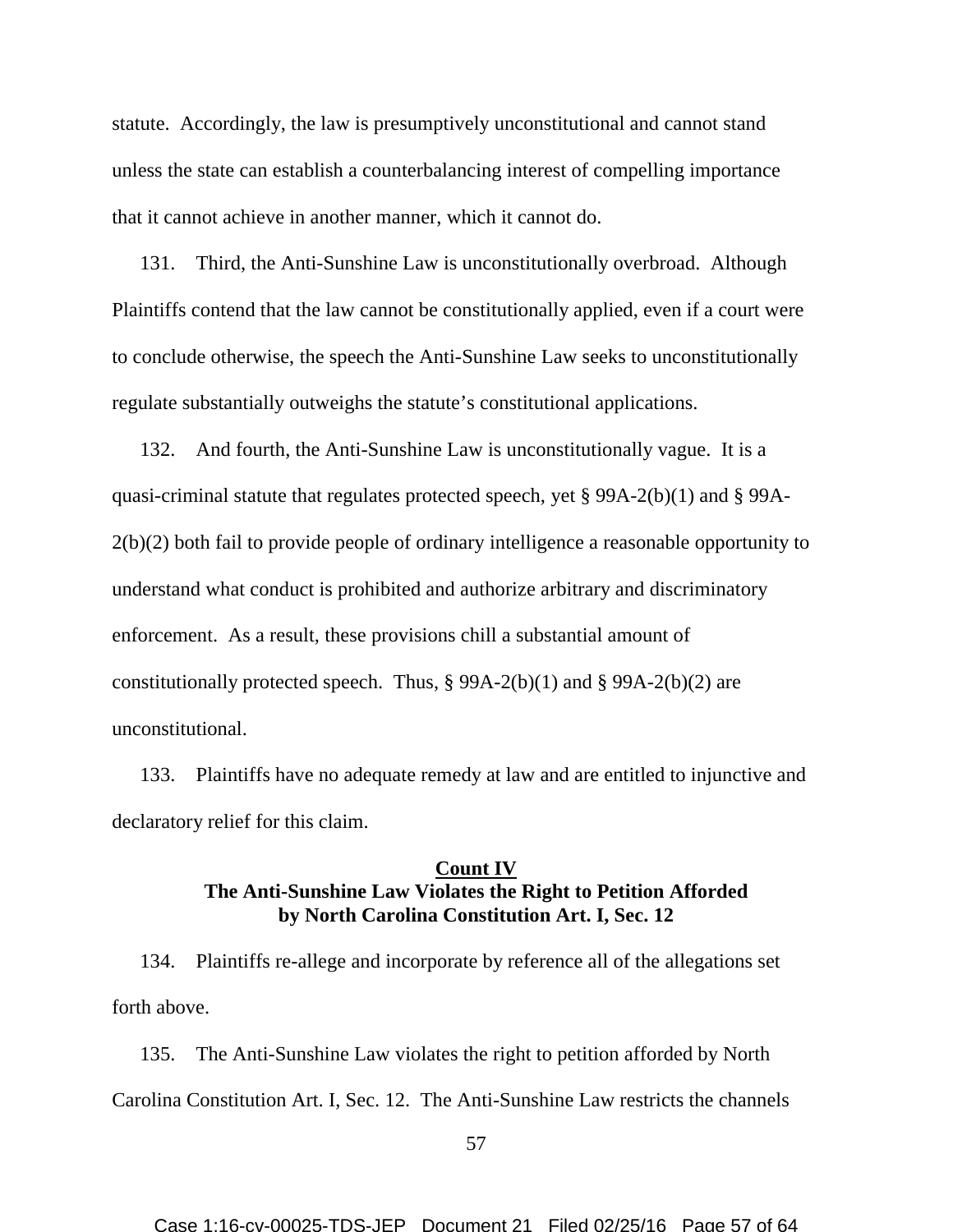and content of communications between citizens and their government. Indeed, it establishes liability for individuals communicating information other statutes entitle them to provide their government. As a result, it limits the viewpoints and causes citizens can present to their government. Thus, it is inconsistent with the right to petition and can only be sustained in the most extreme circumstances, not present here.

136. Plaintiffs have no adequate remedy at law and are entitled to injunctive and declaratory relief for this claim.

# **Count V The Anti-Sunshine Law Violates the Protections Afforded by North Carolina Constitution Art. I, Sec. 19**

137. Plaintiffs re-allege and incorporate by reference all of the allegations set forth above.

138. The Anti-Sunshine Law violates the protections set forth in North Carolina Constitution Article I, Sec. 19 in two distinct ways.

139. First, the Anti-Sunshine Law violates Article I, Sec. 19's assurances of equal protection and due process of the laws because the Anti-Sunshine Law's purpose and effect is to express the state's disapproval of a class of individuals and restrict their fundamental right to free speech. It targets those whose speech is perceived as working against employers' and property owners' interests and those who communicate that information publically. Thus, at the very least, the law is subject to strict scrutiny, placing the burden on the state to demonstrate the law's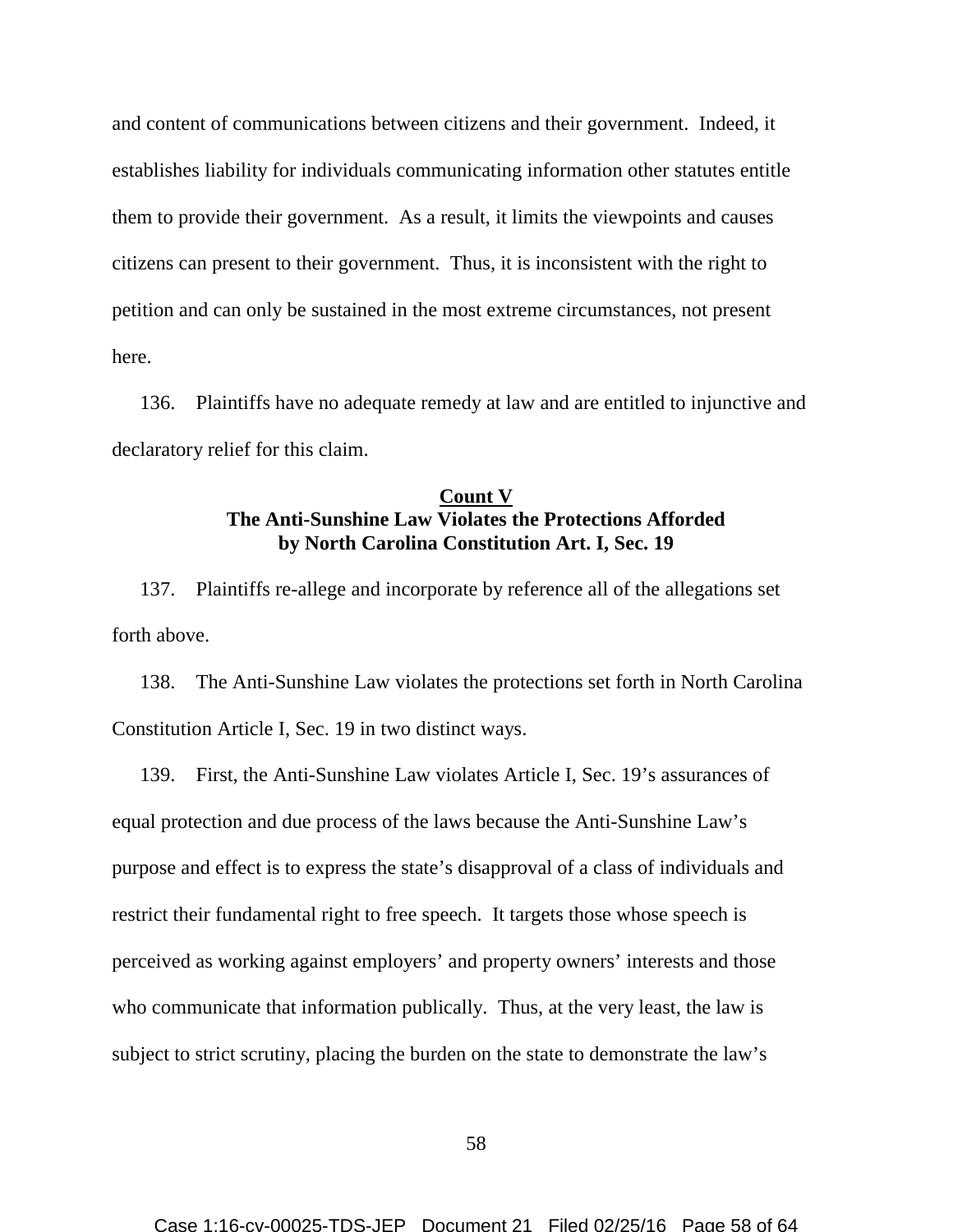constitutionality, a burden the state cannot carry. Accordingly, the Anti-Sunshine Law is unconstitutional under Article I, Sec. 19.

140. Second, the Anti-Sunshine Law is unconstitutionally vague in violation of the Article I, Sec. 19's assurance of due process of law. It is a quasi-criminal statute that regulates protected speech, yet § 99A-2(b)(1) and § 99A-2(b)(2) both fail to provide people of ordinary intelligence a reasonable opportunity to understand what conduct is prohibited and authorize arbitrary and discriminatory enforcement. As a result, these provisions chill a substantial amount of constitutionally protected speech, are inconsistent with due process, and are unconstitutional.

141. Plaintiffs have no adequate remedy at law and are entitled to injunctive and declaratory relief for this claim.

### **VI. PRAYER FOR RELIEF**

142. Plaintiffs request that the court enter a judgment:

- a. Declaring the Anti-Sunshine Law, on its face, and as-applied to Plaintiffs, is unconstitutional under the First and Fourteenth Amendments of the United States Constitution, and Article I, Sections 12, 14, and 19 of the North Carolina Constitution;
- b. Permanently enjoining Defendants, in their official capacities, as well as their officers, agents, employees, attorneys, and all other persons in active concert or participation with them or their officers, from enforcing the Anti-Sunshine Law;
- c. Striking down the Anti-Sunshine Law;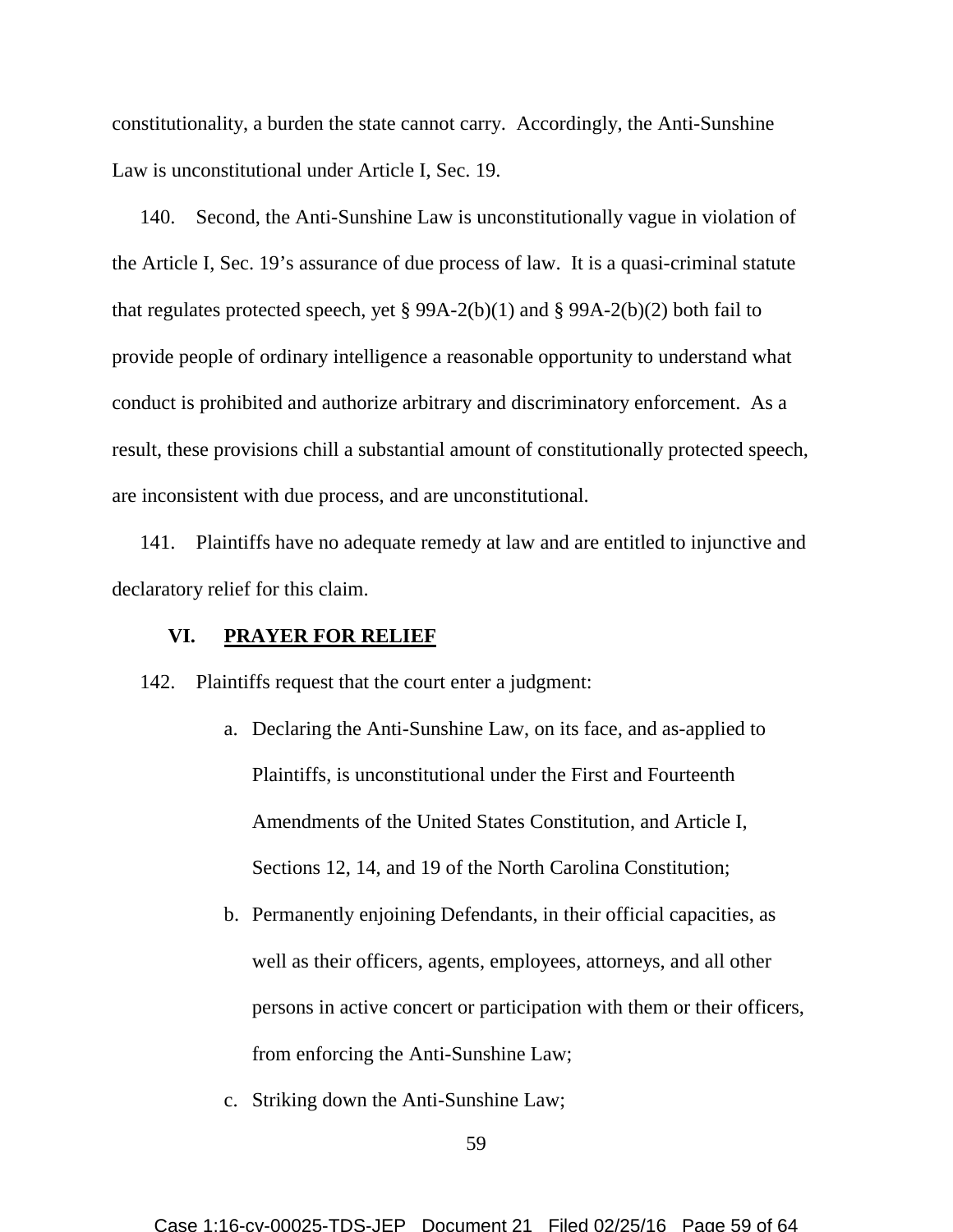- d. To ensure that the public has accurate notice of the requirements of the law, and to prevent chilling speech, requiring Defendants to provide public notice, including in the official and online editions of the North Carolina statutes, that the Anti-Sunshine Law is unconstitutional and will not be enforced;
- e. Awarding Plaintiffs their reasonable attorneys' fees and costs; and
- f. Awarding such other relief as may be just and proper.

February 25, 2016 Respectfully submitted,

*/s/ Daniel K. Bryson* Daniel K. Bryson N.C. Bar Number: 15781 Jeremy Williams N.C. Bar Number: 48162 Whitfield Bryson & Mason LP 900 W. Morgan Street Raleigh, NC 27603 (919) 600-5000 dan@wbmllp.com jeremy@wbmllp.com *Counsel for Plaintiffs*

David S. Muraskin\* Public Justice, P.C. 1825 K St. NW, Suite 200 Washington, DC 20006 (202) 861-5245 dmuraskin@publicjustice.net *Counsel for Plaintiffs*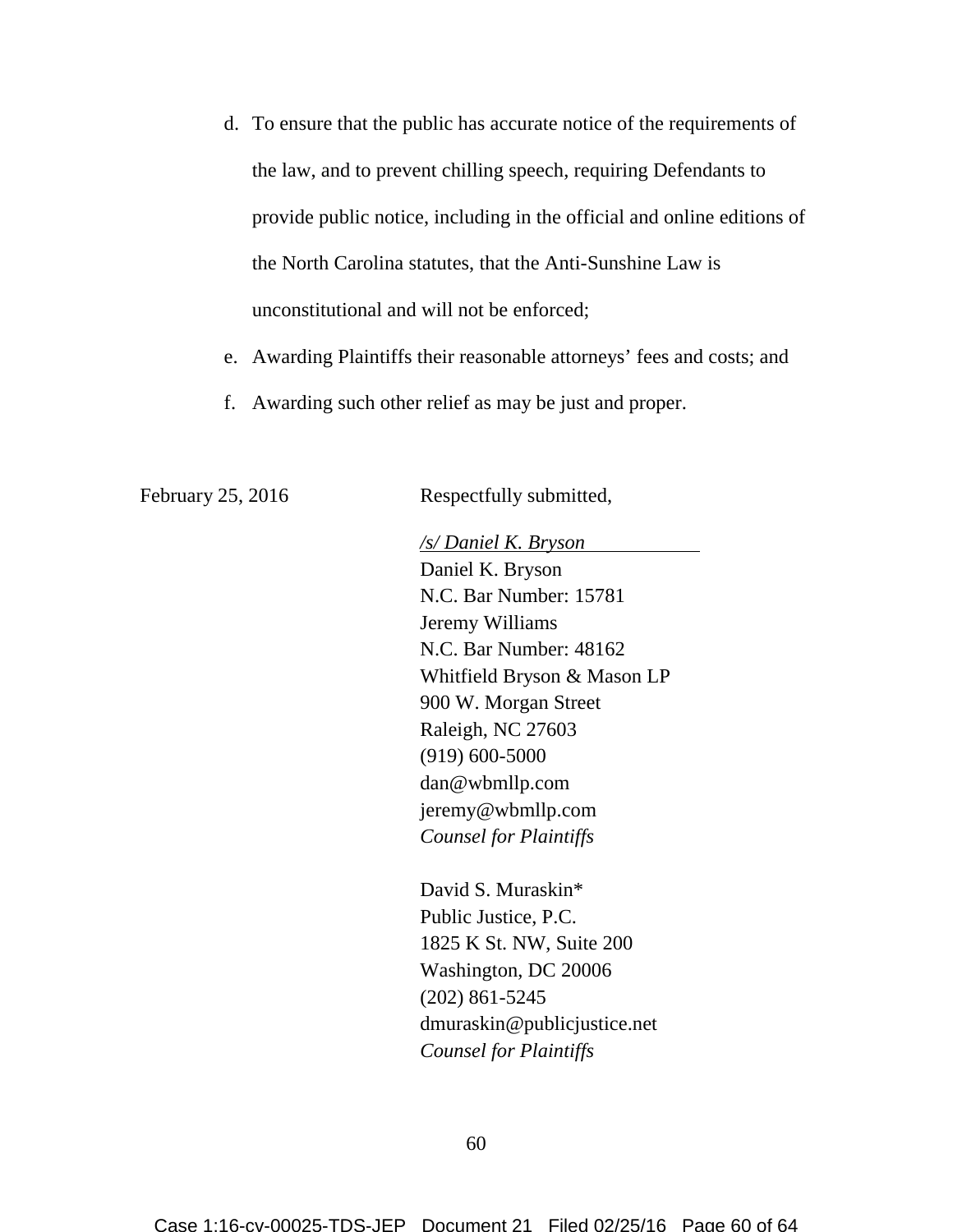Leslie A. Brueckner\* Public Justice, P.C. 555 12th Street, Suite 1230 Oakland, CA 94607 (510) 622-8205 lbrueckner@publicjustice.net *Counsel for Plaintiffs*

Matthew Strugar\* PETA Foundation 2154 W. Sunset Blvd. Los Angeles, CA 90026 (323) 210-2263 matthew-s@petaf.org *Counsel for People for the Ethical Treatment of Animals, Inc.*

Cristina R. Stella\* Paige Tomaselli\* Center for Food Safety 303 Sacramento Street, Second Floor San Francisco, CA 94111 (415) 826-2770 CStella@centerforfoodsafety.org PTomaselli@centerforfoodsafety.org *Counsel for Center for Food Safety*

Matthew Liebman\* Animal Legal Defense Fund 170 East Cotati Avenue Cotati, CA 94931 (707) 795-7533 mliebman@ALDF.org *Counsel for Animal Legal Defense Fund*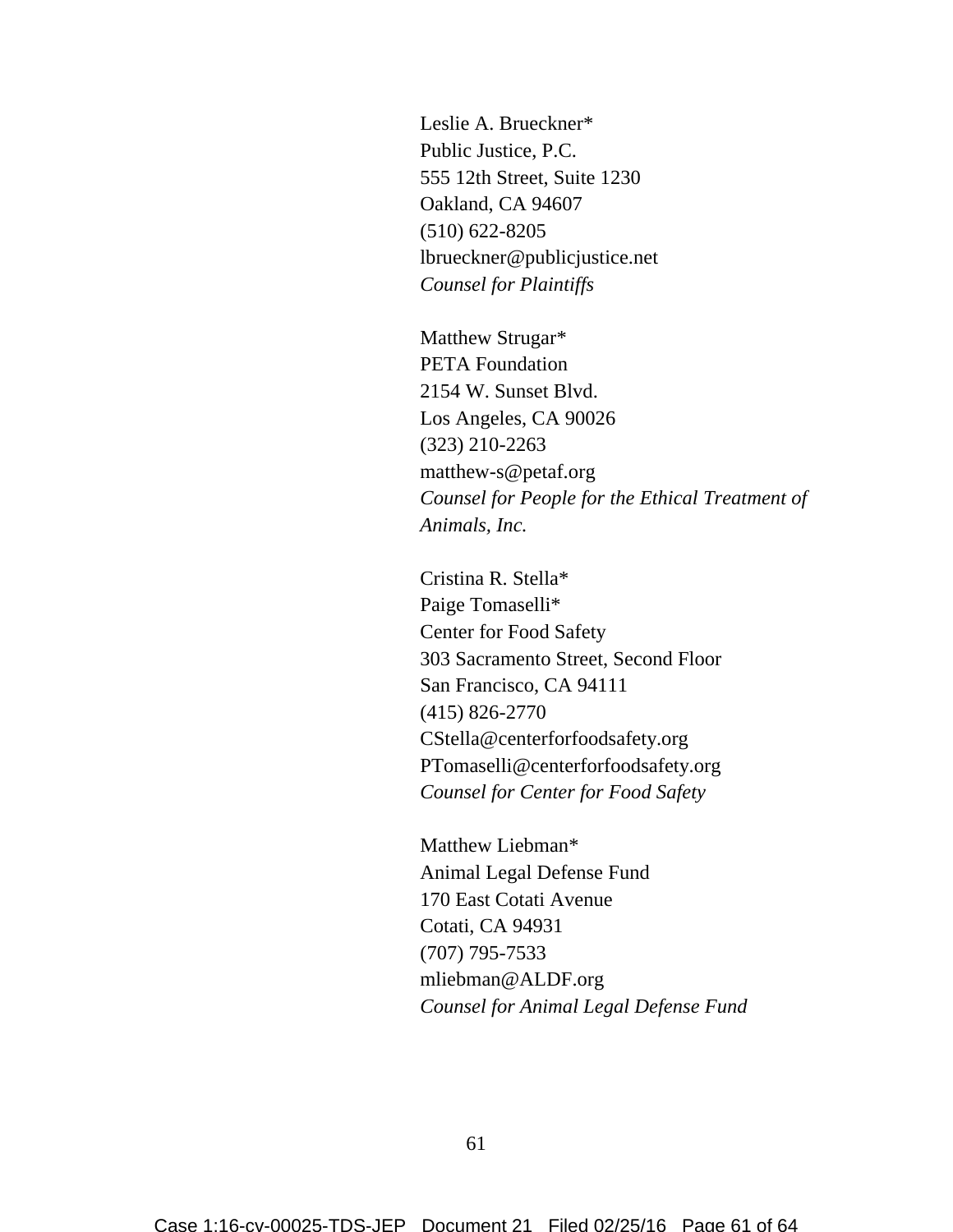Justin Marceau\* University of Denver—Strum College of Law (*for reference purposes only*) 2255 E. Evans Ave. Denver, CO 80208 (303) 871-6000 jmarceau@law.du.edu *Counsel for Animal Legal Defense Fund*

Scott Edwards\* Food & Water Watch 1616 P St. NW Washington, DC 20036 (202) 683-2500 sedwards@fwwatch.org *Counsel for Food & Water Watch*

Sarah L. Nash\* Government Accountability Project 1612 K St. NW, Suite 1100 Washington, DC 20006 (202) 457-0034, ext. 127 sarahn@whistleblower.org *Counsel for Government Accountability Project*

Michael S. McFadden\* Farm Forward 325 W Pierpont Ave. Salt Lake City, UT 84101 (877) 313-3276 Michael@farmforward.com *Counsel for Farm Forward*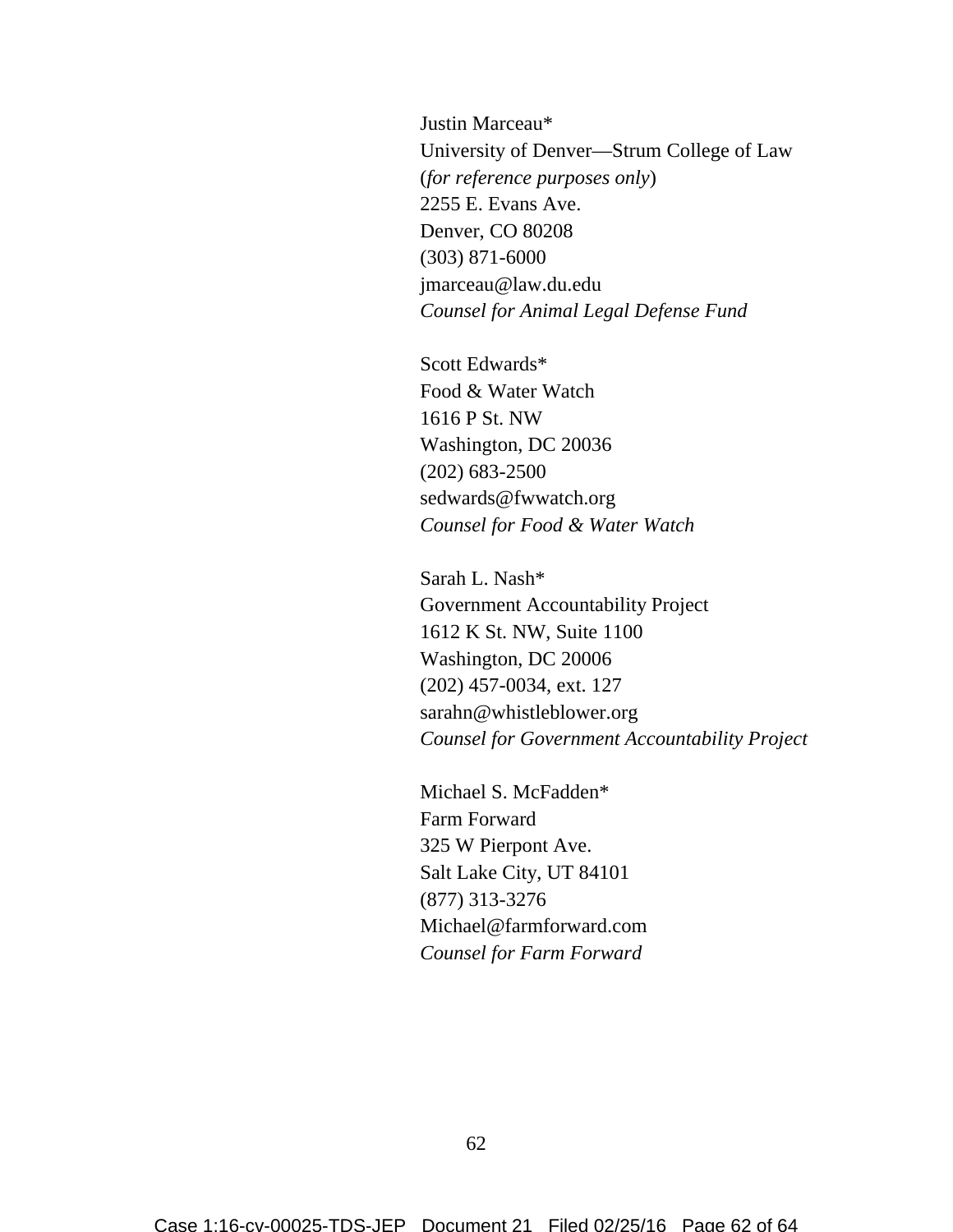Jennifer H. Chin\* Robert Hensley\* ASPCA 520 Eighth Avenue, 7th Floor New York, NY 10018 (212) 876-7700 jennifer.chin@aspca.org robert.hensley@aspca.org *Counsel for American Society for the Prevention of Cruelty to Animals*

\*Appearing by Special Appearance